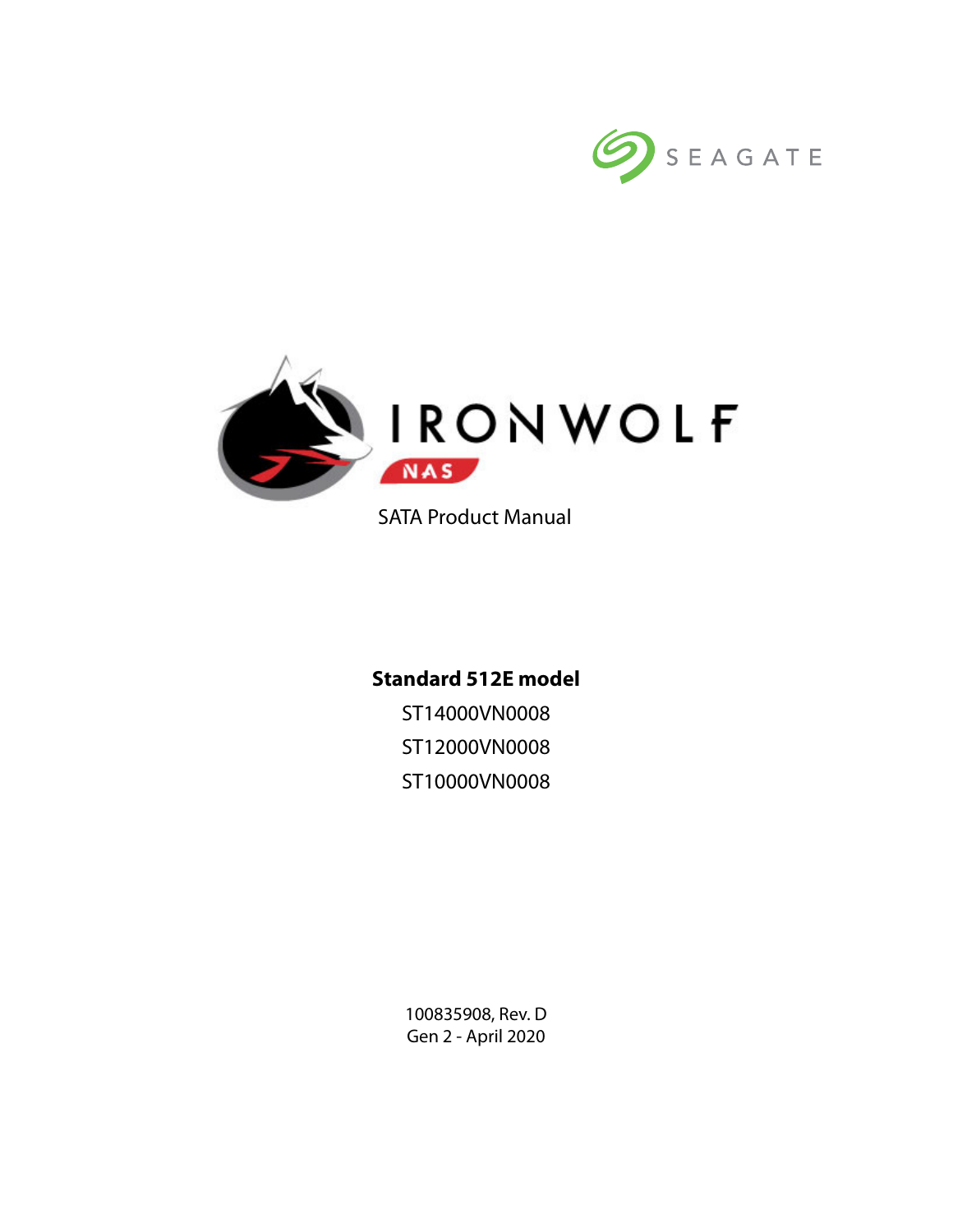## **Document Revision History**

| <b>Revision</b> | <b>Date</b> | <b>Pages affected and Description of changes</b>                                                                                                                                                                                                                                                                                 |
|-----------------|-------------|----------------------------------------------------------------------------------------------------------------------------------------------------------------------------------------------------------------------------------------------------------------------------------------------------------------------------------|
| Rev. A          | 05/17/2018  | Initial release.                                                                                                                                                                                                                                                                                                                 |
| Rev. B          | 05/21/2018  | 7 & 9: Updated Sustained Data Transfer Rate to 210 MiB/s (220MB/s)                                                                                                                                                                                                                                                               |
| Rev. C          | 06/18/2018  | 7-8 & 14: Added cross reference to rated MTBF device operating condition requirements<br>21: Revised Table 7: Taiwan - Restricted Substances to latest BSMI requirements                                                                                                                                                         |
| Rev. D          | 04/09/2020  | 4: Updated Seagate Technology Support Services page<br>8: Corrected temperature & Humidity gradients<br>8 & 15-16: Updated environmental specifications<br>8 & 18: Added "command controlled to L/UL<br>19: Replaced Regulatory Compliance and Safety information with URL and instructions<br>bc: Updated address to new US HQ. |

#### **© 2020 Seagate Technology LLC. All rights reserved.**

Publication number: 100835908, Rev. D April 2020

No part of this publication may be reproduced in any form without written permission of Seagate Technology LLC.

Call 877-PUB-TEK1 (877-782-8351) to request permission.

When referring to drive capacity, one gigabyte, or GB, equals one billion bytes and one terabyte, or TB, equals one trillion bytes. Your computer's operating system may use a different standard of measurement and report a lower capacity. In addition, some of the listed capacity is used for formatting and other functions, and thus will not be available for data storage. Actual quantities will vary based on various factors, including file size, file format, features and application software. Actual data rates may vary depending on operating environment and other factors. The export or re-export of hardware or software containing encryption may be regulated by the U.S. Department of Commerce, Bureau of Industry and Security (for

Seagate, Seagate Technology and the Spiral logo are registered trademarks of Seagate Technology LLC in the United States and/or other countries. IronWolf, PowerChoice and SeaTools are either trademarks or registered trademarks of Seagate Technology LLC or one of its affiliated companies in the United States and/or other countries. The FIPS logo is a certification<br>mark of NIST, which does not imply p owners.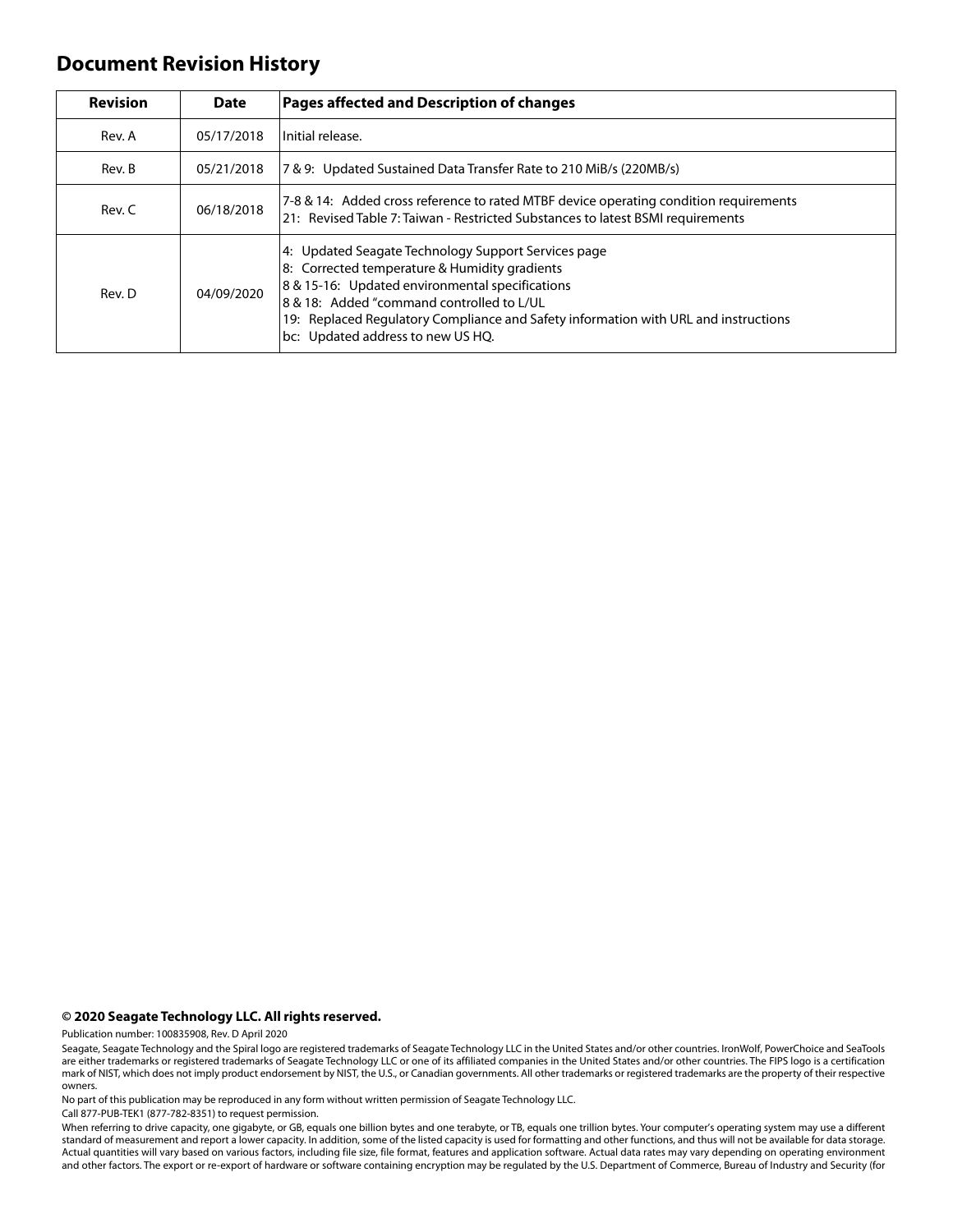# Contents

| 1.0 |      |                                                                                   |  |
|-----|------|-----------------------------------------------------------------------------------|--|
|     | 1.1  |                                                                                   |  |
| 2.0 |      |                                                                                   |  |
|     | 2.1  |                                                                                   |  |
|     | 2.2  |                                                                                   |  |
|     |      | 2.2.1                                                                             |  |
|     | 2.3  |                                                                                   |  |
|     | 2.4  |                                                                                   |  |
|     | 2.5  |                                                                                   |  |
|     |      | 2.5.1                                                                             |  |
|     |      | 2.5.2                                                                             |  |
|     |      | 2.5.3                                                                             |  |
|     |      | 2.5.4                                                                             |  |
|     | 2.6  |                                                                                   |  |
|     |      | 2.6.1                                                                             |  |
|     |      | 2.6.2                                                                             |  |
|     |      | 2.6.3                                                                             |  |
|     | 2.7  |                                                                                   |  |
|     | 2.8  |                                                                                   |  |
|     | 2.9  |                                                                                   |  |
|     | 2.10 |                                                                                   |  |
|     |      | Annualized Failure Rate (AFR) and Mean Time Between Failures (MTBF)  18<br>2.10.1 |  |
|     | 2.11 |                                                                                   |  |
|     |      | 2.11.1                                                                            |  |
|     | 2.12 |                                                                                   |  |
|     | 2.13 |                                                                                   |  |
|     | 2.14 |                                                                                   |  |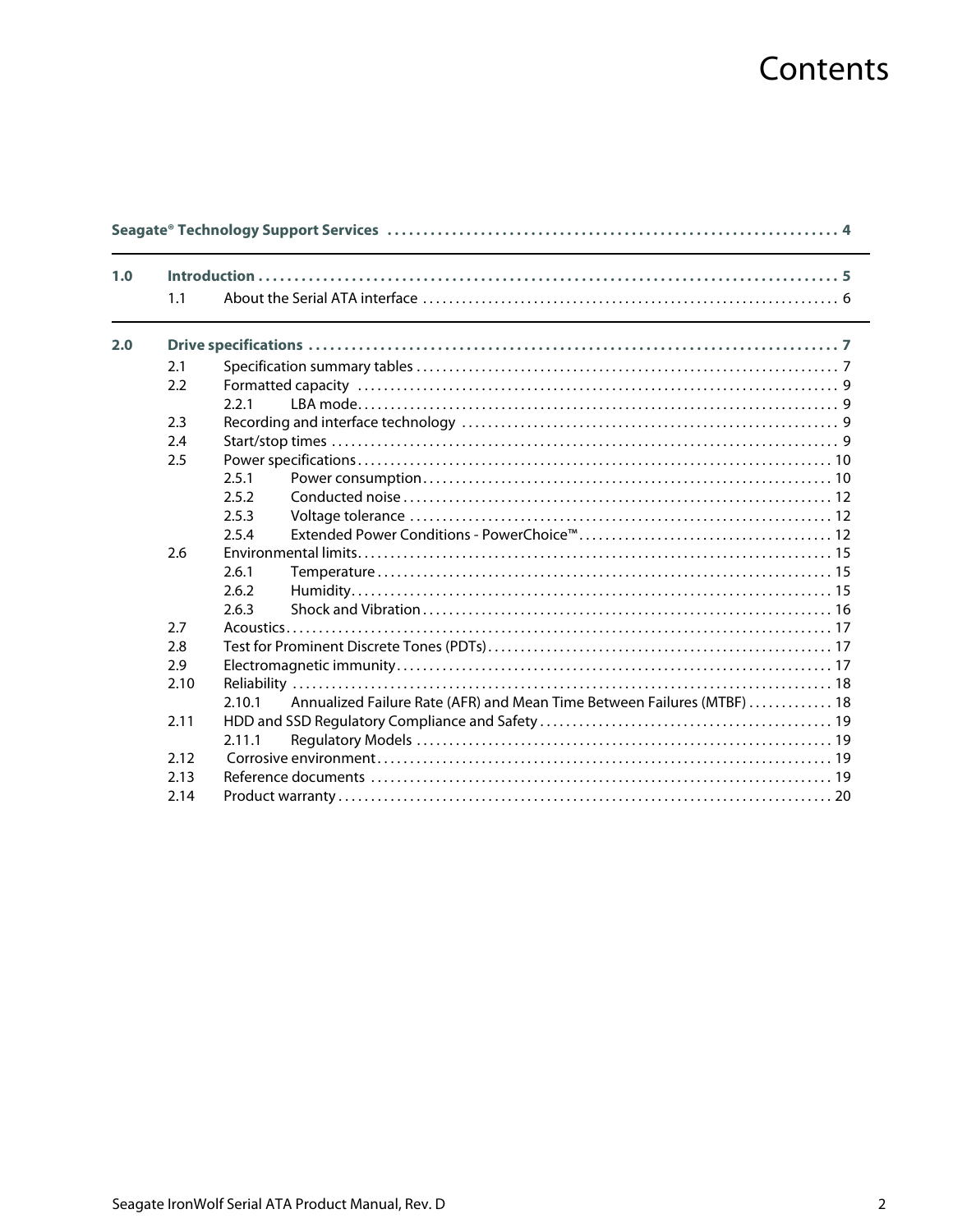# **Contents**

| 3.0 | 3.1 |       |  |
|-----|-----|-------|--|
|     | 3.2 |       |  |
|     | 3.3 |       |  |
|     | 3.4 |       |  |
|     |     | 3.4.1 |  |
| 4.0 | 4.1 |       |  |
|     |     |       |  |
|     | 4.2 |       |  |
|     |     |       |  |
|     | 4.3 |       |  |
|     |     | 431   |  |
|     |     | 4.3.2 |  |
|     |     | 433   |  |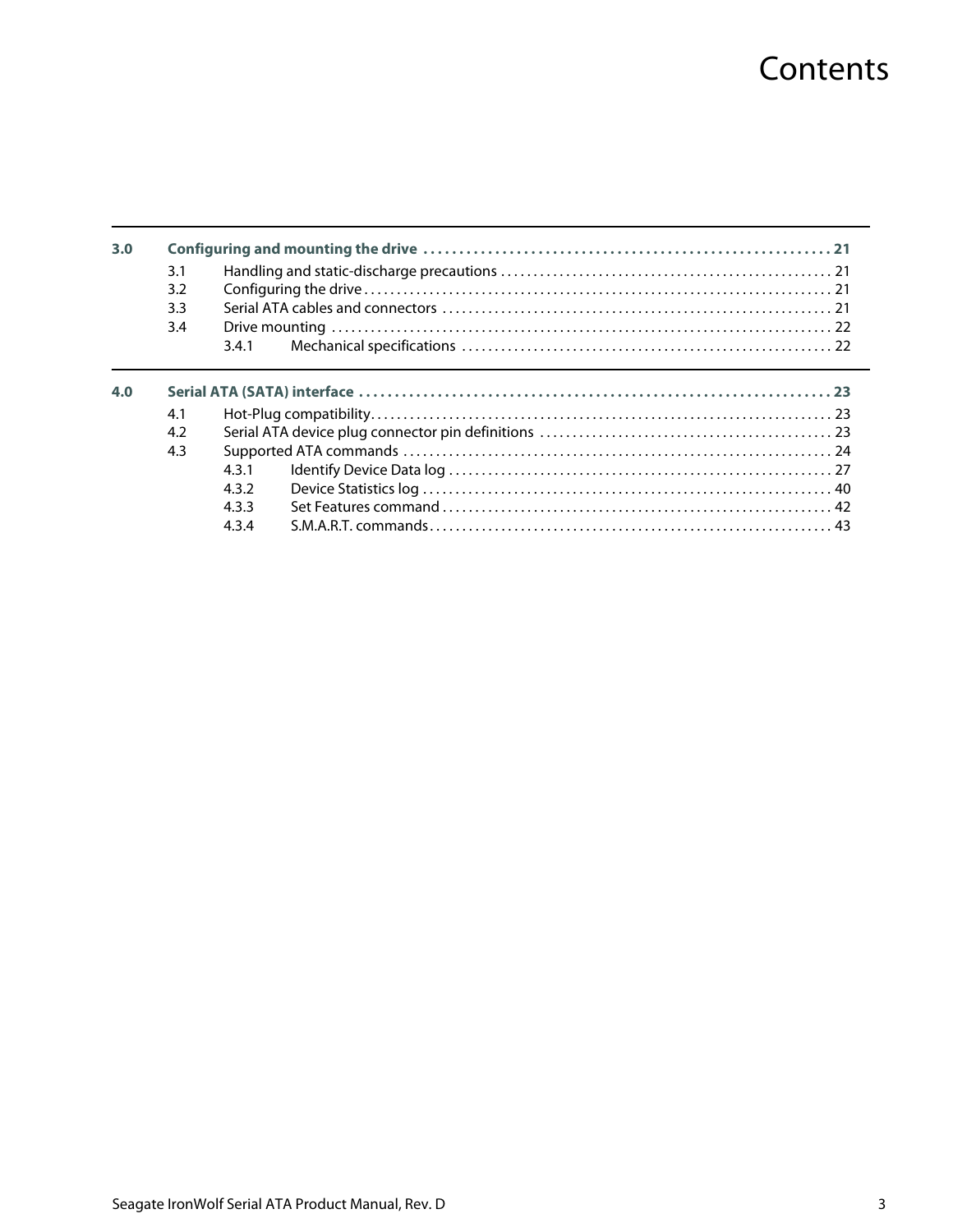# Seagate® Technology Support Services

<span id="page-4-0"></span>For Seagate Product Support, visit:<https://www.seagate.com/support> For Seagate Compliance, Safety, and Disposal, visit: <https://www.seagate.com/support> [For Firmware Download and Tools Download for Secure Erase, visit:](https://www.seagate.com/support/downloads/) https://www.seagate.com/support/downloads/ For information regarding online support and services, visit:<http://www.seagate.com/contacts/> [For information regarding Warranty Support, visit: h](http://www.seagate.com/support/warranty-and-replacements/)ttp://www.seagate.com/support/warranty-and-replacements/ For information regarding data recovery services, visit: [http://www.seagate.com/services-software/recover/](http://www.seagate.com/services-software/seagate-recovery-services/recover/) [For Seagate OEM and Distribution partner and Seagate reseller portal, visit:](http://www.seagate.com/partners) http://www.seagate.com/partners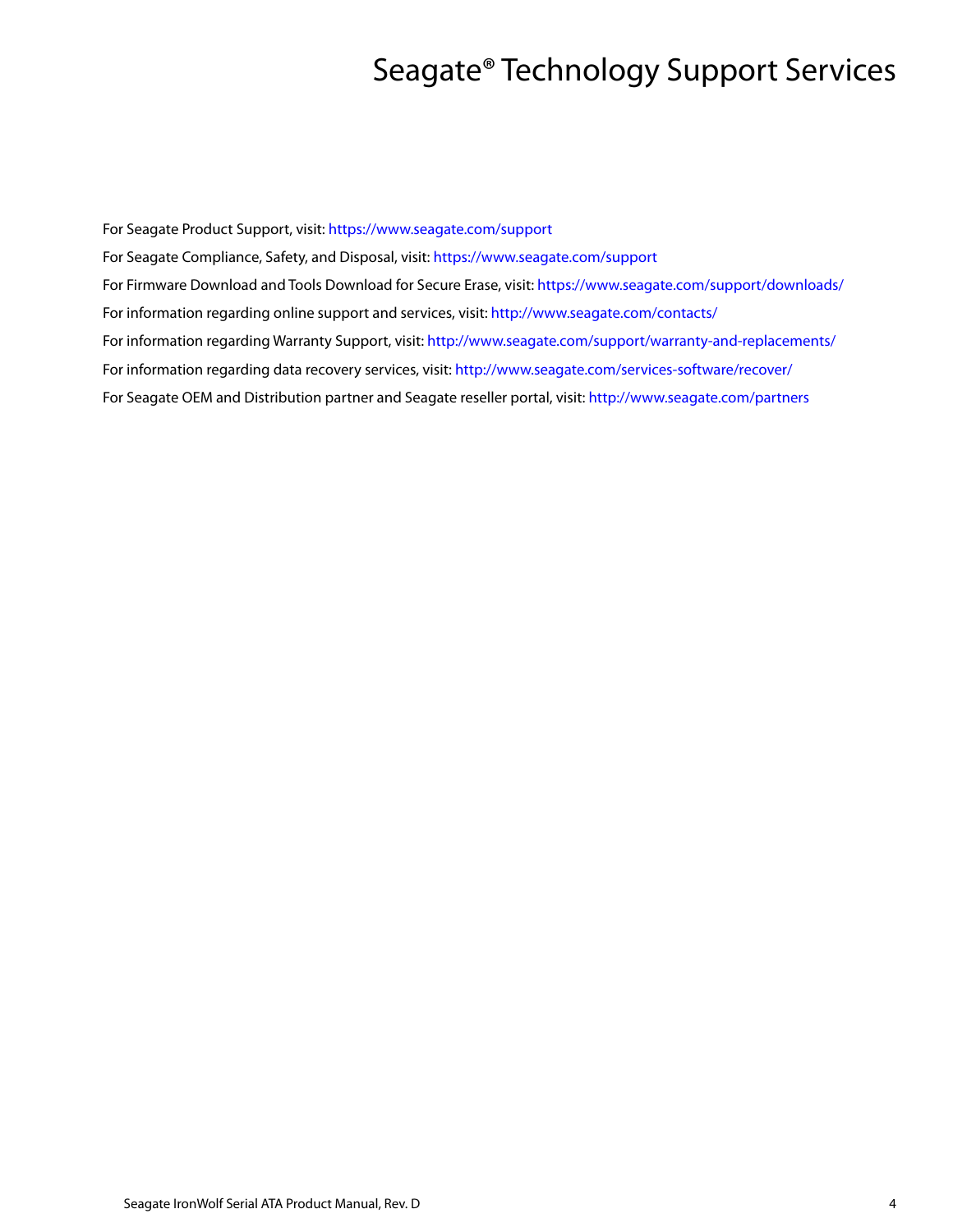### <span id="page-5-0"></span>**1.1 Introduction**

This manual describes the functional, mechanical and interface specifications for the following: Seagate® IronWolf® Serial ATA drive models.

#### **Table 1: Models**

ST14000VN0008 ST12000VN0008 ST10000VN0008

These drives provide the following key features:

- 256 MB data buffer.
- 7200 RPM spindle speed.
- Full-track multiple-sector transfer capability without local processor intervention.
- **High instantaneous (burst) data-transfer rates (up to 600MB per second).**
- **Native Command Queuing with command ordering to increase performance in demanding applications.**
- PowerChoice™ for selectable power savings
- **Perpendicular recording technology provides the drives with increased areal density.**
- SeaTools™ diagnostic software performs a drive self-test that eliminates unnecessary drive returns.
- **State-of-the-art cache and on-the-fly error-correction algorithms.**
- **Support for S.M.A.R.T. drive monitoring and reporting.**
- **Bark Supports latching SATA cables and connectors.**
- Top Cover Attached motor for excellent vibration tolerance
- **Norldwide Name (WWN) capability uniquely identifies the drive.** 
	- **NOTE** Seagate recommends validating the configuration with the selected HBA/RAID controller manufacturer to ensure use of full capacity is supported.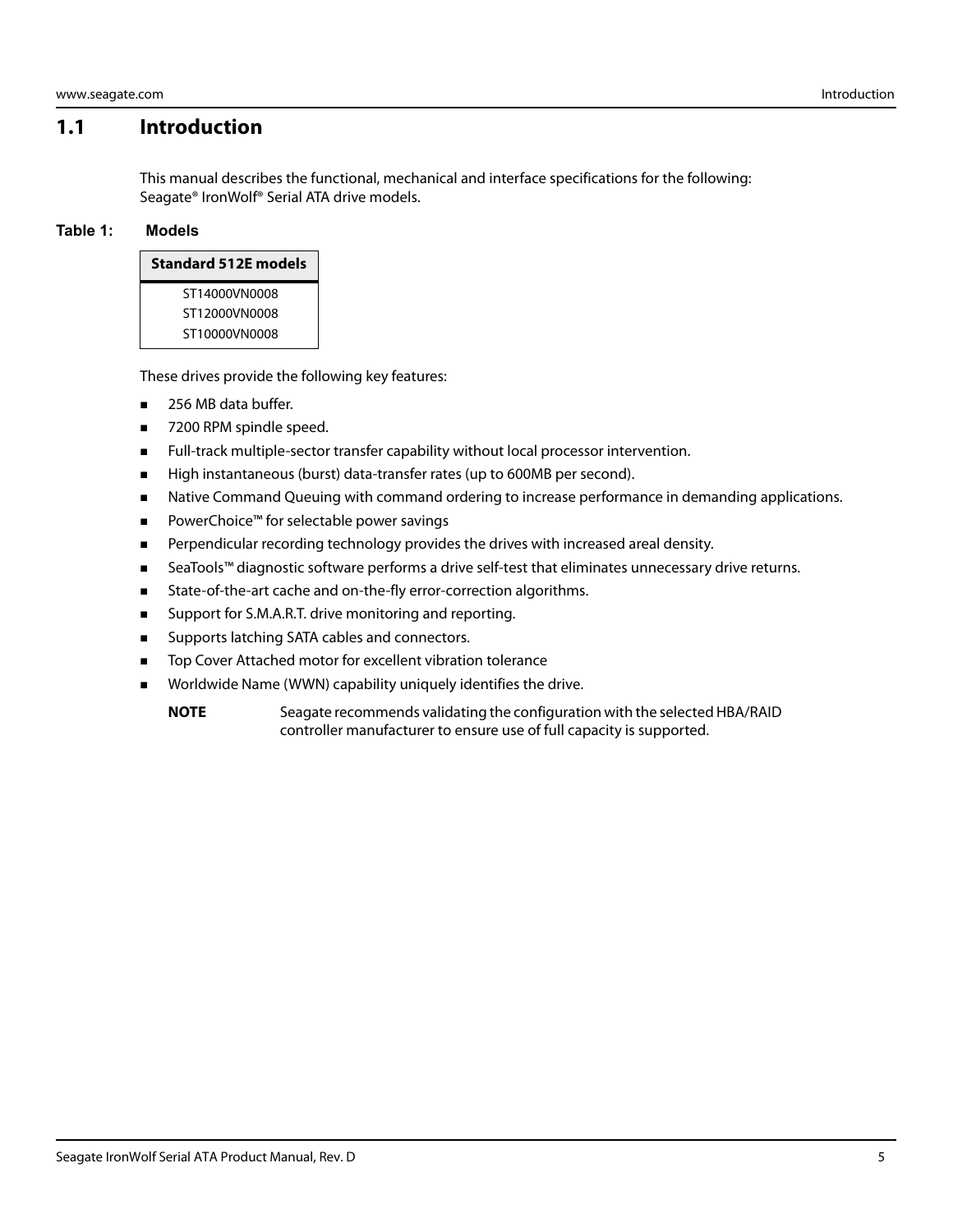#### <span id="page-6-0"></span>**1.1.1 About the Serial ATA interface**

The Serial ATA interface provides several advantages over the traditional (parallel) ATA interface. The primary advantages include:

- **Easy installation and configuration with true plug-and-play connectivity.** It is not necessary to set any jumpers or other configuration options.
- **Thinner and more flexible cabling for improved enclosure airflow and ease of installation.**
- Scalability to higher performance levels.

In addition, Serial ATA makes the transition from parallel ATA easy by providing legacy software support. Serial ATA was designed to allow users to install a Serial ATA host adapter and Serial ATA disk drive in the current system and expect all of the existing applications to work as normal.

The Serial ATA interface connects each disk drive in a point-to-point configuration with the Serial ATA host adapter. There is no master/slave relationship with Serial ATA devices like there is with parallel ATA. If two drives are attached on one Serial ATA host adapter, the host operating system views the two devices as if they were both "masters" on two separate ports. This essentially means both drives behave as if they are Device 0 (master) devices.

**NOTE** The host adapter may, optionally, emulate a master/slave environment to host software where two devices on separate Serial ATA ports are represented to host software as a Device 0 (master) and Device 1 (slave) accessed at the same set of host bus addresses. A host adapter that emulates a master/slave environment manages two sets of shadow registers. This is not a typical Serial ATA environment.

The Serial ATA host adapter and drive share the function of emulating parallel ATA device behavior to provide backward compatibility with existing host systems and software. The Command and Control Block registers, PIO and DMA data transfers, resets, and interrupts are all emulated.

The Serial ATA host adapter contains a set of registers that shadow the contents of the traditional device registers, referred to as the Shadow Register Block. All Serial ATA devices behave like Device 0 devices. For additional information about how Serial ATA emulates parallel ATA, refer to the "Serial ATA: High Speed Serialized AT Attachment" specification. The specification can be downloaded from **[www.serialata.or](http://www.serialata.org)g**.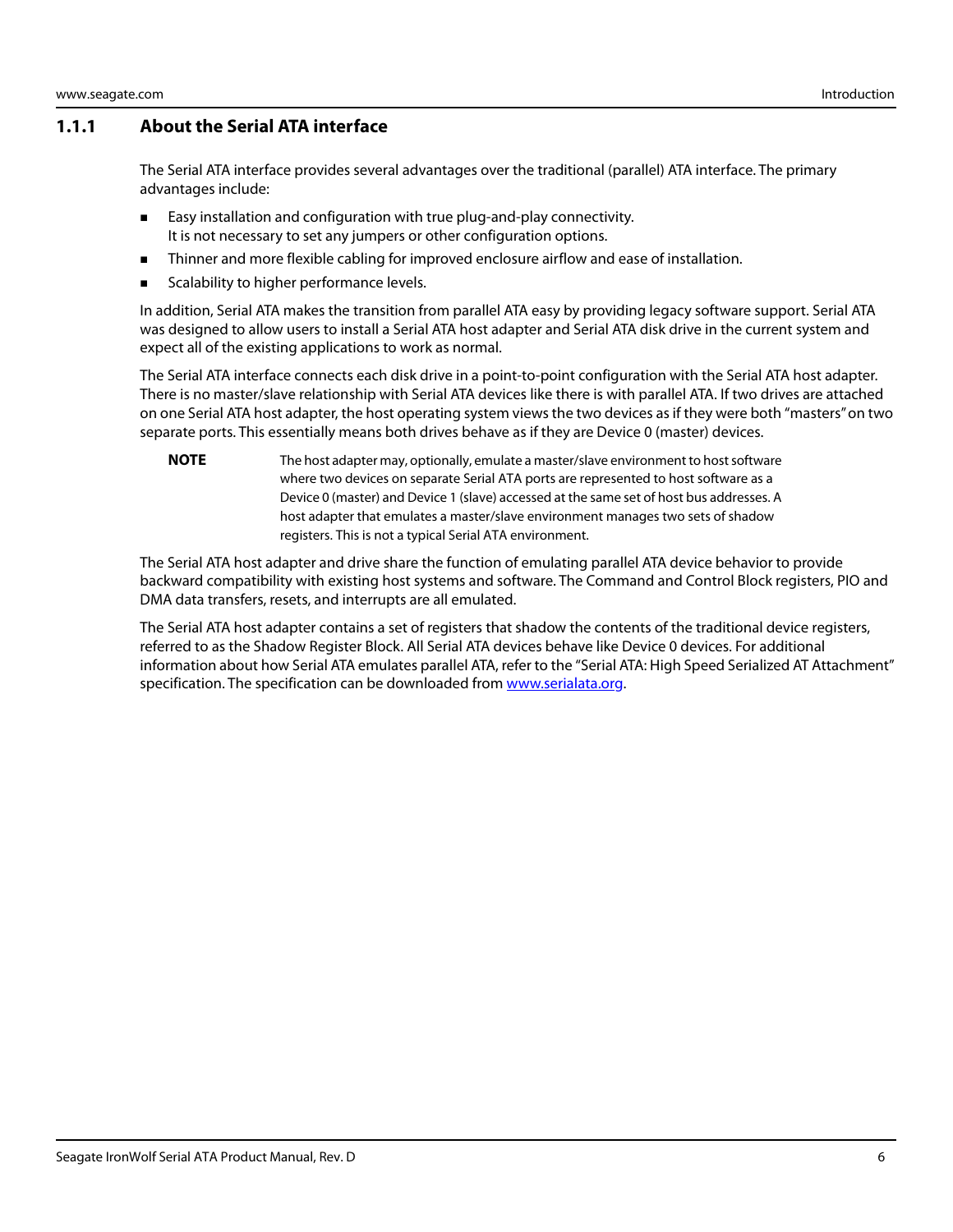# <span id="page-7-0"></span>**1.2 Drive specifications**

Unless otherwise noted, all specifications are measured under ambient conditions, at 25°C, and nominal power. For convenience, the phrases the drive and this drive are used throughout this manual to indicate the IronWolf Serial ATA drive models.

### <span id="page-7-1"></span>**1.2.1 Specification summary tables**

The specifications listed in the following tables are for quick reference. For details on specification measurement or definition, see the appropriate section of this manual.

#### **Table 2 Drive specifications summary**

<span id="page-7-2"></span>

| Drive specification <sup>#</sup>            | ST14000VN0008                                                   | ST12000VN0008                                                     | ST10000VN0008 |
|---------------------------------------------|-----------------------------------------------------------------|-------------------------------------------------------------------|---------------|
| Formatted (512 bytes/sector)**              | 14TB                                                            | 12TB                                                              | 10TB          |
| <b>Guaranteed sectors</b>                   | (see Section 1.2.2)                                             |                                                                   |               |
| Heads                                       | 16                                                              | 15                                                                | 13            |
| <b>Discs</b>                                | 8                                                               |                                                                   |               |
| Bytes per logical sector                    | 512                                                             |                                                                   |               |
| Bytes per physical sector                   | 4096                                                            |                                                                   |               |
| Recording density, KBPI (Kb/in max)         | 2426                                                            |                                                                   |               |
| Track density, KTPI (ktracks/in avg.)       | 436                                                             |                                                                   |               |
| Areal density, (Gb/in <sup>2</sup> avg)     | 1058                                                            |                                                                   |               |
| Spindle speed (RPM)                         | 7200                                                            |                                                                   |               |
| Internal data transfer rate (Mb/s max)      | 2833                                                            |                                                                   |               |
| Sustained data transfer rate OD (MiB/s max) | 210 (220 MB/s max)                                              |                                                                   |               |
| I/O data-transfer rate (MB/s max)           | 600                                                             |                                                                   |               |
| ATA data-transfer modes supported           | PIO modes 0-4<br>Multiword DMA modes 0-2<br>Ultra DMA modes 0-6 |                                                                   |               |
| Cache buffer                                | 256MB (262,144KB)                                               |                                                                   |               |
| Weight: (maximum)                           | 690g (1.521 lb)                                                 |                                                                   |               |
| Average latency                             | 4.16ms                                                          |                                                                   |               |
| Power-on to ready (sec) (typ/max)           | 23/30                                                           |                                                                   |               |
| Standby to ready (sec) (typ/max)            | 23/30                                                           |                                                                   |               |
| Startup current (typical) 12V (peak)        | 1.8A                                                            |                                                                   |               |
| Voltage tolerance (including noise)         | $5V \pm 5%$<br>$12V \pm 10\%$                                   |                                                                   |               |
| Operating drive temperature <sup>*</sup>    | 5° to 70°C (Drive Reported Temperature)                         |                                                                   |               |
| Non-Operating temperature                   |                                                                 | -40° to 70°C (Ambient Temperature, see sections 2.6.1 and 1.2.13) |               |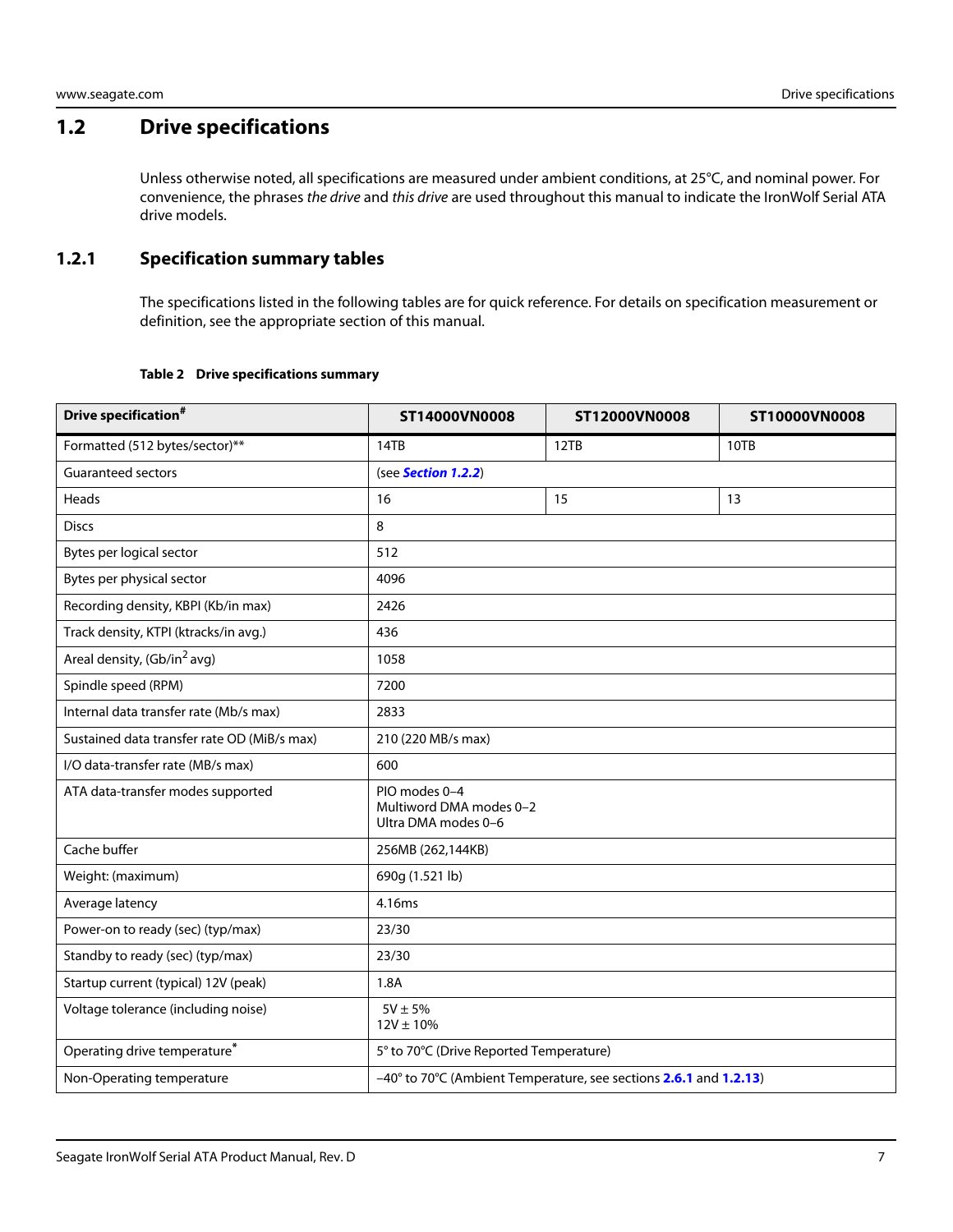| Drive specification <sup>#</sup>                                        | ST14000VN0008                                                                                                                                                                                                                                                                                                                                                                                                                         | ST12000VN0008 | ST10000VN0008                                                                       |
|-------------------------------------------------------------------------|---------------------------------------------------------------------------------------------------------------------------------------------------------------------------------------------------------------------------------------------------------------------------------------------------------------------------------------------------------------------------------------------------------------------------------------|---------------|-------------------------------------------------------------------------------------|
| Temperature gradient (°C per hour max)                                  | 20°C (operating)<br>20°C (nonoperating)                                                                                                                                                                                                                                                                                                                                                                                               |               |                                                                                     |
| Relative humidity*                                                      | 5% to 95% (operating)<br>5% to 95% (nonoperating)                                                                                                                                                                                                                                                                                                                                                                                     |               |                                                                                     |
| Relative humidity gradient                                              | 20% per hour max                                                                                                                                                                                                                                                                                                                                                                                                                      |               |                                                                                     |
| Altitude, operating                                                     | -304.8 m to 3,048 m<br>$(-1000$ ft to $10.000 + ft$ )                                                                                                                                                                                                                                                                                                                                                                                 |               |                                                                                     |
| Altitude, nonoperating (below mean sea level, max)                      | $-304.8$ m to 12,192 m<br>$(-1000$ ft to $40.000 + ft$ )                                                                                                                                                                                                                                                                                                                                                                              |               |                                                                                     |
| Operational Shock (max at 2 ms - typical)                               | Read 70 Gs / Write 40 Gs                                                                                                                                                                                                                                                                                                                                                                                                              |               |                                                                                     |
| Non-Operational Shock (max at 2 ms - typical)                           | 250 Gs                                                                                                                                                                                                                                                                                                                                                                                                                                |               |                                                                                     |
| Linear Random Operating Vibration                                       | 5-500 Hz:<br>0.70 Grms                                                                                                                                                                                                                                                                                                                                                                                                                |               |                                                                                     |
| Random Rotary Operating Vibration                                       | 20-1500Hz: 12.5 rads/s <sup>2</sup>                                                                                                                                                                                                                                                                                                                                                                                                   |               |                                                                                     |
| Linear Random Non-Operating Vibration                                   | 2-500 Hz: 2.27 Grms ref                                                                                                                                                                                                                                                                                                                                                                                                               |               |                                                                                     |
| Drive acoustics, sound power (bels)                                     |                                                                                                                                                                                                                                                                                                                                                                                                                                       |               |                                                                                     |
| Idle <sup>***</sup><br>Performance seek                                 | 1.8<br>(typical)<br>2.0<br>(max)<br>During periods of drive idle, some offline activity may occur according to the<br>SMART specification, which may increase acoustic and power to operational levels.<br>2.6<br>(typical)<br>2.8<br>(max)                                                                                                                                                                                           |               |                                                                                     |
| Nonrecoverable read errors                                              | 1 sector per 10 <sup>15</sup> bits read                                                                                                                                                                                                                                                                                                                                                                                               |               |                                                                                     |
| Annualized Failure Rate (AFR)*                                          | 0.87% based on 8760 POH                                                                                                                                                                                                                                                                                                                                                                                                               |               |                                                                                     |
| Maximum Rated Workload <sup>*</sup>                                     | Maximum rate of <180TB/year<br>uct reliability. The Annualized Workload Rate is in units of TB per year, or TB per 8760<br>power on hours. Workload Rate = TB transferred * (8760 / recorded power on hours).                                                                                                                                                                                                                         |               | Workloads exceeding the annualized rate may degrade the drive MTBF and impact prod- |
| Warranty                                                                | To determine the warranty for a specific drive, use a web browser to access the following<br>web page: http://www.seagate.com/support/warranty-and-replacements/.<br>From this page, click on the "Is my Drive under Warranty" link. The following are required<br>to be provided: the drive serial number, model number (or part number) and country of<br>purchase. The system will display the warranty information for the drive. |               |                                                                                     |
| Load-unload cycles (command controlled)                                 | 600,000                                                                                                                                                                                                                                                                                                                                                                                                                               |               |                                                                                     |
| Supports Hotplug operation per<br>Serial ATA Revision 3.3 specification | Yes                                                                                                                                                                                                                                                                                                                                                                                                                                   |               |                                                                                     |

# All specifications above are based on native configurations.

- See **[Section 1.2.9, "Reliability"](#page-18-0)** for rated MTBF device operating condition requirements.
- \*\* One GB equals one billion bytes and 1TB equals one trillion bytes when referring to hard drive capacity. Accessible capacity may vary depending on operating environment and formatting.

<span id="page-8-0"></span>\*\*\*During periods of drive idle, some offline activity may occur according to the S.M.A.R.T. specification, which may increase acoustic and power to operational levels.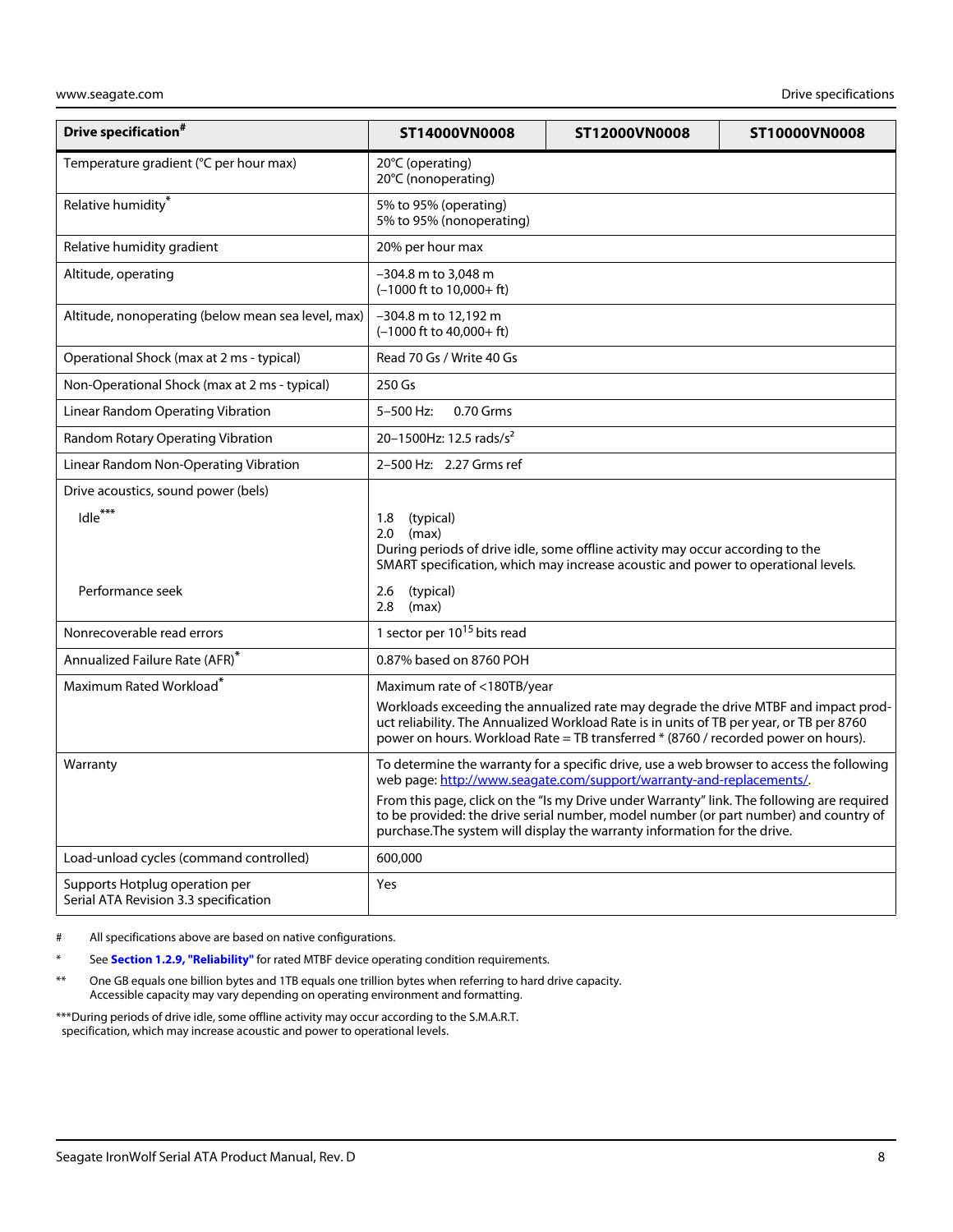#### <span id="page-9-0"></span>**1.2.2 Formatted capacity**

| ST models     | <b>Formatted capacity*</b> | <b>Guaranteed sectors</b> | <b>Bytes per logical sector</b> |
|---------------|----------------------------|---------------------------|---------------------------------|
| ST14000VN0008 | 14TR                       | 27,344,764,928            |                                 |
| ST12000VN0008 | 12TR                       | 23,437,770,752            | 512E                            |
| ST10000VN0008 | 10TB                       | 19,532,873,728            |                                 |

\*One GB equals one billion bytes when referring to hard drive capacity. Accessible capacity may vary depending on operating environment and formatting.

> **NOTE** LBA Counts for drive capacities greater than 8TB are calculated based upon the SFF-8447 standard publication. [ftp://ftp.seag](ftp://ftp.seagate.com/sff/SFF-8447.PDF)ate.com/sff/SFF-8447.PDF

#### <span id="page-9-1"></span>**1.2.2.1 LBA mode**

When addressing these drives in LBA mode, all blocks (sectors) are consecutively numbered from 0 to  $n-1$ , where n is the number of guaranteed sectors as defined above.

See **[Section 1.4.3.1, "Identify Device Data log"](#page-27-0)** (words 60-61 and 100-103) for additional information about 48-bit addressing support of drives with capacities over 137GB.

#### <span id="page-9-2"></span>**1.2.3 Recording and interface technology**

| Interface                                | Serial ATA (SATA)      |
|------------------------------------------|------------------------|
| Recording method                         | Perpendicular          |
| Recording density, KBPI (Kb/in max)      | 2426                   |
| Track density, KTPI (ktracks/in avg)     | 436                    |
| Areal density (Gb/in <sup>2</sup> avg)   | 1058                   |
| Spindle speed (RPM) $(\pm 0.2\%)$        | 7200                   |
| Internal data transfer rate (Mb/s max)   | 2833                   |
| Sustained data transfer rate (MiB/s max) | 210                    |
| I/O data-transfer rate (MB/s max)        | 600 (Ultra DMA mode 5) |

#### <span id="page-9-3"></span>**1.2.4 Start/stop times**

| Power-on to Ready (sec) (typ/max) | 23/30 |
|-----------------------------------|-------|
| Standby to Ready (sec) (typ/max)  | 23/30 |
| Ready to spindle stop (sec) (max) | 20    |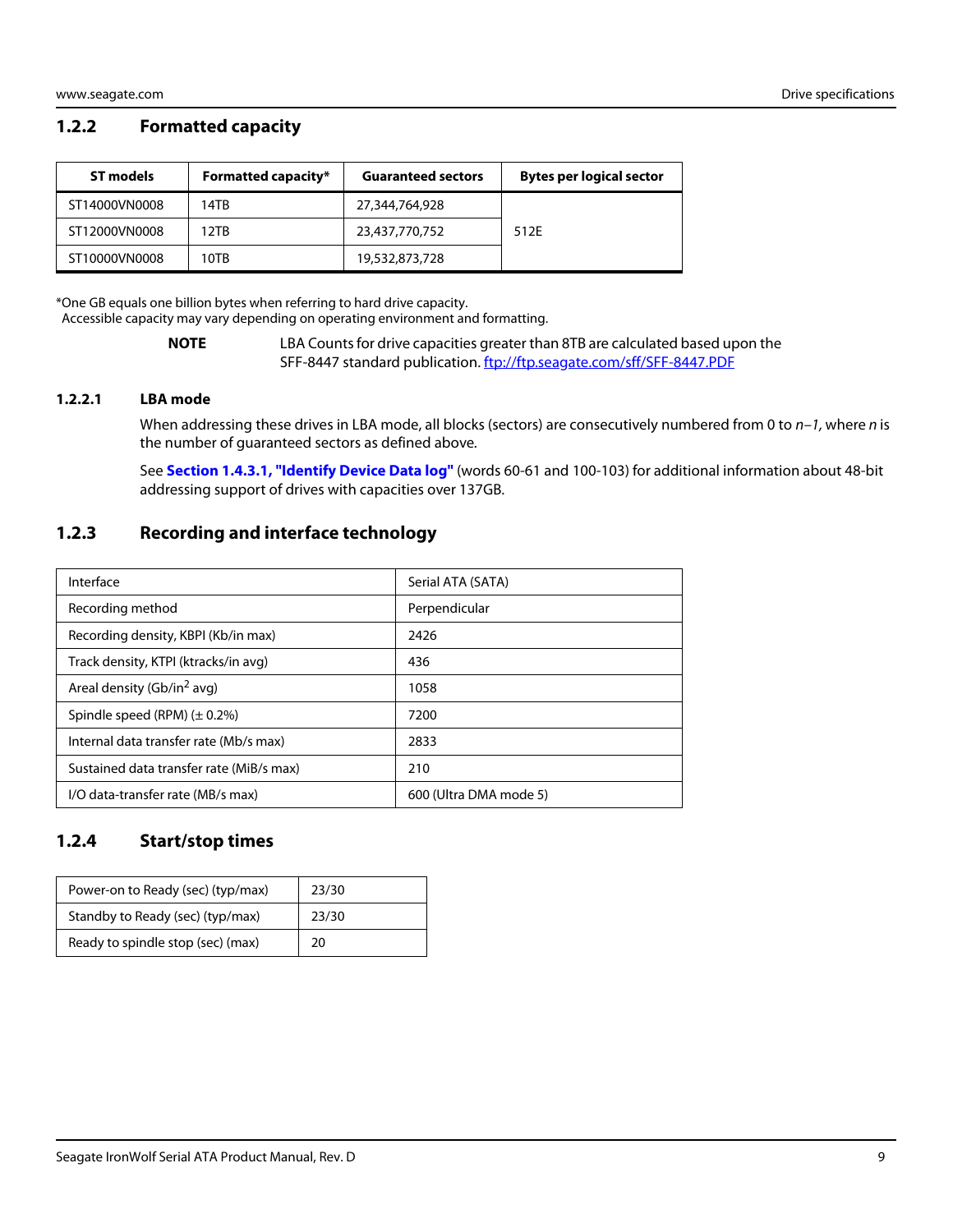#### <span id="page-10-0"></span>**1.2.5 Power specifications**

The drive receives DC power (+5V or +12V) through a native SATA power connector. **[See Figure 2 on page 21](#page-21-4)** .

#### <span id="page-10-1"></span>**1.2.5.1 Power consumption**

Power requirements for the drives are listed in **Table 3**. Typical power measurements are based on an average of drives tested, under nominal conditions, using 5.0V and 12.0V input voltage at 25°C ambient temperature.

# 6.0Gb mode Voltage +5V +12V Watts Regulation  $\pm 5\%$   $\pm 10\%$  Total Avg Idle Current \* 2002/02/2003 10.299 5.07 Advanced Idle Current \* Idle\_A 0.267 0.295 4.88 Idle\_B 0.203 0.185 3.24 Idle\_C 0.20 0.127 2.52 Standby 1.17 | 0.193 | 0.017 | 1.17 Maximum Start Current DC (peak DC) 1.078 1.672 25.45 AC (Peak DC) 1.128 2.06 Delayed motor start (max) DC Operating current (random read 4K16Q): Typical DC 0.454 0.405 7.14 Maximum DC 0.472 0.415 Maximum DC (peak) 1.32 2.305 Operating current (random write 4K16Q) Typical DC 10.317 10.385 6.20 Maximum DC 0.326 0.388 Maximum DC (peak) 0.791 1.425 Operating current (sequential read 64K16Q) Typical DC 10.90 0.319 8.33 Maximum DC 0.919 0.324 Maximum DC (peak) 1.183 0.601 Operating current (sequential write 64K16Q) Typical DC 1.59 Maximum DC 0.756 0.324 Maximum DC (peak) 0.89 1.824

#### **Table 3 DC power requirements**

\*During periods of drive idle, some offline activity may occur according to the S.M.A.R.T. specification, which may increase acoustic and power to operational levels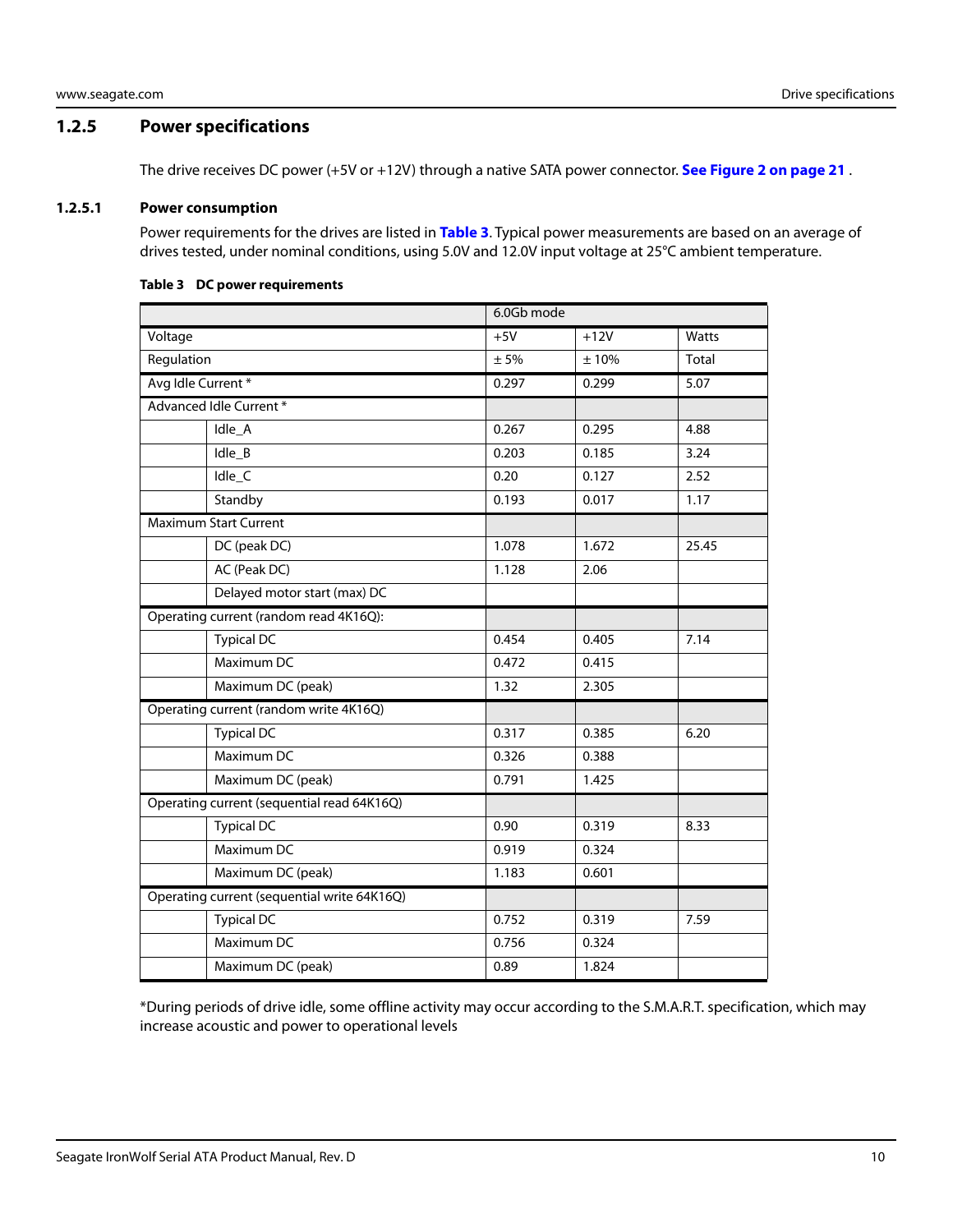

**Figure 1. Typical 5V and 12V startup and operation current profiles**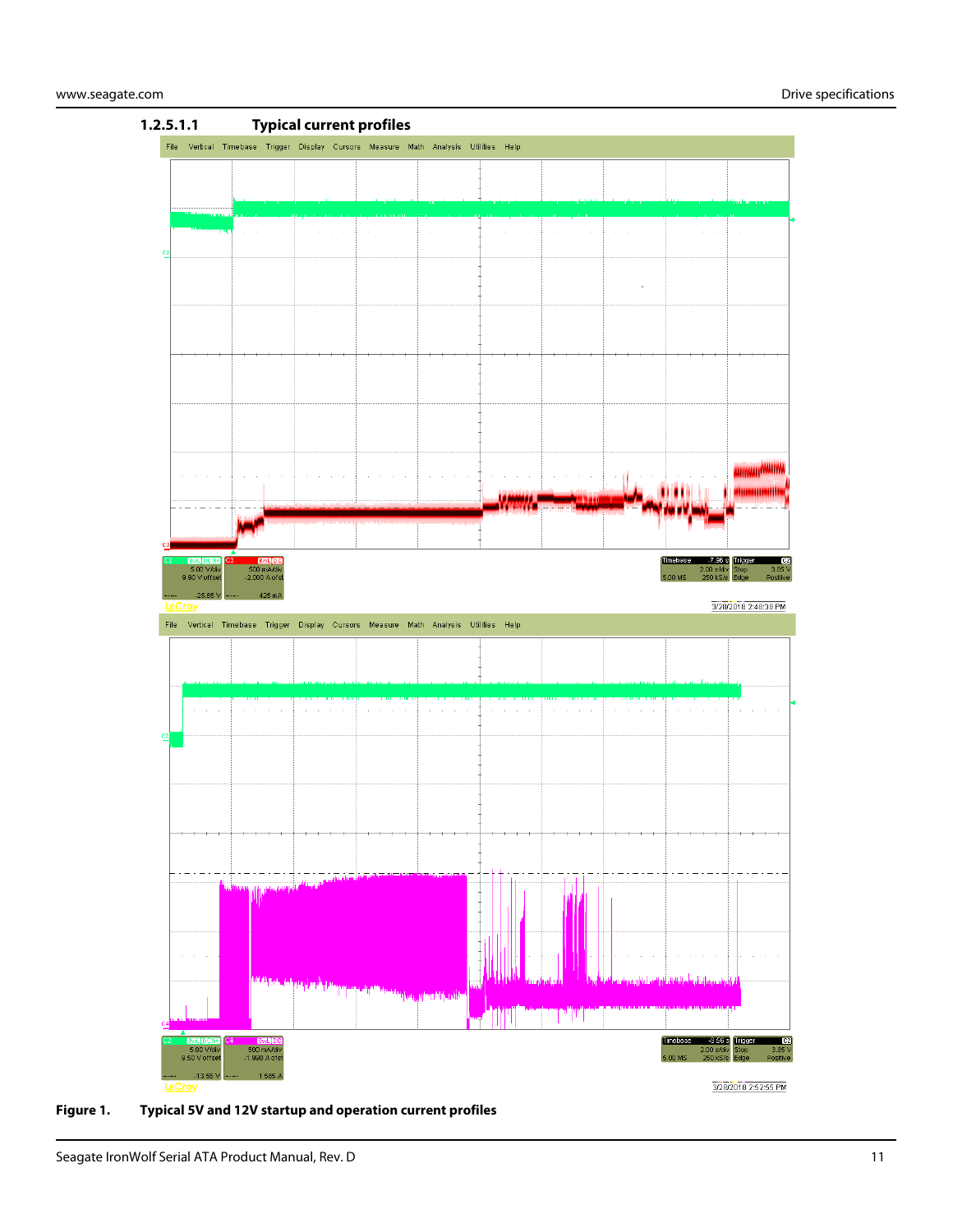#### <span id="page-12-0"></span>**1.2.5.2 Conducted noise**

Noise is specified as a periodic and random distribution of frequencies covering a band from DC to 10 MHz. Maximum allowed noise values given below are peak-to-peak measurements and apply at the drive power connector.

- $+5v = 250$  mV pp from 100 Hz to 20 MHz.
- $+12v = 800$  mV pp from 100 Hz to 8 KHz. 450 mV pp from 8 KHz to 20 KHz. 250 mV pp from 20 KHz to 5 MHz.

#### <span id="page-12-1"></span>**1.2.5.3 Voltage tolerance**

Voltage tolerance (including noise):

 $5V \pm 5\%$  12V  $\pm 10\%$ 

#### <span id="page-12-2"></span>**1.2.5.4 Extended Power Conditions - PowerChoice™**

Utilizing the load/unload architecture a programmable power management interface is provided to tailor systems for reduced power consumption and performance requirements.

The table below lists the supported power conditions available in PowerChoice. Power conditions are ordered from highest power consumption (and shortest recovery time) to lowest power consumption (and longest recovery time) as follows: Idle\_a power >= Idle\_b power >= Idle\_c power >= Standby\_z power. The further users go down in the table, the more power savings is actualized. For example, Idle\_b results in greater power savings than the Idle\_a power condition. Standby results in the greatest power savings.

| <b>Power Condition Name</b> | <b>Power Condition ID</b> | <b>Description</b>                                 |
|-----------------------------|---------------------------|----------------------------------------------------|
| Idle a                      | 81 <sub>H</sub>           | Reduced electronics                                |
| Idle b                      | 82 <sub>H</sub>           | Heads unloaded. Disks spinning at full RPM         |
| Idle c                      | 83 <sub>H</sub>           | Heads unloaded. Disks spinning at reduced RPM      |
| Standby z                   | 00 <sub>H</sub>           | Heads unloaded. Motor stopped (disks not spinning) |

Each power condition has a set of current, saved and default settings. Default settings are not modifiable. Default and saved settings persist across power-on resets. The current settings do not persist across power-on resets. At the time of manufacture, the default, saved and current settings are in the Power Conditions log match.

#### **PowerChoice is invoked using one of two methods**

- Automatic power transitions which are triggered by expiration of individual power condition timers. These timer values may be customized and enabled using the Extended Power Conditions (EPC) feature set using the standardized Set Features command interface.
- **IMMED 19 Immediate host commanded power transitions may be initiated using an EPC Set Features "Go to Power** Condition" subcommand to enter any supported power condition. Legacy power commands Standby Immediate and Idle Immediate also provide a method to directly transition the drive into supported power conditions.

#### **PowerChoice exits power saving states under the following conditions**

- Any command which requires the drive to enter the PM0: Active state (media access)
- Power on reset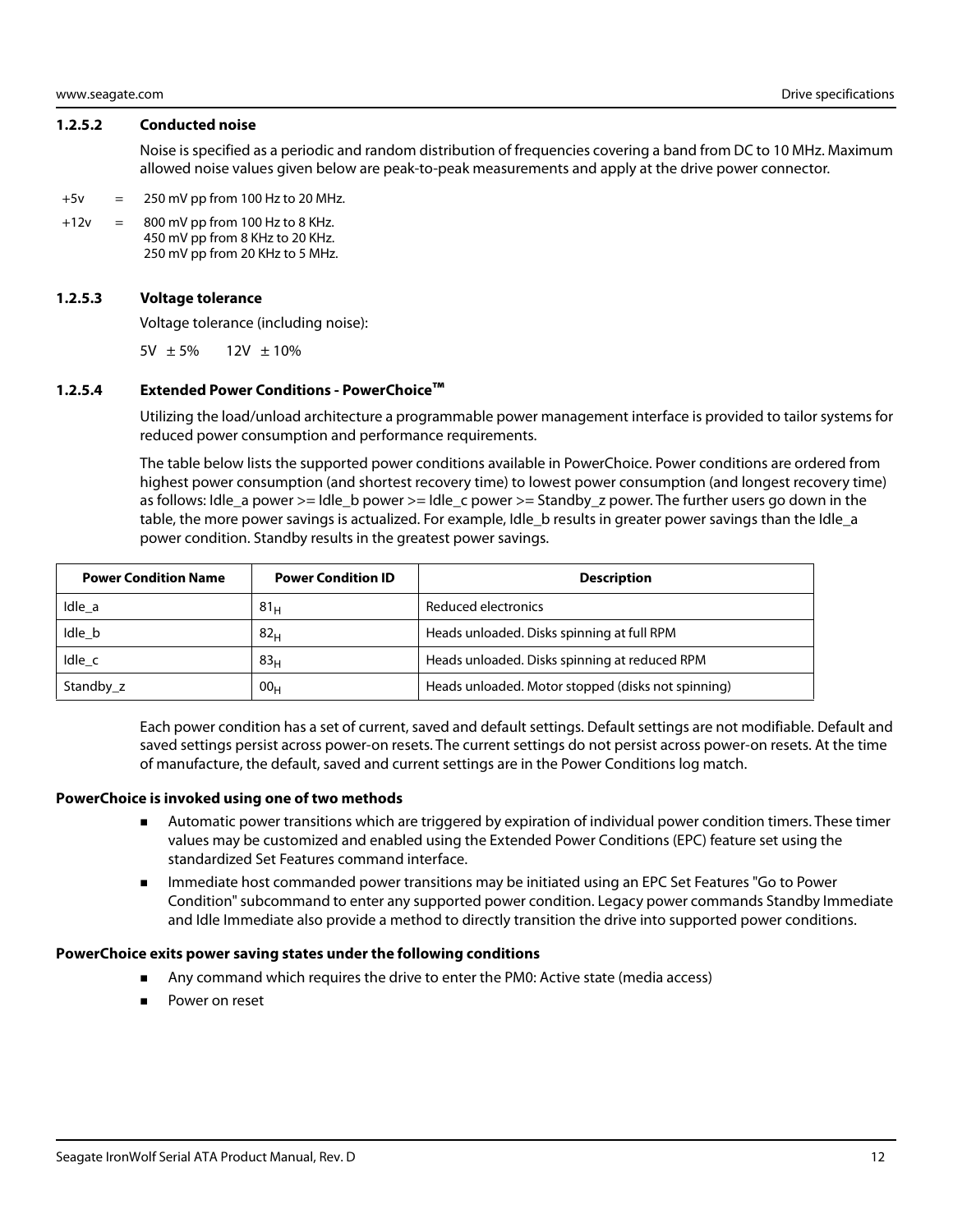#### **PowerChoice provides the following reporting methods for tracking purposes**

Check Power Mode Command

Reports the current power state of the drive

Identify Device Command

- **EPC Feature set supported flag**
- **EPC Feature enabled flag is set if at least one Idle power condition timer is enabled**

Power Condition Log reports the following for each power condition

- Nominal recovery time from the power condition to active
- **If the power condition is Supported, Changeable, and Savable**
- Default enabled state, and timer value
- Saved enabled state, and timer value
- **EXECUTE CUTTENT** Current enabled state, and timer value

#### **S.M.A.R.T. Read Data Reports**

- Attribute 192 Emergency Retract Count
- Attribute 193 Load/Unload Cycle Count

#### **PowerChoice Manufacture Default Power Condition Timer Values**

Default power condition timer values have been established to assure product reliability and data integrity. A minimum timer value threshold of two minutes ensures the appropriate amount of background drive maintenance activities occur. Attempting to set a timer values less than the specified minimum timer value threshold will result in an aborted EPC "Set Power Condition Timer" subcommand.

| <b>Power Condition Name</b> | <b>Manufacturer Default Timer Values</b> |
|-----------------------------|------------------------------------------|
| Idle a                      | 100 ms                                   |
| Idle b                      | 2 min                                    |
| Idle c                      | 4 min                                    |
| Standby_z                   | $15 \text{ min}$                         |

Setting power condition timer values less than the manufacturer specified defaults or issuing the EPC "Go to Power Condition" subcommand at a rate exceeding the default timers may limit this products reliability and data integrity.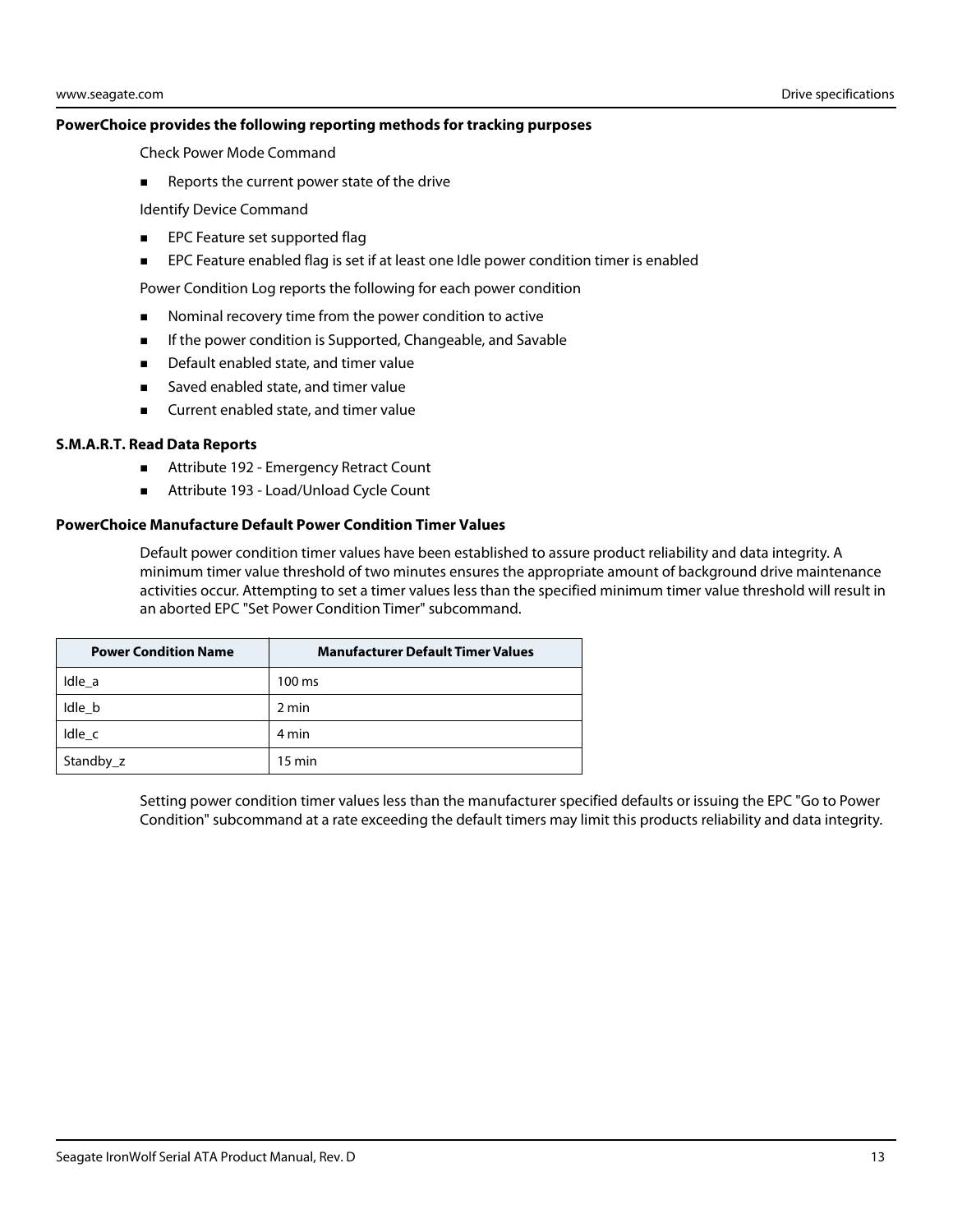#### **PowerChoice Supported Extended Power Condition Feature Subcommands**

| <b>EPC Subcommand</b> | <b>Description</b>                      |
|-----------------------|-----------------------------------------|
| 00 <sub>H</sub>       | <b>Restore Power Condition Settings</b> |
| 01 <sub>H</sub>       | Go to Power Condition                   |
| 02 <sub>H</sub>       | Set Power Condition Timer               |
| 03 <sub>H</sub>       | Set Power Condition State               |
| 04 <sub>H</sub>       | Enable EPC Feature Set                  |
| 05 <sub>H</sub>       | Disable EPC Feature Set                 |

#### **PowerChoice Supported Extended Power Condition Identifiers**

| <b>Power Condition Identifiers</b> | <b>Power Condition Name</b>     |
|------------------------------------|---------------------------------|
| 00 <sub>H</sub>                    | Standby_z                       |
| $01 - 80_H$                        | Reserved                        |
| 81 <sub>H</sub>                    | Idle a                          |
| 82 <sub>H</sub>                    | Idle b                          |
| 83 <sub>H</sub>                    | $Idle_{c}$                      |
| $84 - FE_H$                        | Reserved                        |
| FF <sub>H</sub>                    | <b>All EPC Power Conditions</b> |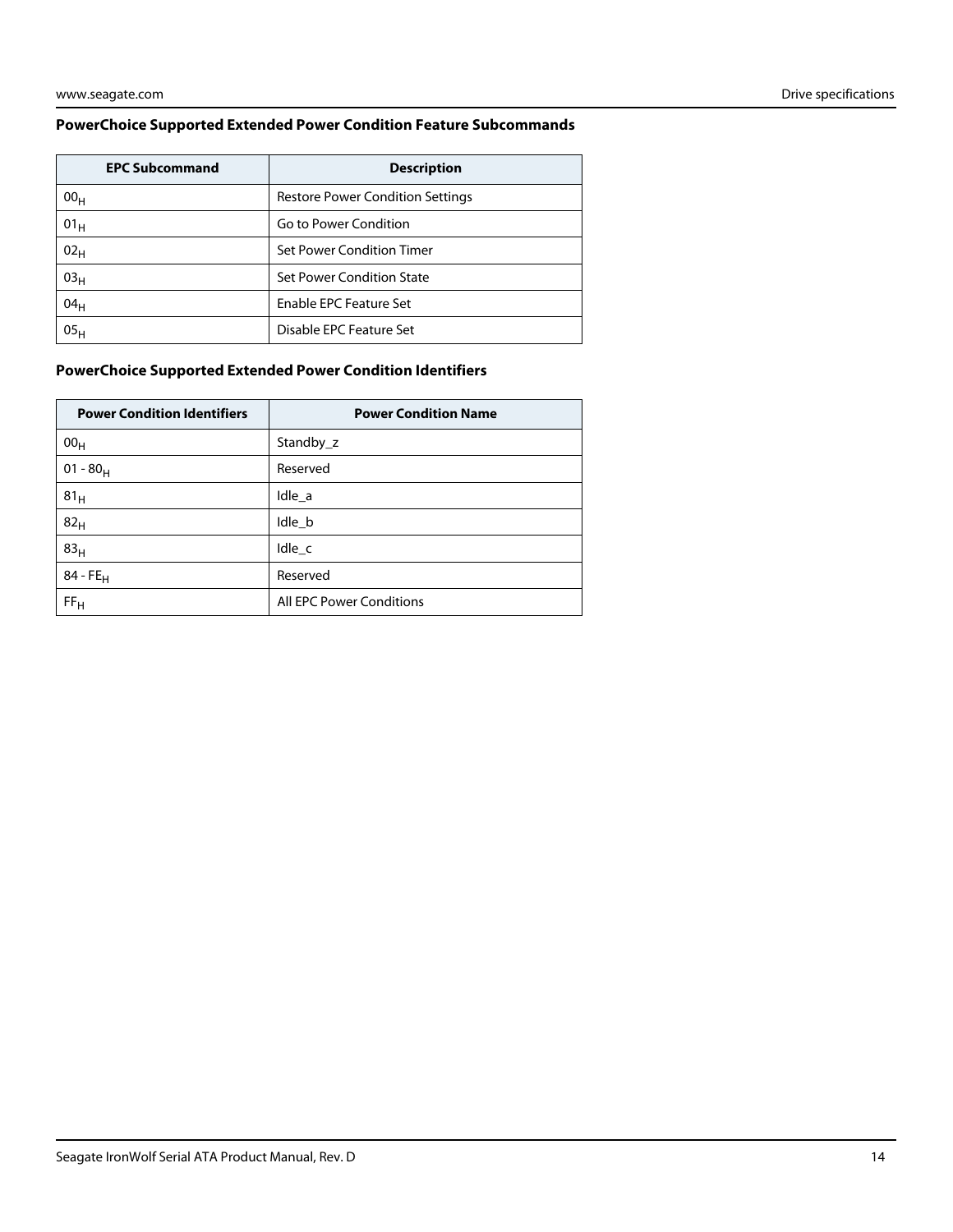#### <span id="page-15-0"></span>**2.6 Environmental limits**

Temperature and humidity values experienced by the drive must be such that condensation does not occur on any drive part. Altitude and atmospheric pressure specifications are referenced to a standard day at 58.7°F (14.8°C).

**NOTE** To maintain optimal performance drives should be run at nominal drive temperatures and humidity.

See **[Section 1.2.9, "Reliability"](#page-18-0)** for rated MTBF device operating condition requirements.

#### <span id="page-15-1"></span>**2.6.1 Temperature**

#### a. Operating

41°F to 158°F 5°C to 70°C) temperature range with a maximum temperature gradient of 36°F (20°C) per hour as reported by the drive.

The maximum allowable drive reported temperature is 158°F (70°C).

Air flow may be required to achieve consistent nominal drive temperature values (see **[Section 1.3.4](#page-22-0)**). To confirm that the required cooling is provided for the electronics and HDA, place the drive in its final mechanical configuration, and perform random write/read operations. After the temperatures stabilize, monitor the current drive temperature using the SMART temperature attribute 194 or Device Statistics log 04h page 5.

#### b. Non-operating

 $-40^{\circ}$  to 158°F ( $-40^{\circ}$  to 70°C) package ambient with a maximum gradient of 36°F (20°C) per hour. This specification assumes that the drive is packaged in the shipping container designed by Seagate for use with drive.

#### <span id="page-15-2"></span>**2.6.2 Humidity**

The values below assume that no condensation on the drive occurs. Maximum wet bulb temperature is 84.2°F (29°C).

#### **2.6.2.1 Relative humidity**

| Operating:    | 5% to 95% non-condensing relative humidity with a maximum gradient of 20% per hour. |
|---------------|-------------------------------------------------------------------------------------|
| Nonoperating: | 5% to 95% non-condensing relative humidity with a maximum gradient of 20% per hour. |

#### **2.6.2.2 Effective Altitude (sea level)**

| Operating:    | $-304.8$ m to 3048 m (-1000 ft. to 10,000+ ft.)   |
|---------------|---------------------------------------------------|
| Nonoperating: | $-304.8$ m to 12,192 m (-1000 ft. to 40,000+ ft.) |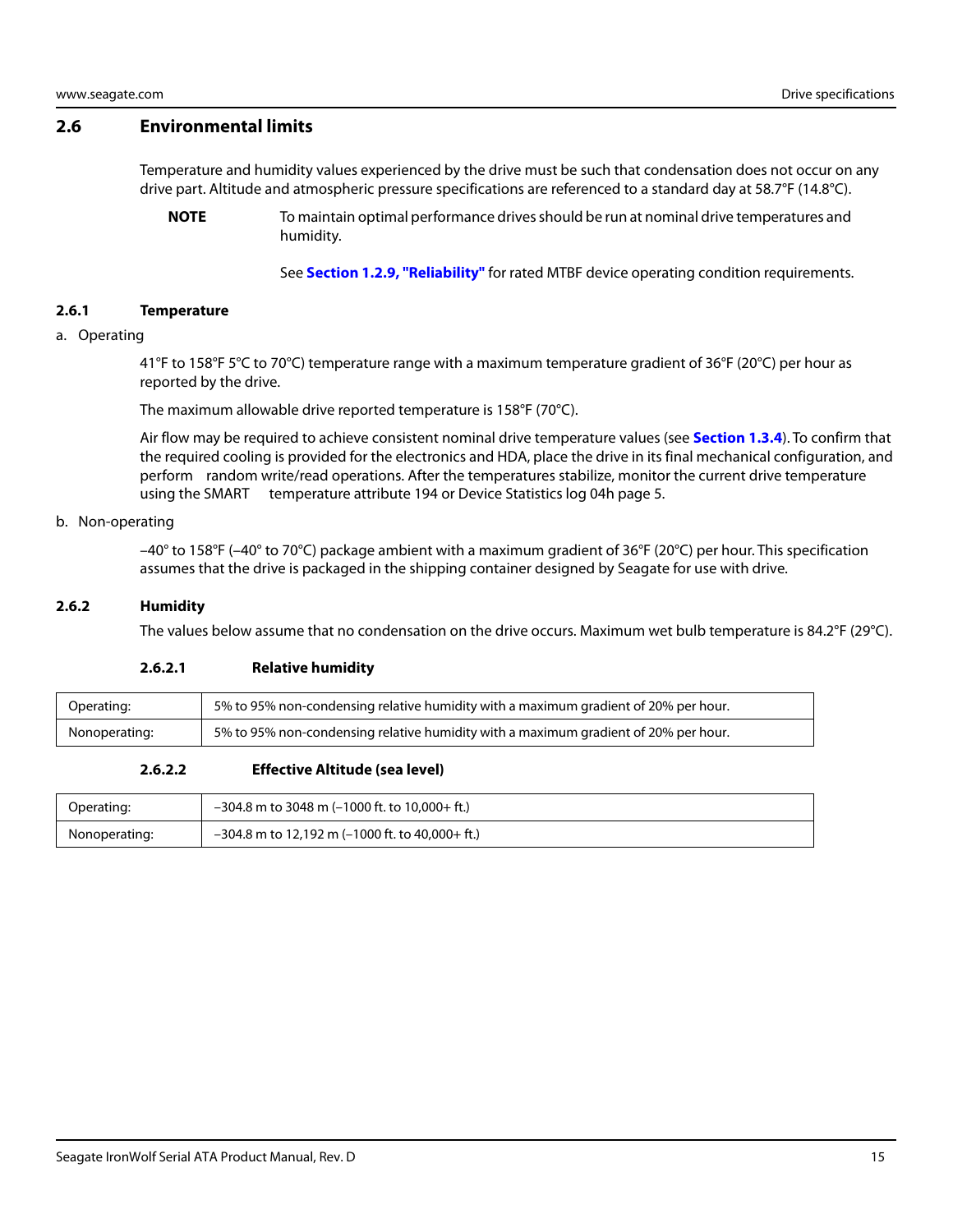#### <span id="page-16-0"></span>**2.6.3 Shock and Vibration**

Shock and vibration measurements specified in this document are made directly on the drive itself and applied in the X, Y, and Z axis at the drive mounting point locations.

#### **2.6.3.1 Shock**

a. Operating

The drive will operate without error while subjected to intermittent shock pulses not exceeding 70 Gs (read) and 40 Gs (write) at a maximum duration of 2ms.

b. Non-operating

The drive will operate without non-recoverable errors after being subjected to shock pulses not exceeding 250g at a maximum duration of 2ms.

#### **2.6.3.2 Vibration**

a. Linear Random Operating Vibration

The drive will operate without non-recoverable errors while being subjected to the random power spectral density noise specified below.

| PSD of 5-500 Hz random noise at 0.70 g rms |         |         |         |         |         |
|--------------------------------------------|---------|---------|---------|---------|---------|
| Frequency(Hz)                              |         | 20      | 200     | 250     | 500     |
| $G^2/Hz$                                   | 0.00025 | 0.00210 | 0.00210 | 0.00020 | 0.00020 |

#### b. Random Rotary Operating Vibration

The drive will exhibit greater than 90% throughput for sequential and random write operations while subjected to the shaped random power spectral density noise specified below.

| PSD Profile 20-1500 Hz at 12.5 rad/sec^2                     |    |     |     |      |
|--------------------------------------------------------------|----|-----|-----|------|
| Frequency(Hz)                                                | 20 | 200 | 800 | 1500 |
| $\vert$ (rad/sec^2)^2/Hz 5.53E-02 5.53E-02 3.49E-01 6.14E-04 |    |     |     |      |

#### c. Linear Random Non-Operating Vibration

The drive will not incur physical damage or have non-recoverable errors after being subjected to the power spectral density noise specified below.

| PSD Profile 2-500 Hz at 2.27 g rms |       |       |       |       |
|------------------------------------|-------|-------|-------|-------|
| <b>Frequency (Hz)</b>              |       |       | 100   | 500   |
| $ G^2/HZ $                         | 0.001 | 0.030 | 0.030 | 0.001 |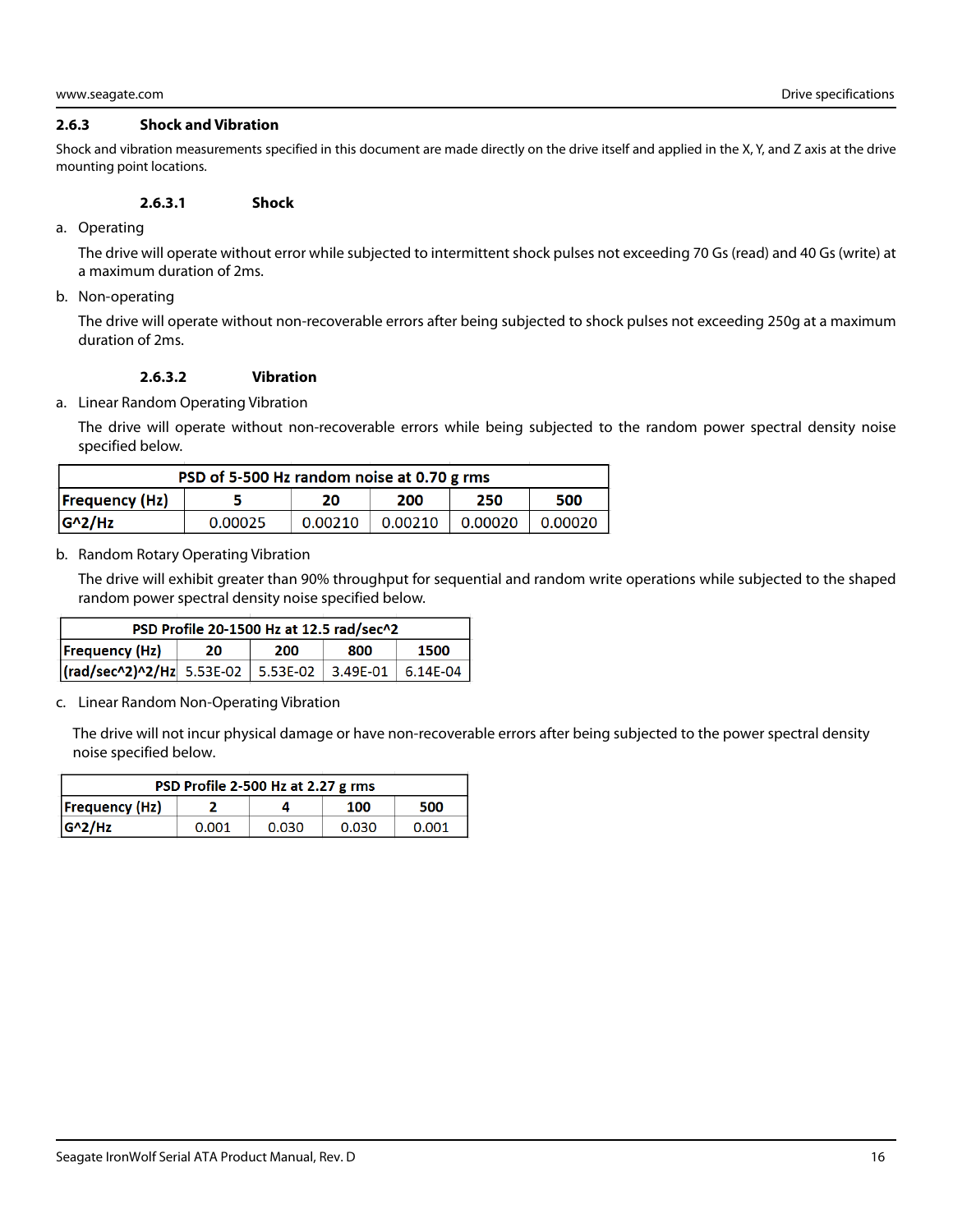#### <span id="page-17-0"></span>**1.2.6 Acoustics**

Drive acoustics are measured as overall A-weighted acoustic sound power levels (no pure tones). All measurements are consistent with ISO document 7779. Sound power measurements are taken under essentially free-field conditions over a reflecting plane. For all tests, the drive is oriented with the cover facing upward.

**NOTE** For seek mode tests, the drive is placed in seek mode only. The number of seeks per second is defined by the following equation: (Number of seeks per second =  $0.4$  / (average latency + average access time

#### **Table 4 Fluid Dynamic Bearing (FDB) motor acoustics**

|            | Idle*                            | Performance seek                 |
|------------|----------------------------------|----------------------------------|
| All models | 1.8 bels (typ)<br>2.0 bels (max) | 2.6 bels (typ)<br>2.8 bels (max) |

\*During periods of drive idle, some offline activity may occur according to the S.M.A.R.T. specification, which may increase acoustic and power to operational levels.

#### <span id="page-17-1"></span>**1.2.7 Test for Prominent Discrete Tones (PDTs)**

Seagate follows the ECMA-74 standards for measurement and identification of PDTs. An exception to this process is the use of the absolute threshold of hearing. Seagate uses this threshold curve (originated in ISO 389-7) to discern tone audibility and to compensate for the inaudible components of sound prior to computation of tone ratios according to Annex D of the ECMA-74 standards.

#### <span id="page-17-2"></span>**1.2.8 Electromagnetic immunity**

When properly installed in a representative host system, the drive operates without errors or degradation in performance when subjected to the radio frequency (RF) environments defined in the following table:

| Test                      | <b>Description</b>                                                                                | <b>Performance level</b> | Reference standard                |
|---------------------------|---------------------------------------------------------------------------------------------------|--------------------------|-----------------------------------|
| Electrostatic discharge   | Contact, HCP, VCP: $\pm$ 4 kV; Air: $\pm$ 8 kV                                                    | B                        | EN 61000-4-2: 95                  |
| Radiated RF immunity      | 80 to 1000 MHz, 3 V/m,<br>80% AM with 1 kHz sine<br>900 MHz, 3 V/m, 50% pulse modulation @ 200 Hz | A                        | EN 61000-4-3: 96<br>ENV 50204: 95 |
| Electrical fast transient | $\pm$ 1 kV on AC mains, $\pm$ 0.5 kV on external I/O                                              | B                        | EN 61000-4-4: 95                  |
| Surge immunity            | $\pm$ 1 kV differential, $\pm$ 2 kV common, AC mains                                              | B                        | EN 61000-4-5: 95                  |
| Conducted RF immunity     | 150 kHz to 80 MHz, 3 Vrms, 80% AM with 1 kHz sine                                                 | A                        | EN 61000-4-6: 97                  |
| Voltage dips, interrupts  | 0% open, 5 seconds<br>0% short, 5 seconds<br>40%, 0.10 seconds<br>70%, 0.01 seconds               | B                        | EN 61000-4-11:94                  |

#### **Table 5 Radio frequency environments**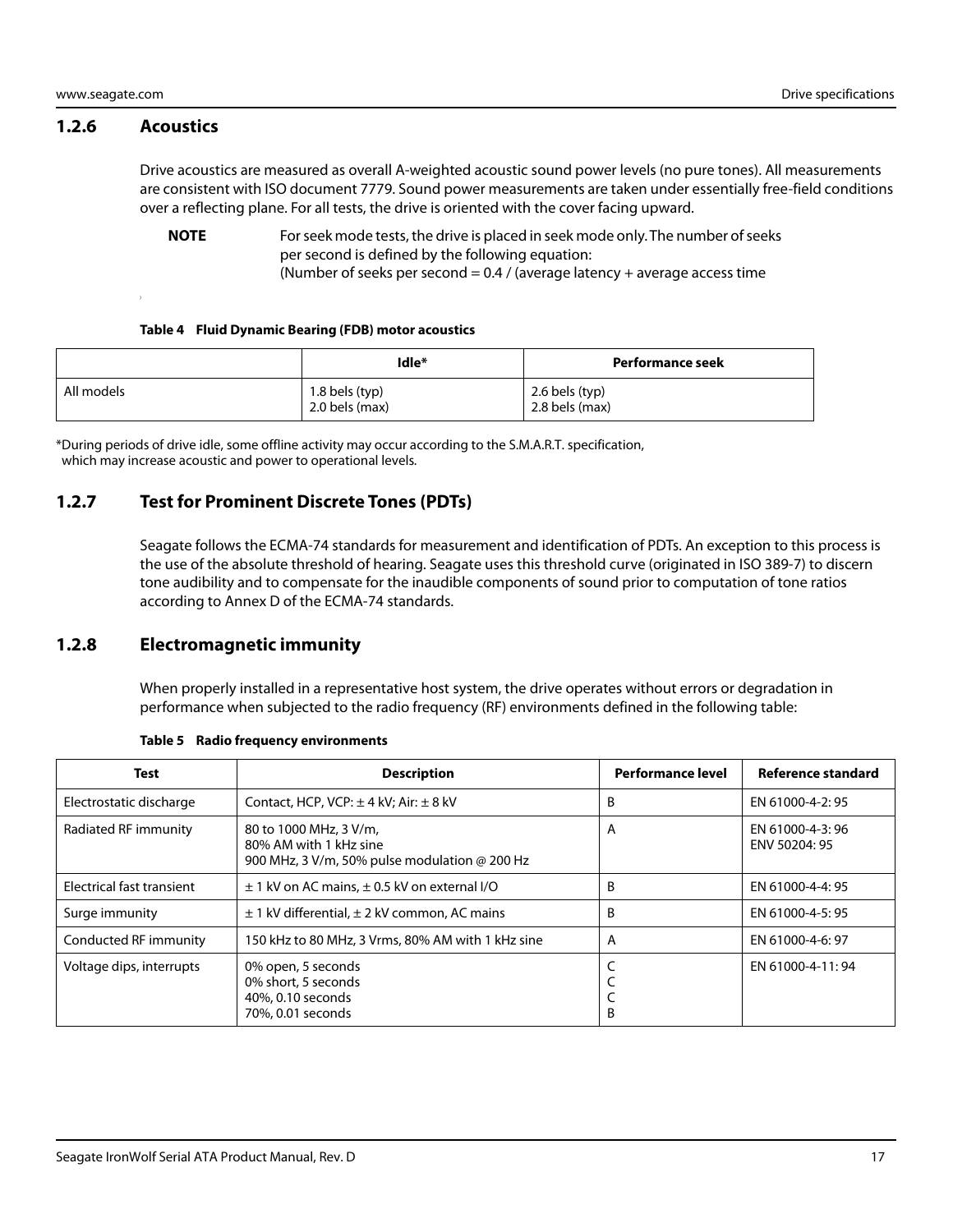### <span id="page-18-0"></span>**1.2.9 Reliability**

#### <span id="page-18-1"></span>**1.2.9.1 Annualized Failure Rate (AFR) and Mean Time Between Failures (MTBF)**

The production disk drive shall achieve an annualized failure-rate of 0.87% (MTBF of 1,000,000 hours) over a 5 year service life when used in Enterprise Storage field conditions as limited by the following:

- 8760 power-on hours per year.
- $\blacksquare$  HDA temperature as reported by the drive  $\lt$  = 30°C
- Ambient wet bulb temp  $\leq$  26°C
- **Typical workload**
- The AFR (MTBF) is a population statistic not relevant to individual units
- ANSI/ISA S71.04-2013 G2 classification levels and dust contamination to ISO 14644-1 Class 8 standards (as measured at the device)

The MTBF specification for the drive assumes the operating environment is designed to maintain nominal drive temperature and humidity. Occasional excursions in operating conditions between the rated MTBF conditions and the maximum drive operating conditions may occur without significant impact to the rated MTBF. However continual or sustained operation beyond the rated MTBF conditions will degrade the drive MTBF and reduce product reliability.

| Nonrecoverable read errors                 | 1 per 10 <sup>15</sup> bits read, max                                                                                                                                                                                                                               |
|--------------------------------------------|---------------------------------------------------------------------------------------------------------------------------------------------------------------------------------------------------------------------------------------------------------------------|
| Load unload cycles<br>(command controlled) | 600,000 cycles                                                                                                                                                                                                                                                      |
| Maximum Rated Workload                     | Maximum rate of <180TB/year                                                                                                                                                                                                                                         |
|                                            | Workloads exceeding the annualized rate may degrade the drive MTBF and impact product<br>reliability. The Annualized Workload Rate is in units of TB per year, or TB per 8760 power on hours.<br>Workload Rate = TB transferred * (8760 / recorded power on hours). |
| Warranty                                   | To determine the warranty for a specific drive, use a web browser to access the following web<br>page: http://www.seagate.com/support/warranty-and-replacements/.                                                                                                   |
|                                            | From this page, click on the "Is my Drive under Warranty" link. The following are required to be<br>provided: the drive serial number, model number (or part number) and country of purchase. The<br>system will display the warranty information for the drive.    |
| Preventive maintenance                     | None required.                                                                                                                                                                                                                                                      |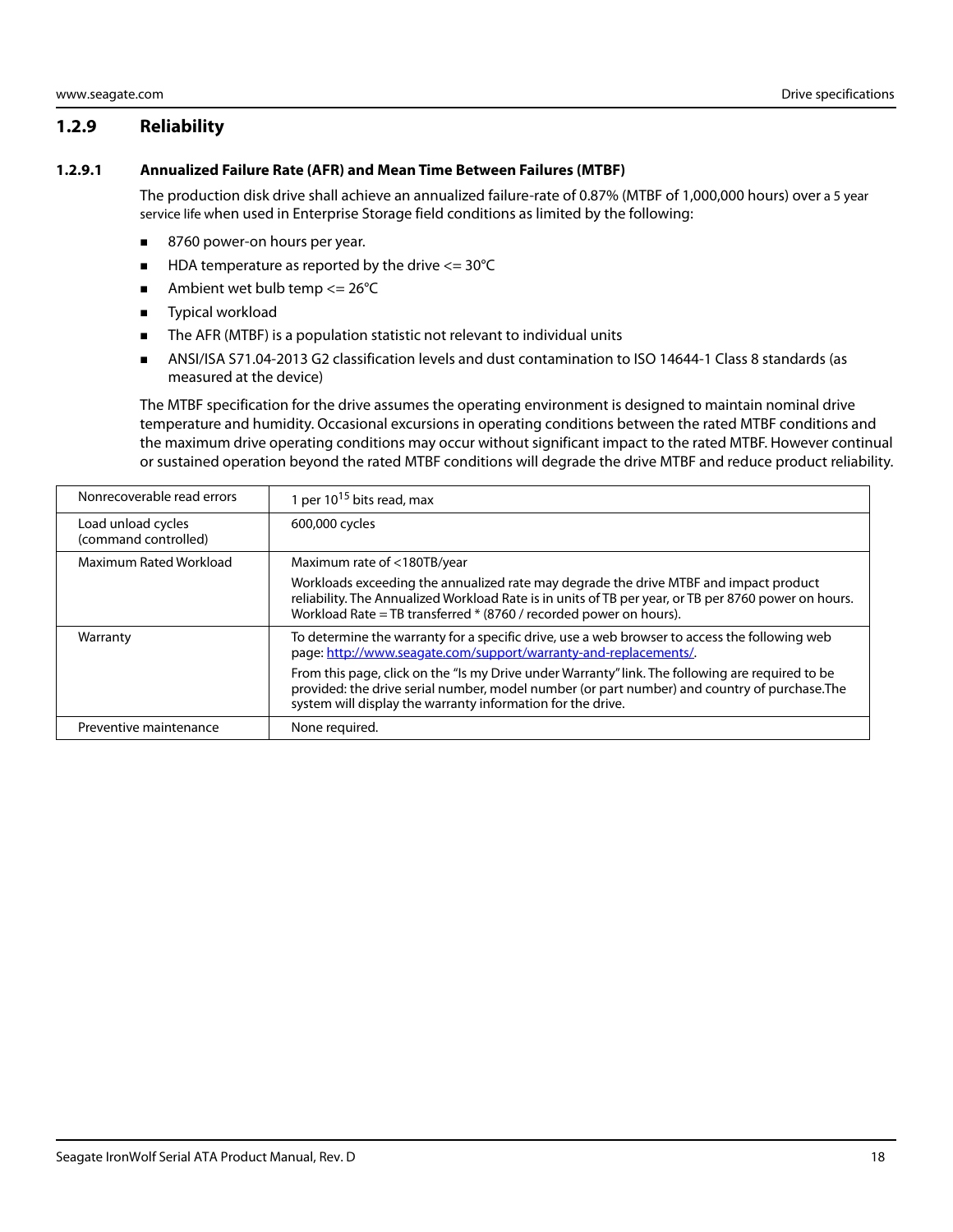#### <span id="page-19-0"></span>**1.2.10 HDD and SSD Regulatory Compliance and Safety**

For the latest regulatory and compliance information see: **https://www.seagate.com/support/** scroll to bottom of page and click the Seagate HDD and SSD Regulatory Compliance and Safety link.

#### <span id="page-19-1"></span>**1.2.10.1 Regulatory Models**

The following regulatory model number represent all features and configurations within the series:

Regulatory Model Numbers: STL006

#### <span id="page-19-2"></span>**1.2.11 Corrosive environment**

Seagate electronic drive components pass accelerated corrosion testing equivalent to 10 years exposure to light industrial environments containing sulfurous gases, chlorine and nitric oxide, classes G and H per ASTM B845. However, this accelerated testing cannot duplicate every potential application environment.

Users should use caution exposing any electronic components to uncontrolled chemical pollutants and corrosive chemicals as electronic drive component reliability can be affected by the installation environment. The silver, copper, nickel and gold films used in hard disk drives are especially sensitive to the presence of sulfide, chloride, and nitrate contaminants. Sulfur is found to be the most damaging. Materials used in cabinet fabrication, such as vulcanized rubber, that can outgas corrosive compounds should be minimized or eliminated. The useful life of any electronic equipment may be extended by replacing materials near circuitry with sulfide-free alternatives.

Seagate recommends that data centers be kept clean by monitoring and controlling the dust and gaseous contamination. Gaseous contamination should be within ANSI/ISA S71.04-2013 G2 classification levels (as measured on copper and silver coupons), and dust contamination to ISO 14644-1 Class 8 standards, and MTBF rated conditions as defined in the Annualized Failure Rate (AFR) and Mean Time Between Failure (MTBF) section.

#### <span id="page-19-3"></span>**1.2.12 Reference documents**

Supported Standards

Serial ATA Revision 3.3 specification

ANSI Documents

INCITS 522-2014ATA/ATAPI Command Set - 3 (ACS-3)

Specification for Acoustic Test Requirement and Procedures Seagate part number: 30553-001

In case of conflict between this document and any referenced document, this document takes precedence.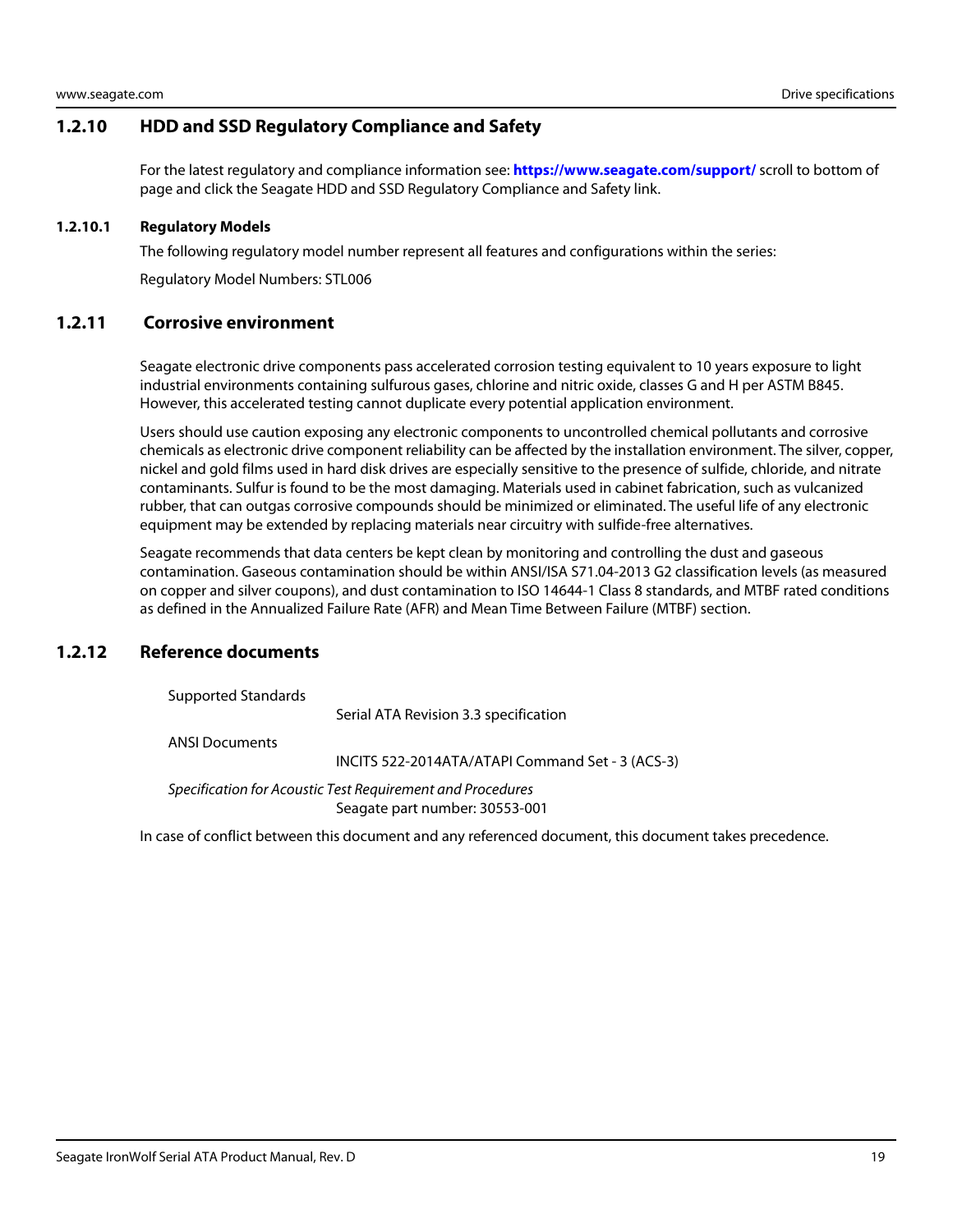#### <span id="page-20-0"></span>**1.2.13 Product warranty**

Beginning on the date of shipment to the customer and continuing for the period specified in the purchase contract, Seagate warrants that each product (including components and subassemblies) that fails to function properly under normal use due to defect in materials or workmanship or due to nonconformance to the applicable specifications will be repaired or replaced, at Seagate's option and at no charge to the customer, if returned by customer at customer's expense to Seagate's designated facility in accordance with Seagate's warranty procedure. Seagate will pay for transporting the repair or replacement item to the customer. For more detailed warranty information, refer to the standard terms and conditions of purchase for Seagate products on the purchase documentation.

[The remaining warranty for a particular drive can be determined by calling Seagate Customer Service at 1-800-468-](http://www.seagate.com) [3472. Users can also determine remaining warranty using the Seagate web site \(w](http://www.seagate.com)ww.seagate.com). The drive serial number is required to determine remaining warranty information.

#### **Shipping**

When transporting or shipping a drive, use only a Seagate-approved container. Keep the original box. Seagate approved containers are easily identified by the Seagate Approved Package label. Shipping a drive in a non-approved container voids the drive warranty.

Seagate repair centers may refuse receipt of components improperly packaged or obviously damaged in transit. Contact the authorized Seagate distributor to purchase additional boxes. Seagate recommends shipping by an airride carrier experienced in handling computer equipment.

#### **Storage**

Maximum storage periods are 180 days within original unopened Seagate shipping package or 60 days unpackaged within the defined non-operating limits (refer to environmental section in this manual). Storage can be extended to 1 year packaged or unpackaged under optimal environmental conditions (25°C, <40% relative humidity noncondensing, and non-corrosive environment). During any storage period the drive non-operational temperature, humidity, wet bulb, atmospheric conditions, shock, vibration, magnetic and electrical field specifications should be followed.

#### **Product repair and return information**

Seagate customer service centers are the only facilities authorized to service Seagate drives. Seagate does not sanction any third-party repair facilities. Any unauthorized repair or tampering with the factory seal voids the warranty.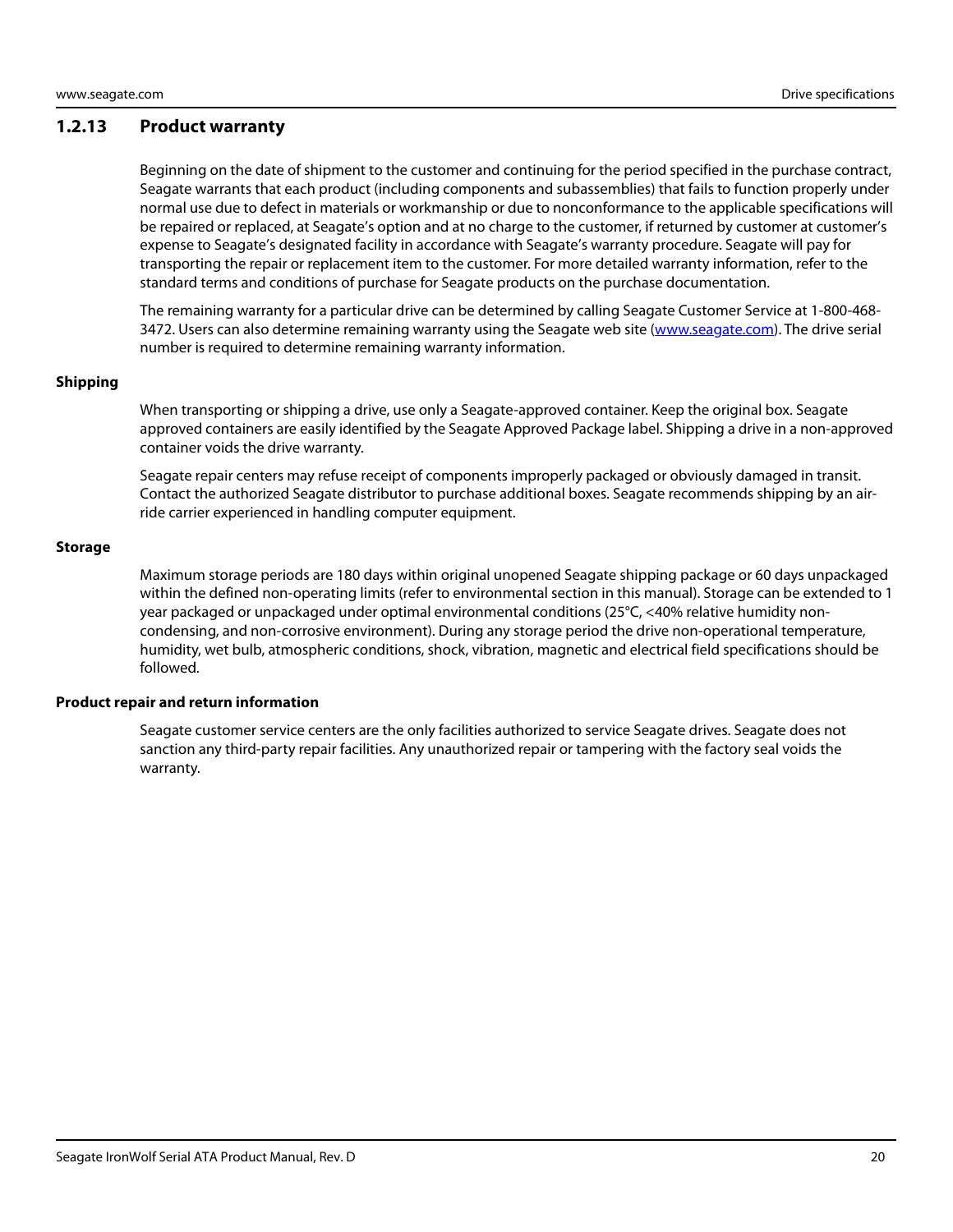# <span id="page-21-0"></span>**1.3 Configuring and mounting the drive**

This section contains the specifications and instructions for configuring and mounting the drive.

#### <span id="page-21-1"></span>**1.3.1 Handling and static-discharge precautions**

After unpacking, and before installation, the drive may be exposed to potential handling and electrostatic discharge (ESD) hazards. Observe the following standard handling and static-discharge precautions:

|                | Before handling the drive, put on a grounded wrist strap, or ground oneself frequently by touching the metal chassis of a<br>computer that is plugged into a grounded outlet. Wear a grounded wrist strap throughout the entire installation procedure.  |
|----------------|----------------------------------------------------------------------------------------------------------------------------------------------------------------------------------------------------------------------------------------------------------|
|                | Handle the drive by its edges or frame only.                                                                                                                                                                                                             |
|                | The drive is extremely fragile—handle it with care. Do not press down on the drive top cover.                                                                                                                                                            |
| <b>Caution</b> | Always rest the drive on a padded, antistatic surface until mounting it in the computer.                                                                                                                                                                 |
|                | Do not touch the connector pins or the printed circuit board.                                                                                                                                                                                            |
|                | Do not remove the factory-installed labels from the drive or cover them with additional labels. Removal voids the warranty.<br>Some factory-installed labels contain information needed to service the drive. Other labels are used to seal out dirt and |
|                | contamination.                                                                                                                                                                                                                                           |

#### <span id="page-21-2"></span>**1.3.2 Configuring the drive**

Each drive on the Serial ATA interface connects point-to-point with the Serial ATA host adapter. There is no master/ slave relationship because each drive is considered a master in a point-to-point relationship. If two drives are attached on one Serial ATA host adapter, the host operating system views the two devices as if they were both "masters" on two separate ports. Both drives behave as if they are Device 0 (master) devices.

#### <span id="page-21-3"></span>**1.3.3 Serial ATA cables and connectors**

The Serial ATA interface cable consists of four conductors in two differential pairs, plus three ground connections. The cable size may be 30 to 26 AWG with a maximum length of one meter (39.37 in).



the direct connection to be hot pluggable and blind mateable.

attached to the drive or host.

For installations which require cables, users can connect the drive as illustrated in **[Figure 2](#page-21-4)**.

See **Table 6** for connector pin definitions. Either end of the SATA signal cable can be

For direct backplane connection, the drive connectors are inserted directly into the host receptacle. The drive and the host receptacle incorporate features that enable

<span id="page-21-4"></span>**Figure 2. Attaching SATA cabling**

Each cable is keyed to ensure correct orientation. IronWolf Serial ATA drives support latching SATA connectors.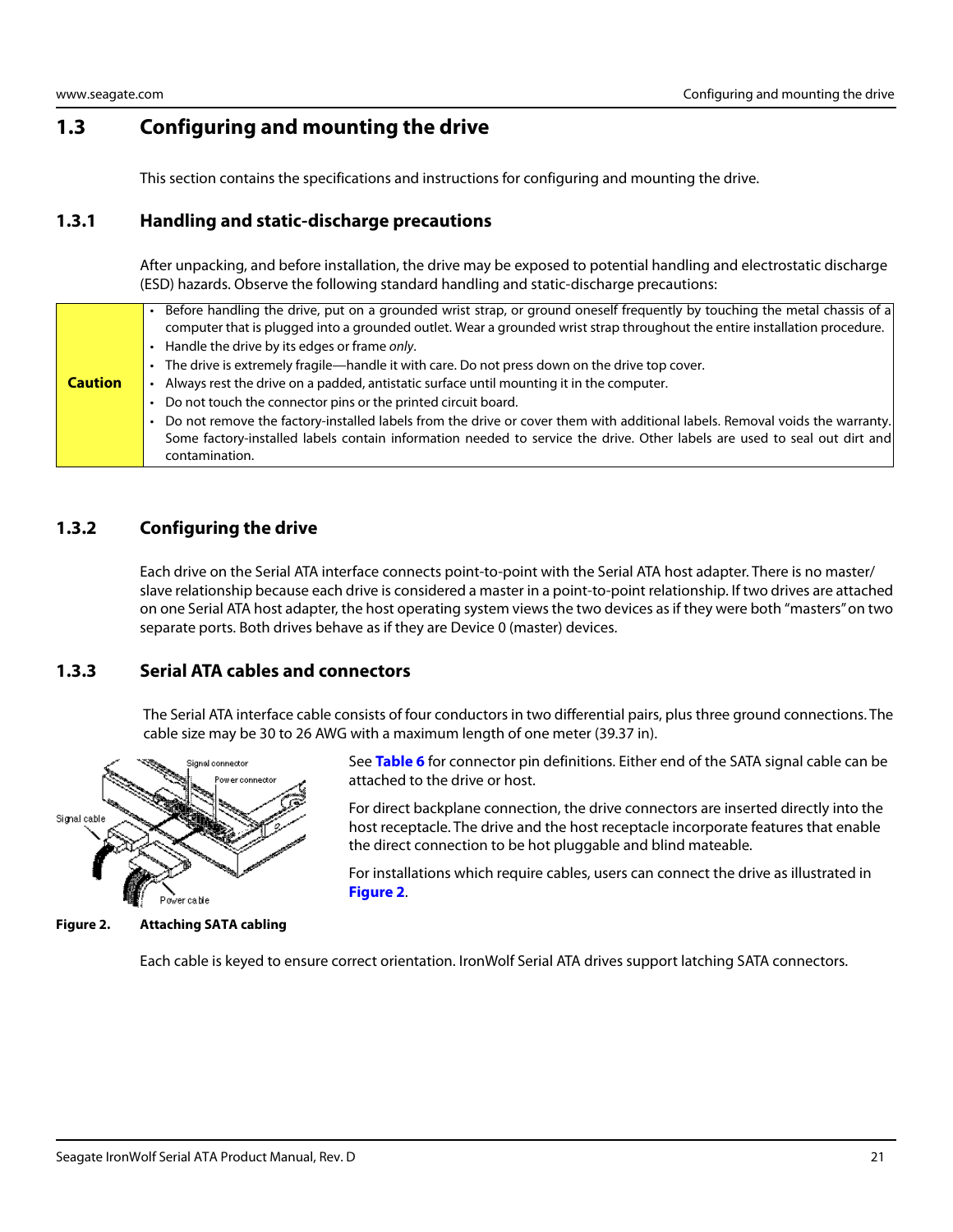#### <span id="page-22-0"></span>**1.3.4 Drive mounting**

Users can mount the drive in any orientation using four screws in the side-mounting holes or four screws in the bottom-mounting holes. See **[Figure 3](#page-22-2)** for drive mounting dimensions. Follow these important mounting precautions when mounting the drive:

- Allow a minimum clearance of 0.030 in (0.76mm) around the entire perimeter of the drive for cooling.
- Use only 6-32 UNC mounting screws.
- The screws should be inserted no more than 0.140 in (3.56mm) into the bottom or side mounting holes.
- Do not overtighten the mounting screws (maximum torque: 6 in-lb).

#### <span id="page-22-1"></span>**1.3.4.1 Mechanical specifications**

Refer to **[Figure 3](#page-22-2)** for detailed mounting configuration dimensions. See **[Section 1.3.4](#page-22-0)**, "Drive mounting."

| $1.521$ lb<br>Weight:<br>690 g |
|--------------------------------|
|--------------------------------|



**NOTE** [These dimensions conform to the Small Form Factor Standard documented in SFF-8301](http://found at www.sffcommittee.org/)  [and SFF-8323, found at w](http://found at www.sffcommittee.org/)ww.snia.org/technology-communities/sff/specifications.



#### <span id="page-22-2"></span>**Figure 3. Mounting configuration dimensions**

**NOTE** The image is for mechanical dimension reference only and may not represent the actual drive.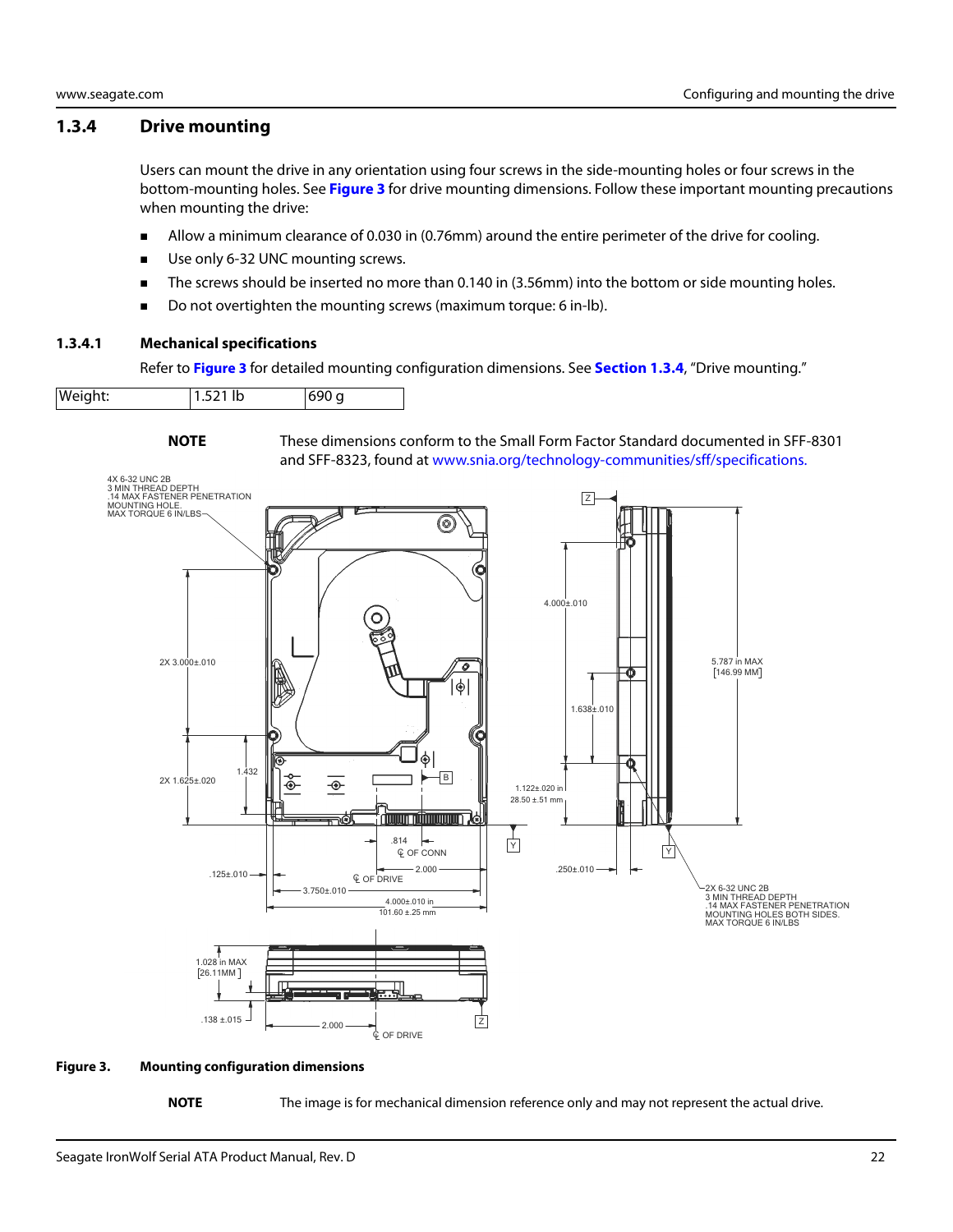# <span id="page-23-0"></span>**1.4 Serial ATA (SATA) interface**

These drives use the industry-standard Serial ATA interface that supports FIS data transfers. It supports ATA programmed input/output (PIO) modes 0–4; multiword DMA modes 0–2, and Ultra DMA modes 0–6.

For detailed information about the Serial ATA interface, refer to the "Serial ATA: High Speed Serialized AT Attachment" specification.

#### <span id="page-23-1"></span>**1.4.1 Hot-Plug compatibility**

IronWolf Serial ATA drives incorporate connectors which enable users to hot plug these drives in accordance with the Serial ATA Revision 3.3 specification. This specification can be downloaded from [www.serialata.or](http://www.serialata.org)g.

#### **Caution**:

The drive motor must come to a complete stop **(Ready to spindle stop time indicated in [Section 1.2.4](#page-9-3))** prior to changing the plane of operation. This time is required to insure data integrity.

#### <span id="page-23-2"></span>**1.4.2 Serial ATA device plug connector pin definitions**

**Table 6** summarizes the signals on the Serial ATA interface and power connectors.

| <b>Segment</b> | Pin             | <b>Function</b>                                    | <b>Definition</b>                             |
|----------------|-----------------|----------------------------------------------------|-----------------------------------------------|
| <b>Signal</b>  | S <sub>1</sub>  | Ground                                             | 2nd mate                                      |
|                | S <sub>2</sub>  | $A+$                                               | Differential signal pair A from Phy           |
|                | S <sub>3</sub>  | A-                                                 |                                               |
|                | S <sub>4</sub>  | Ground                                             | 2nd mate                                      |
|                | S <sub>5</sub>  | $B -$                                              | Differential signal pair B from Phy           |
|                | S <sub>6</sub>  | $B+$                                               |                                               |
|                | S7              | Ground                                             | 2nd mate                                      |
|                |                 | Key and spacing separate signal and power segments |                                               |
| <b>Power</b>   | <b>P1</b>       | V33                                                | 3.3V power                                    |
|                | P <sub>2</sub>  | V <sub>33</sub>                                    | 3.3V power                                    |
|                | P <sub>3</sub>  | V33                                                | 3.3V power, pre-charge, 2nd mate              |
|                | P <sub>4</sub>  | Ground                                             | 1st mate                                      |
|                | P <sub>5</sub>  | Ground                                             | 2nd mate                                      |
|                | <b>P6</b>       | Ground                                             | 2nd mate                                      |
|                | <b>P7</b>       | V <sub>5</sub>                                     | 5V power, pre-charge, 2nd mate                |
|                | P <sub>8</sub>  | V <sub>5</sub>                                     | 5V power                                      |
|                | P <sub>9</sub>  | V <sub>5</sub>                                     | 5V power                                      |
|                | P <sub>10</sub> | Ground                                             | 2nd mate                                      |
|                | P11             | Ground or LED signal                               | If grounded, drive does not use deferred spin |
|                | P <sub>12</sub> | Ground                                             | 1st mate.                                     |
|                | P <sub>13</sub> | V12                                                | 12V power, pre-charge, 2nd mate               |
|                | P <sub>14</sub> | V12                                                | 12V power                                     |
|                | P <sub>15</sub> | V12                                                | 12V power                                     |

#### **Table 6 Serial ATA connector pin definitions**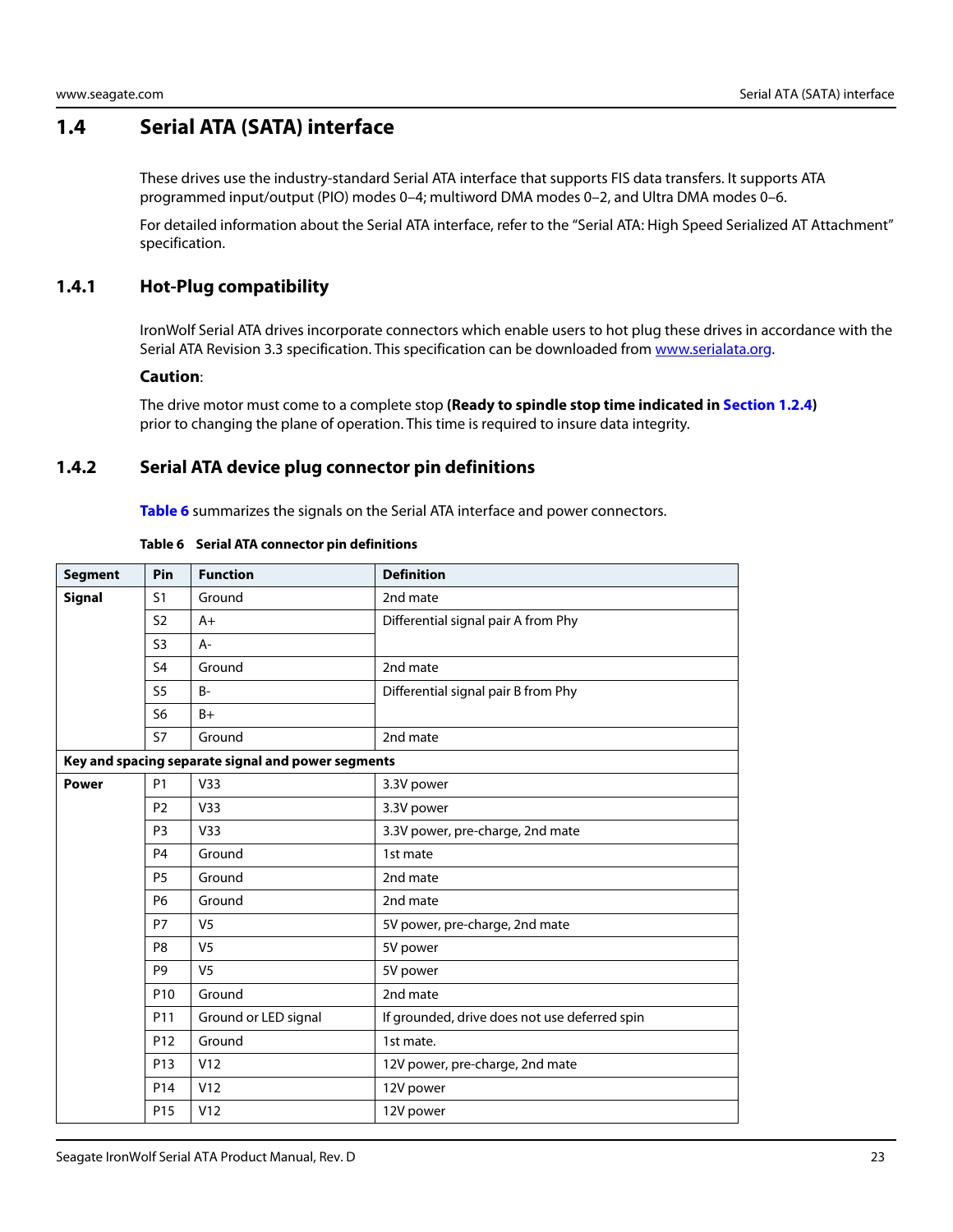#### **Notes:**

- 1. All pins are in a single row, with a 1.27mm (0.050") pitch.
- 2. The comments on the mating sequence apply to the case of backplane blindmate connector only. In this case, the mating sequences are:
	- the ground pins P4 and P12.
	- the pre-charge power pins and the other ground pins.
	- the signal pins and the rest of the power pins.
- 3. There are three power pins for each voltage. One pin from each voltage is used for pre-charge when installed in a blind-mate backplane configuration.
- 4. All used voltage pins (Vx) must be terminated.

#### <span id="page-24-0"></span>**1.4.3 Supported ATA commands**

The following table lists Serial ATA standard commands that the drive supports. For a detailed description of the ATA commands, refer to the Serial ATA: High Speed Serialized AT Attachment specification. **[See "S.M.A.R.T. commands"](#page-43-0)  [on page 43](#page-43-0)** for details and subcommands used in the S.M.A.R.T. implementation.

|                                    | <b>Command name</b>                  | <b>Command code (in hex)</b>        |
|------------------------------------|--------------------------------------|-------------------------------------|
|                                    | Accessible Max Address Configuration |                                     |
|                                    | <b>Get Native Max Address Ext</b>    | 78 <sub>H</sub> / 0000 <sub>H</sub> |
|                                    | Set Accessible Max Address Ext       | $78_H / 0001_H$                     |
|                                    | Freeze Accessible Max Address Ext    | 78 <sub>H</sub> / 0002 <sub>H</sub> |
|                                    | <b>Check Power Mode</b>              | E5 <sub>H</sub>                     |
|                                    | Configure Stream                     | 51 <sub>H</sub>                     |
|                                    | Download Microcode                   | 92 <sub>H</sub>                     |
|                                    | <b>Execute Device Diagnostics</b>    | 90 <sub>H</sub>                     |
|                                    | <b>Flush Cache</b>                   | E7 <sub>H</sub>                     |
| Flush Cache Extended               |                                      | $EA_H$                              |
| <b>Get Physical Element Status</b> |                                      | 12 <sub>H</sub>                     |
| <b>Identify Device</b>             |                                      | $EC_{H}$                            |
| Idle                               |                                      | E3 <sub>H</sub>                     |
| Idle Immediate                     |                                      | $E1_H$                              |
|                                    | <b>Read Buffer</b>                   | E4 <sub>H</sub>                     |
|                                    | Read DMA                             | C8 <sub>H</sub>                     |
|                                    | <b>Read DMA Extended</b>             | 25 <sub>H</sub>                     |
|                                    | Read FPDMA Queued                    | 60 <sub>H</sub>                     |
|                                    | Read Log DMA Ext                     | 47 <sub>H</sub>                     |
|                                    | Read Log Ext                         | $2F_H$                              |
|                                    | <b>Read Multiple</b>                 | $C4_H$                              |

#### **Table 7 Supported ATA commands**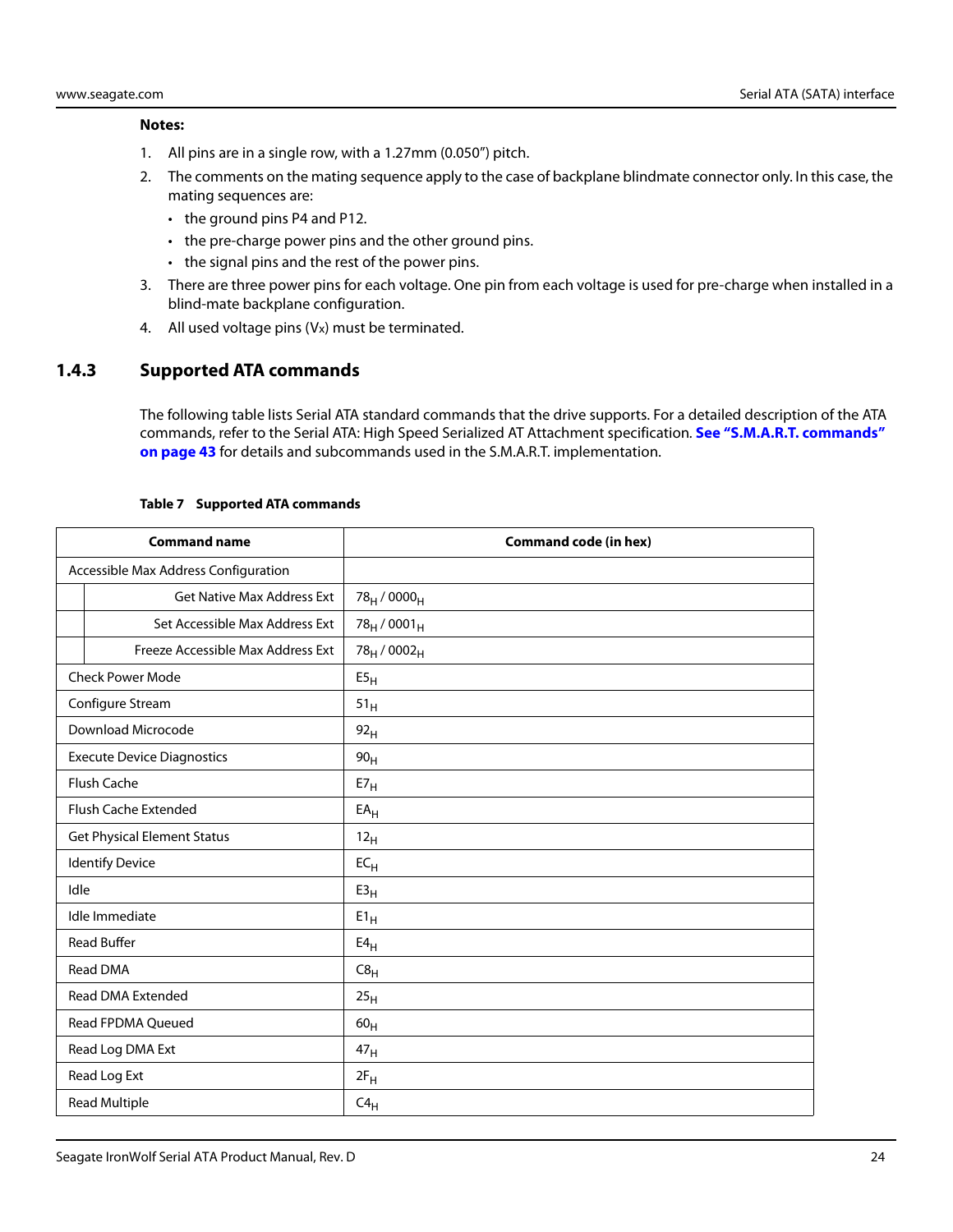| <b>Command name</b>                  | <b>Command code (in hex)</b>              |
|--------------------------------------|-------------------------------------------|
| Read Multiple Extended               | 29 <sub>H</sub>                           |
| <b>Read Sectors</b>                  | 20 <sub>H</sub>                           |
| <b>Read Sectors Extended</b>         | 24 <sub>H</sub>                           |
| Read Stream DMA Extended             | $2A_H$                                    |
| Read Verify Sectors                  | 40 <sub>H</sub>                           |
| Read Verify Sectors Extended         | 42 <sub>H</sub>                           |
| Receive FPDMA Queued                 | 65 <sub>H</sub>                           |
| Request Sense Data Ext               | $0B_H$                                    |
| Remove Element And Truncate          | 7C <sub>H</sub>                           |
| Sanitize Device - Crypto Scramble    | $B4_H / 0011_H$ (SED and ISE drives only) |
| Sanitize Device - Overwrite Ext      | $B4_H / 0014_H$                           |
| Sanitize Device - Freeze Lock Ext    | $B4_H / 0020_H$                           |
| Sanitize Device - Status Ext         | $B4_H / 0000_H$                           |
| <b>Security Disable Password</b>     | F6 <sub>H</sub>                           |
| <b>Security Erase Prepare</b>        | F3 <sub>H</sub>                           |
| Security Erase Unit                  | $F4_H$                                    |
| <b>Security Freeze</b>               | F5 <sub>H</sub>                           |
| Security Set Password                | $F1_H$                                    |
| <b>Security Unlock</b>               | $F2_H$                                    |
| Seek                                 | 70 <sub>H</sub>                           |
| Send FPDMA Queued                    | 64 <sub>H</sub>                           |
| Set Date & Time Ext                  | 77 <sub>H</sub>                           |
| <b>Set Features</b>                  | $EF_{H}$                                  |
| Set Multiple Mode                    | C6 <sub>H</sub>                           |
| Sleep                                | ${\sf E6}_{\sf H}$                        |
| S.M.A.R.T. Disable Operations        | $B0_H / D9_H$                             |
| S.M.A.R.T. Enable/Disable Autosave   | $B0_H$ / $D2_H$                           |
| S.M.A.R.T. Enable Operations         | $B0_H / D8_H$                             |
| S.M.A.R.T. Execute Offline           | $B0_H$ / $D4_H$                           |
| S.M.A.R.T. Read Attribute Thresholds | $B0_H / D1_H$                             |
| S.M.A.R.T. Read Data                 | $B0_H / D0_H$                             |
| S.M.A.R.T. Read Log Sector           | $B0_H / D5_H$                             |
| S.M.A.R.T. Return Status             | $B0_H / DA_H$                             |
| S.M.A.R.T. Save Attribute Values     | $B0_H / D3_H$                             |
| S.M.A.R.T. Write Log Sector          | $B0_H / D6_H$                             |
| Standby                              | $E2_H$                                    |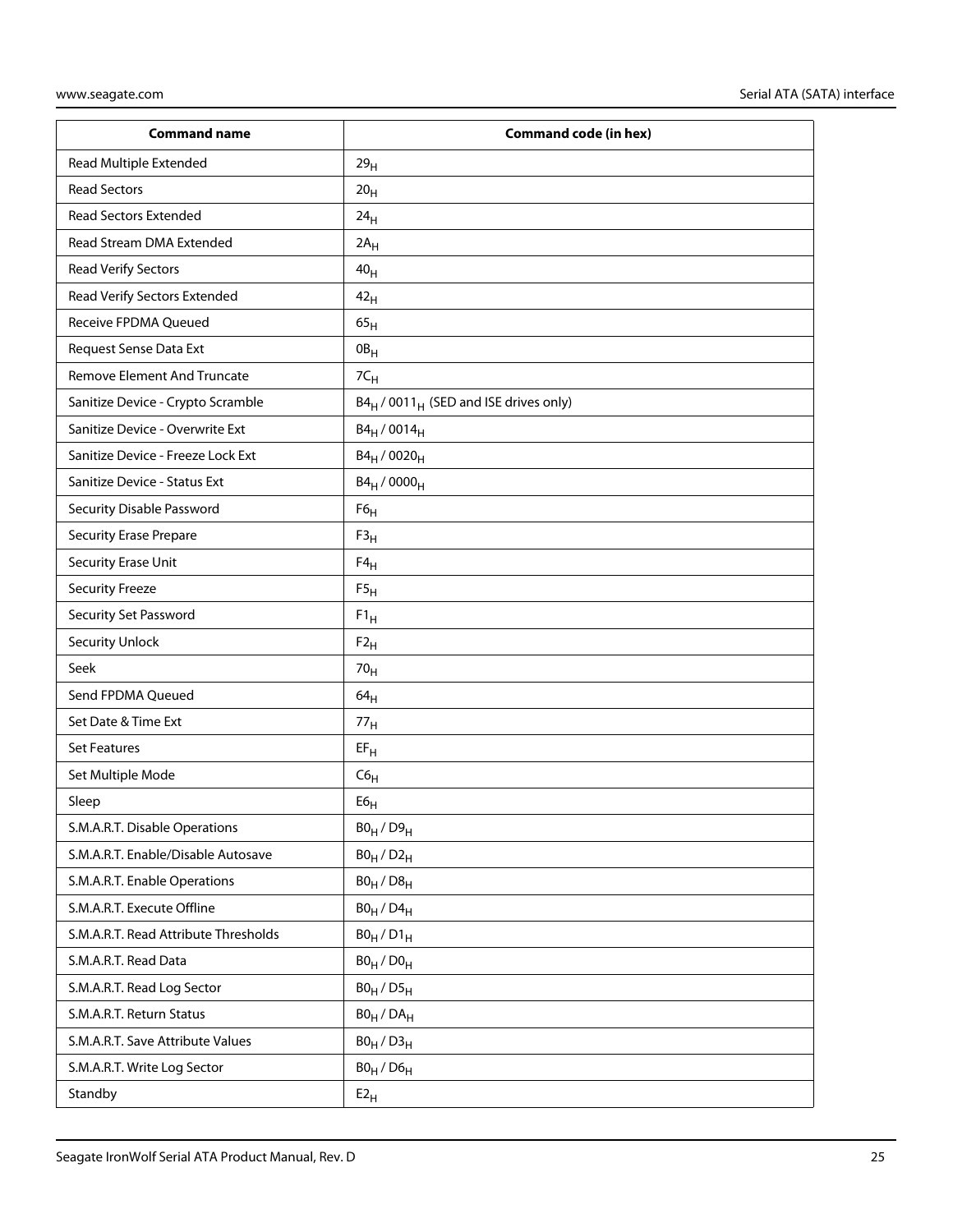| <b>Command name</b>           | <b>Command code (in hex)</b>      |
|-------------------------------|-----------------------------------|
| Standby Immediate             | E0 <sub>H</sub>                   |
| <b>Trusted Send</b>           | 5E <sub>H</sub> (SED drives only) |
| <b>Trusted Send DMA</b>       | 5F <sub>H</sub> (SED drives only) |
| <b>Trusted Receive</b>        | 5C <sub>H</sub> (SED drives only) |
| <b>Trusted Receive DMA</b>    | 5D <sub>H</sub> (SED drives only) |
| <b>Write Buffer</b>           | E8 <sub>H</sub>                   |
| <b>Write DMA</b>              | CA <sub>H</sub>                   |
| Write DMA Extended            | 35 <sub>H</sub>                   |
| Write DMA FUA Extended        | $3D_H$                            |
| Write FPDMA Queued            | $61_H$                            |
| Write Log DMA Ext             | 57 <sub>H</sub>                   |
| Write Log Extended            | $3F_H$                            |
| Write Multiple                | C5 <sub>H</sub>                   |
| Write Multiple Extended       | 39 <sub>H</sub>                   |
| Write Multiple FUA Extended   | $CE_{H}$                          |
| <b>Write Sectors</b>          | 30 <sub>H</sub>                   |
| <b>Write Sectors Extended</b> | 34 <sub>H</sub>                   |
| Write Stream DMA Extended     | $3A_H$                            |
| Write Uncorrectable Extended  | 45 <sub>H</sub>                   |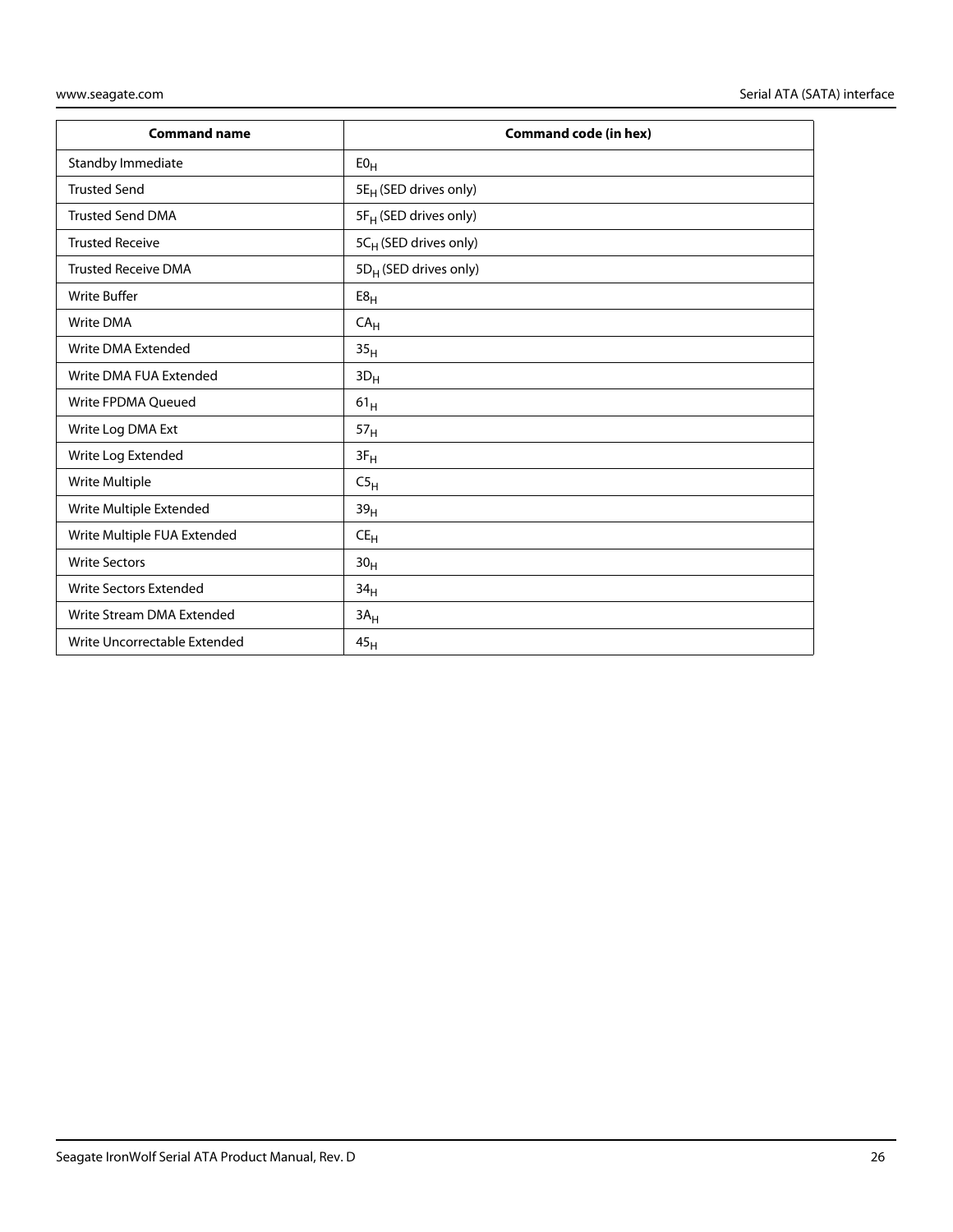#### <span id="page-27-0"></span>**1.4.3.1 Identify Device Data log**

The IDENTIFY DEVICE Data log (log 30H) transfers information about the drive. The data is organized as a set of 512 byte blocks of data, whose contents are shown in **[Table 2 on page 7](#page-7-2)**. All reserved bits or words should be set to zero. Parameters listed with an "x" are drive-specific or vary with the state of the drive.

The following may contain drive-specific features that may are included in the Serial ATA specification

| Page<br>(hex) | <b>OWord Offset</b><br>(dec) | <b>Bits</b> | <b>Description</b>                                 | <b>Value</b><br>(hex) |
|---------------|------------------------------|-------------|----------------------------------------------------|-----------------------|
|               | List of supported pages      |             |                                                    |                       |
|               |                              | 63:24       | Reserved                                           |                       |
|               | 0.7                          | 23:16       | Page number                                        | 00                    |
|               |                              | 15:0        | <b>Revision number</b>                             | 0001                  |
|               | 8                            |             | Number of entries in the following list            | 09                    |
|               | 9                            |             | Page number of the 1st supported ID data log page  | 00                    |
|               | 10                           |             | Page number of the 2nd supported ID data log page  | 01                    |
| $00\,$        | 11                           |             | Page number of the next supported ID data log page | 02                    |
|               | 12                           |             | Page number of the next supported ID data log page | 03                    |
|               | 13                           |             | Page number of the next supported ID data log page | 04                    |
|               | 14                           |             | Page number of the next supported ID data log page | 05                    |
|               | 15                           |             | Page number of the next supported ID data log page | 06                    |
|               | 16                           |             | Page number of the next supported ID data log page | 08                    |
|               | 17                           |             | Page number of the last supported ID data log page | $00\,$                |
|               | 18.511                       |             | Reserved                                           |                       |
|               |                              |             |                                                    |                       |
| 01            | Copy of IDENTIFY DEVICE data |             |                                                    |                       |
|               | 0.511                        |             | Copy of IDENTIFY DEVICE command data               |                       |
|               |                              |             |                                                    |                       |

#### **Table 8 Identify Device Data log**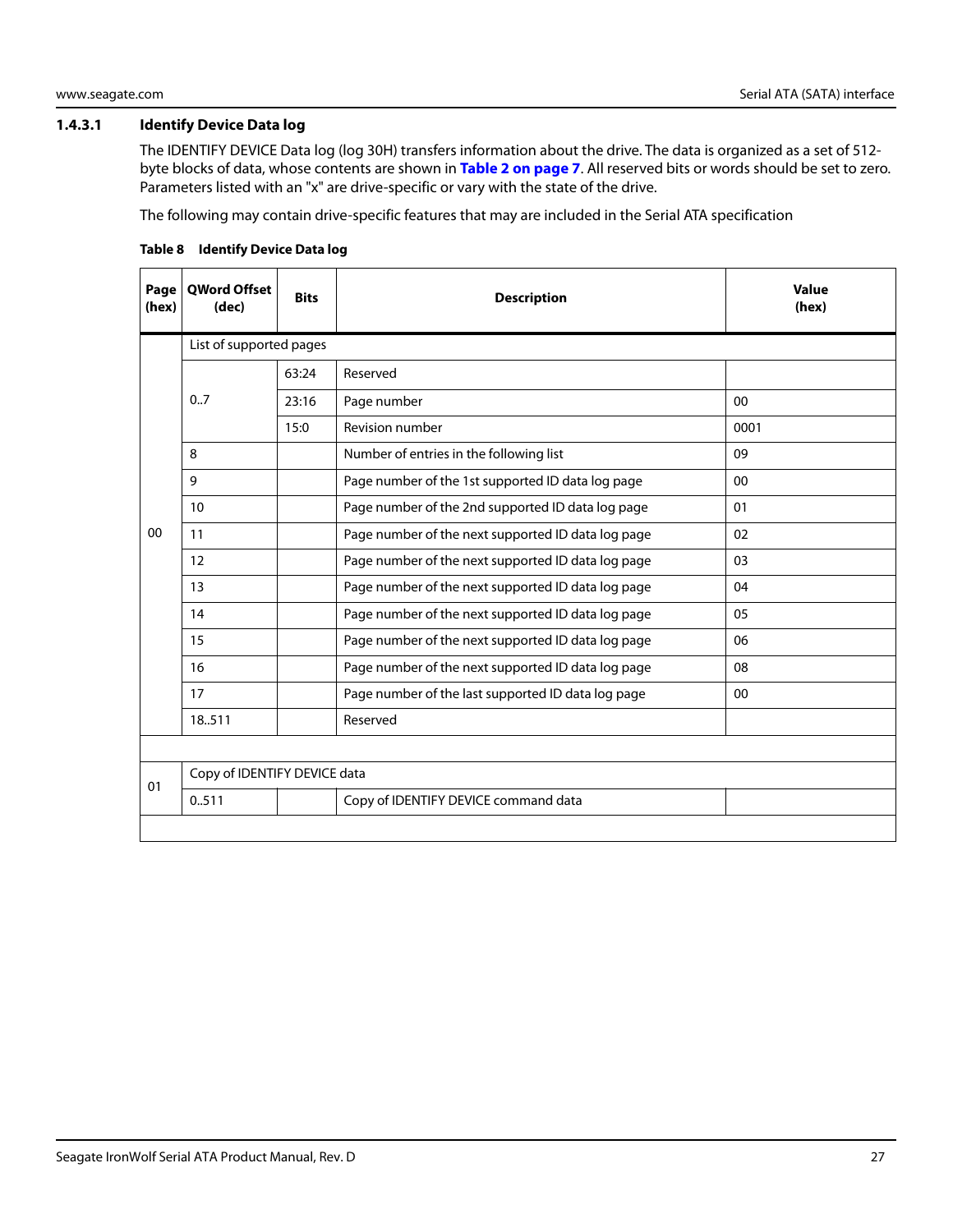|    | Capacity                      |                                          |                                                        |                     |  |  |
|----|-------------------------------|------------------------------------------|--------------------------------------------------------|---------------------|--|--|
|    |                               | Capacity page information header (QWord) |                                                        |                     |  |  |
|    |                               | 63                                       | Shall be set to 1                                      | 1                   |  |  |
|    | 0.7                           | 62:24                                    | Reserved                                               |                     |  |  |
|    |                               | 23:16                                    | Page number                                            | 02                  |  |  |
|    |                               | 15:0                                     | Revision number                                        | 0001                |  |  |
|    |                               | Device Capacity (QWord)                  |                                                        |                     |  |  |
|    | 8.15                          | 63                                       | Shall be set to 1                                      | 1                   |  |  |
|    |                               | 62:48                                    | Reserved                                               | $\mathbf 0$         |  |  |
|    |                               | 47:0                                     | accessible capacity                                    | (see Section 1.2.2) |  |  |
|    |                               |                                          | Physical/Logical Sector Size (QWord)                   |                     |  |  |
|    |                               | 63                                       | Contents of the QWord are valid                        | $\mathbf{1}$        |  |  |
| 02 |                               | 62                                       | logical to physical sector relationship supported      | 1 (512E) / 0 (4KN)  |  |  |
|    | 16.23                         | 61                                       | logical sector size supported bit                      | 1 (4KN) / 0 (512E)  |  |  |
|    |                               | 60:22                                    | Reserved                                               | $\mathbf{0}$        |  |  |
|    |                               | 19:16                                    | logical to physical sector relationship                | 0 (4KN) / 3 (512E)  |  |  |
|    |                               | 15:0                                     | logical sector offset                                  | 4000 <sub>H</sub>   |  |  |
|    | 24.31                         | Logical Sector Size (QWord)              |                                                        |                     |  |  |
|    |                               | 63                                       | Contents of the QWord are valid                        | $\mathbf{1}$        |  |  |
|    |                               | 62:32                                    | Reserved                                               | $\mathbf 0$         |  |  |
|    |                               | 31:0                                     | <b>Logical Sector Size</b>                             | 4096b (4KN)         |  |  |
|    |                               |                                          | Nominal Buffer Size (QWord)                            |                     |  |  |
|    | 3239                          | 63                                       | Contents of the QWord are valid                        | 1                   |  |  |
|    |                               | 62:0                                     | buffer size                                            | 256                 |  |  |
|    | 40.511                        |                                          | Reserved                                               | $\mathbf 0$         |  |  |
|    |                               |                                          |                                                        |                     |  |  |
| 03 | <b>Supported Capabilities</b> |                                          |                                                        |                     |  |  |
|    |                               |                                          | Supported Capabilities page information header (QWord) |                     |  |  |
|    | 0.7                           | 63                                       | Shall be set to 1                                      | $\mathbf{1}$        |  |  |
|    |                               | 62:24                                    | Reserved                                               |                     |  |  |
|    | 23:16                         |                                          | Page number                                            | 03                  |  |  |

63 Shall be set to 1 1 62:55 Reserved 0 54 advanced background operation supported 0 53 persistent sense data reporting density of the persistent sense data reporting 52 sff-8447 reporting 1

#### **Table 8 Identify Device Data log (Continued)**

8..15 Supported Capabilities (QWord)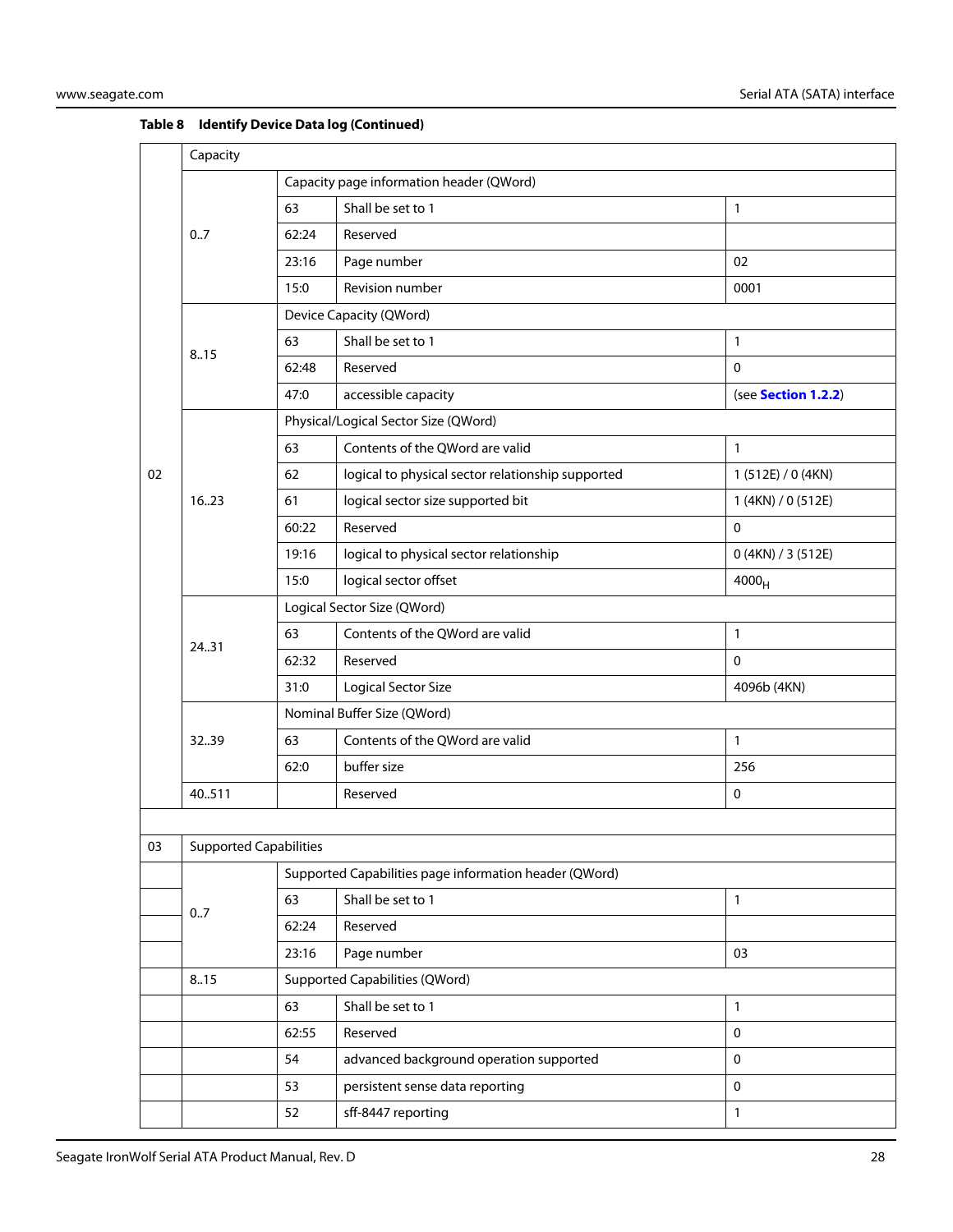|  | 51     | definitive ending pattern supported         | 1                   |
|--|--------|---------------------------------------------|---------------------|
|  | 50     | data set management xl supported            | $\mathbf 0$         |
|  | 49     | set sector configuration supported          | 1                   |
|  | 48     | zero ext supported                          | $\pmb{0}$           |
|  | 47     | successful ncq command sense data supported | $\mathbf 0$         |
|  | 46     | dlc supported                               | $\mathbf 0$         |
|  | 45     | request sense device default supported      | 1                   |
|  | 44     | dsn supported                               | 1                   |
|  | 43     | low power standby supported                 | $\mathbf 0$         |
|  | 42     | set epc power source supported              | $\mathbf 0$         |
|  | 41     | amax addr supported                         | 1                   |
|  | 40     | Reserved for CFA                            | $\mathbf 0$         |
|  | 39     | drat supported                              | $\mathbf 0$         |
|  | 38     | lps misalignment reporting supported        | $\mathbf 0$         |
|  | 37     | Reserved                                    | $\mathbf 0$         |
|  | 36     | read buffer dma supported                   | $\mathbf 0$         |
|  | 35     | write buffer dma supported                  | $\mathbf 0$         |
|  | 34     | Reserved                                    | $\mathbf 0$         |
|  | 33     | download microcode dma supported            | 0                   |
|  | 32     | 28-bit supported                            | $\mathbf 0$         |
|  | 31     | rzat supported                              | 0                   |
|  | 30     | Reserved                                    | $\mathbf 0$         |
|  | 29     | nop supported                               | $\pmb{0}$           |
|  | 28     | read buffer supported                       | 1                   |
|  | 27     | write buffer supported                      | 1                   |
|  | 26     | Reserved                                    | 0                   |
|  | 25     | read look-ahead supported                   | 1                   |
|  | 24     | volatile write cache supported              | $\mathbf{1}$        |
|  | 23     | smart supported                             | $\mathbf{1}$        |
|  | 22     | flush cache ext supported                   | 1                   |
|  | 21     | Reserved                                    | $\mathbf 0$         |
|  | 20     | 48-bit supported                            | $\mathbf{1}$        |
|  | 19     | Reserved                                    | $\mathbf{1}$        |
|  | 18     | spin-up supported                           | $\mathbf{1}$        |
|  | $17\,$ | puis supported                              | $\mathbf{1}$        |
|  | 16     | apm supported                               | $\mathbf 0$         |
|  | 15     | Reserved for CFA                            | $\mathsf{O}\xspace$ |
|  |        |                                             |                     |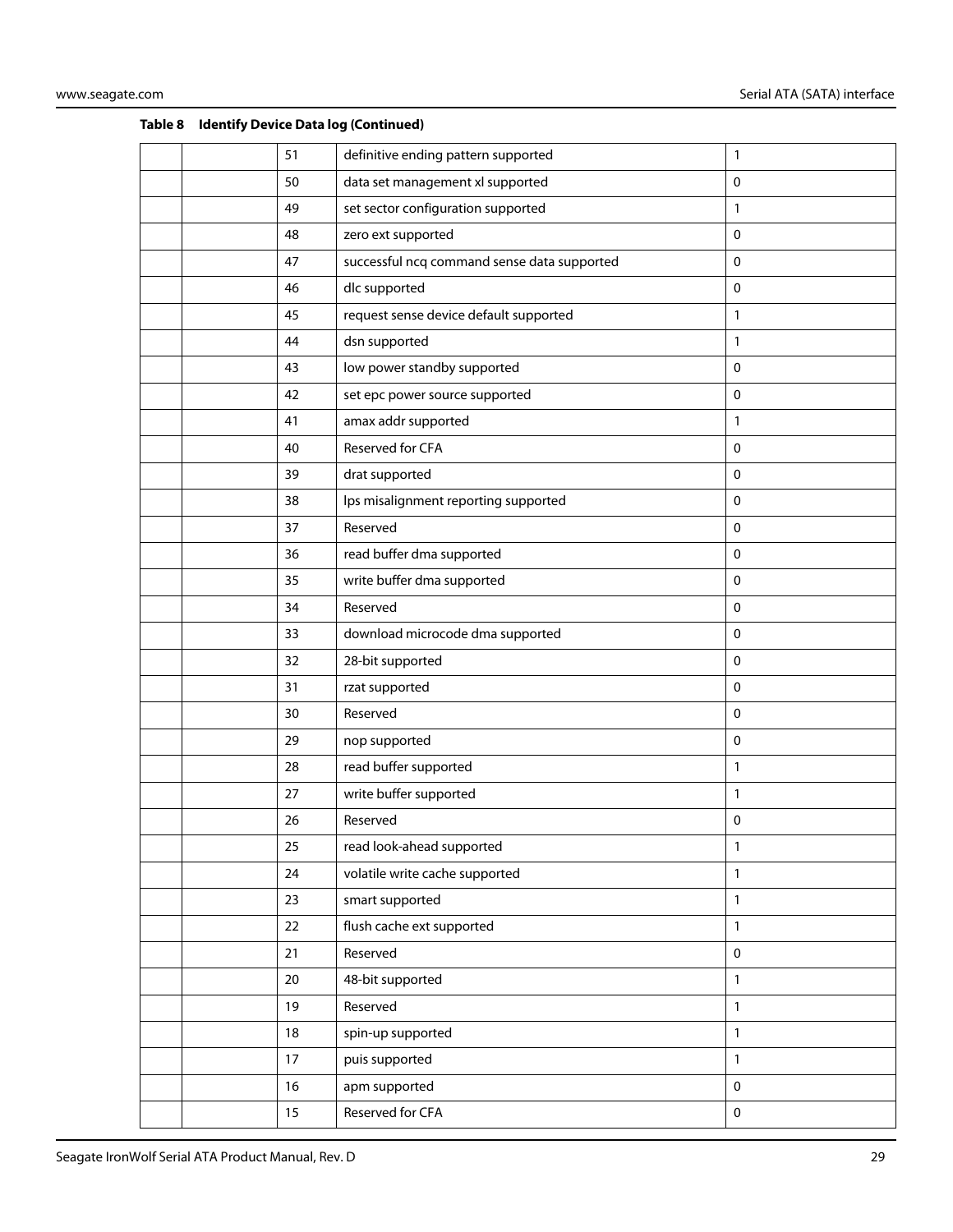|       | 14             | download microcode supported                  | 1                 |
|-------|----------------|-----------------------------------------------|-------------------|
|       | 13             | unload supported                              | 1                 |
|       | 12             | write fua ext supported                       | 1                 |
|       | 11             | gpl supported                                 | 1                 |
|       | 10             | streaming supported                           | 1                 |
|       | 9              | Reserved                                      | $\mathbf 0$       |
|       | 8              | smart self-test supported                     | 1                 |
|       | $\overline{7}$ | smart error logging supported                 | $\mathbf{1}$      |
|       | 6              | epc supported                                 | 1                 |
|       | 5              | sense data supported                          | 1                 |
|       | $\overline{4}$ | free-fall supported                           | $\mathbf 0$       |
|       | 3              | dm mode 3 supported                           | 1                 |
|       | $\overline{2}$ | gpl dma supported                             | $\mathbf{1}$      |
|       | 1              | write uncorrectable supported                 | 1                 |
|       | 0              | wrv supported                                 | 1                 |
|       |                | DOWNLOAD MICROCODE Capabilities (QWord)       |                   |
|       | 63             | Contents of the QWord are valid               | 1                 |
|       | 62:36          | Reserved                                      | $\mathbf 0$       |
|       | 35             | dm clears nonactivated deferred data          | 0                 |
| 1623  | 34             | dm offsets deferred supported                 | 1                 |
|       | 33             | dm immediate supported                        | 1                 |
|       | 32             | dm offsets immediate supported                | 1                 |
|       | 31:16          | dm maximum transfer size                      | 0000 <sub>H</sub> |
|       | 15:0           | dm minimum transfer size                      | 0000 <sub>H</sub> |
|       |                | Nominal Media Rotation Rate (QWord)           |                   |
|       | 63             | Shall be set to one                           | 1                 |
| 2431  | 62:16          | Reserved                                      | $\pmb{0}$         |
|       | 15:0           | nominal media rotation rate                   | 7200              |
|       |                | Form Factor (QWord)                           |                   |
|       | 63             | Contents of the QWord are valid               | 1                 |
| 3239  | 62:4           | Reserved                                      | $\mathbf 0$       |
|       | 3:0            | nominal form factor                           | 3.5''             |
|       |                | Write-Read-Verify Sector Count Mode 3 (QWord) |                   |
|       | 63             | Contents of the QWord are valid               | 1                 |
| 40.47 | 62:32          | Reserved                                      | $\mathbf 0$       |
|       | 31:0           | wrm mode 3 count                              | $\pmb{0}$         |
|       |                |                                               |                   |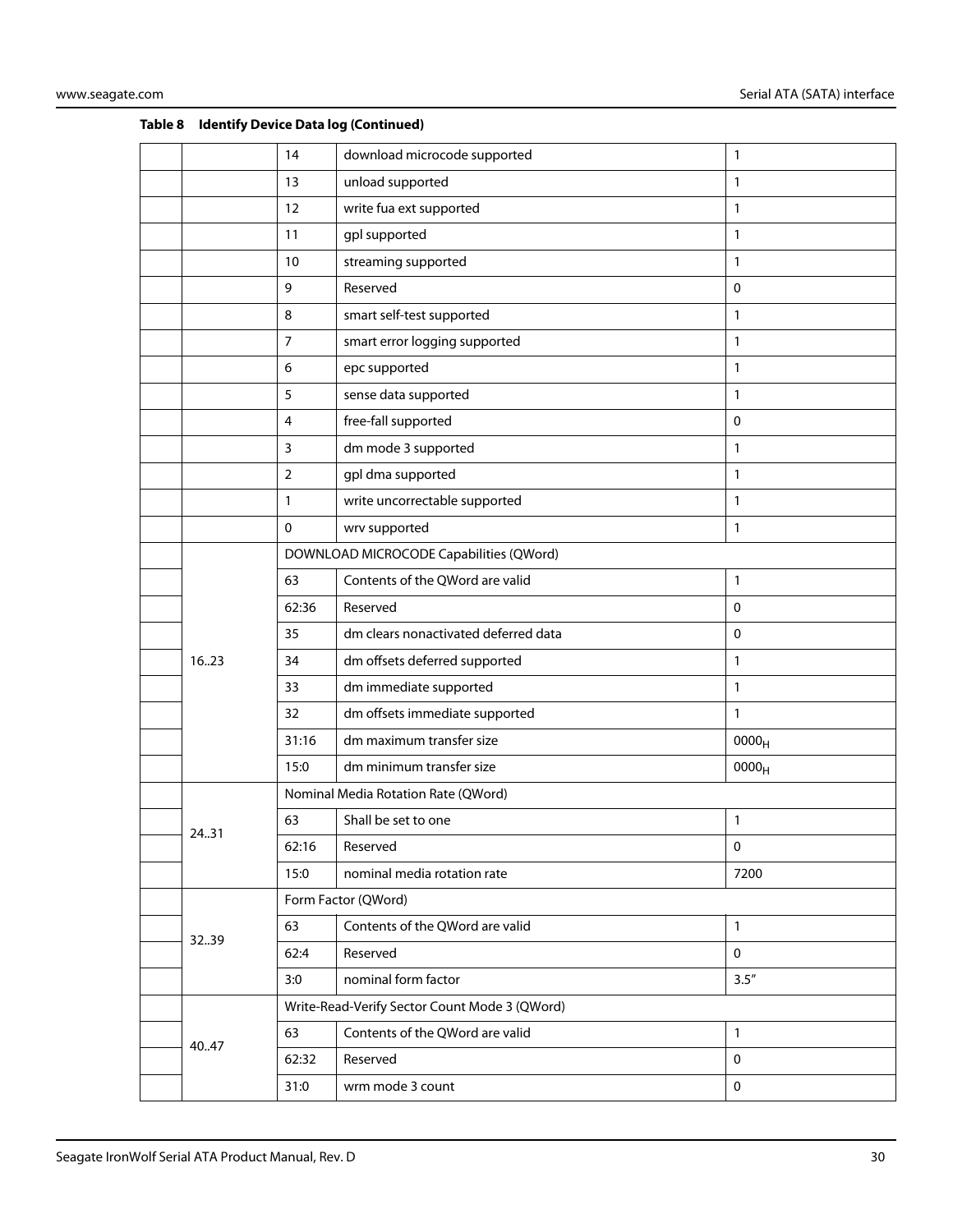|       |                                    | Write-Read-Verify Sector Count Mode 2 (QWord) |                              |  |
|-------|------------------------------------|-----------------------------------------------|------------------------------|--|
| 48.55 | 63                                 | Contents of the QWord are valid               | $\mathbf{1}$                 |  |
|       | 62:32                              | Reserved                                      | $\mathbf 0$                  |  |
|       | 31:0                               | wrm mode 2 count                              | $\mathbf 0$                  |  |
|       |                                    | World wide name (DQWord)                      |                              |  |
| 5671  | 127                                | Shall be set to one                           | $\mathbf{1}$                 |  |
|       | 126:64                             | Reserved                                      | $\mathbf 0$                  |  |
|       | 63:0                               | world wide name                               | unique                       |  |
|       |                                    | DATA SET MANAGEMENT (QWord)                   |                              |  |
|       | 63                                 | Shall be set to one                           | $\mathbf{1}$                 |  |
|       | 62:32                              | Reserved                                      | $\mathbf 0$                  |  |
| 7279  | 31:16                              | max pages per dsm command                     | $\mathbf 0$                  |  |
|       | 15:8                               | logical block markups supported               | $\mathbf 0$                  |  |
|       | 7:1                                | Reserved                                      | $\mathbf 0$                  |  |
|       | $\mathbf 0$                        | trim supported                                | $\mathsf 0$                  |  |
|       | Utilization Per Unit Time (DQWord) |                                               |                              |  |
|       | 127                                | Shall be set to one                           | $\mathbf{1}$                 |  |
|       | 126:120                            | Reserved                                      | $\mathbf 0$                  |  |
|       | 119:112                            | utilization type                              | Combined<br>Writes and Reads |  |
| 80.95 | 111:104                            | utilization units                             | TB                           |  |
|       | 103:96                             | utilization interval                          | Per Year                     |  |
|       | 95:34                              | Reserved                                      | 0                            |  |
|       | 63:32                              | utilization b                                 |                              |  |
|       | 31:0                               | utilization a                                 | 550                          |  |
|       |                                    | Utilization Usage Rate Support (QWord)        |                              |  |
|       | 63                                 | Contents of the QWord are valid               | $\pmb{0}$                    |  |
|       | 62:24                              | Reserved                                      | $\pmb{0}$                    |  |
|       | 23                                 | setting rate basis supported                  | $\mathbf 0$                  |  |
| 96103 | 22:9                               | Reserved                                      | $\pmb{0}$                    |  |
|       | 8                                  | since power on rate basis supported           | $\mathbf 0$                  |  |
|       | 7:5                                | Reserved                                      | $\mathbf 0$                  |  |
|       | 4                                  | power on hours rate basis supported           | $\mathbf 0$                  |  |
|       | 3:1                                | Reserved                                      | $\mathbf 0$                  |  |
|       | $\mathbf{0}$                       | date/time rate basis supported                | $\mathbf 0$                  |  |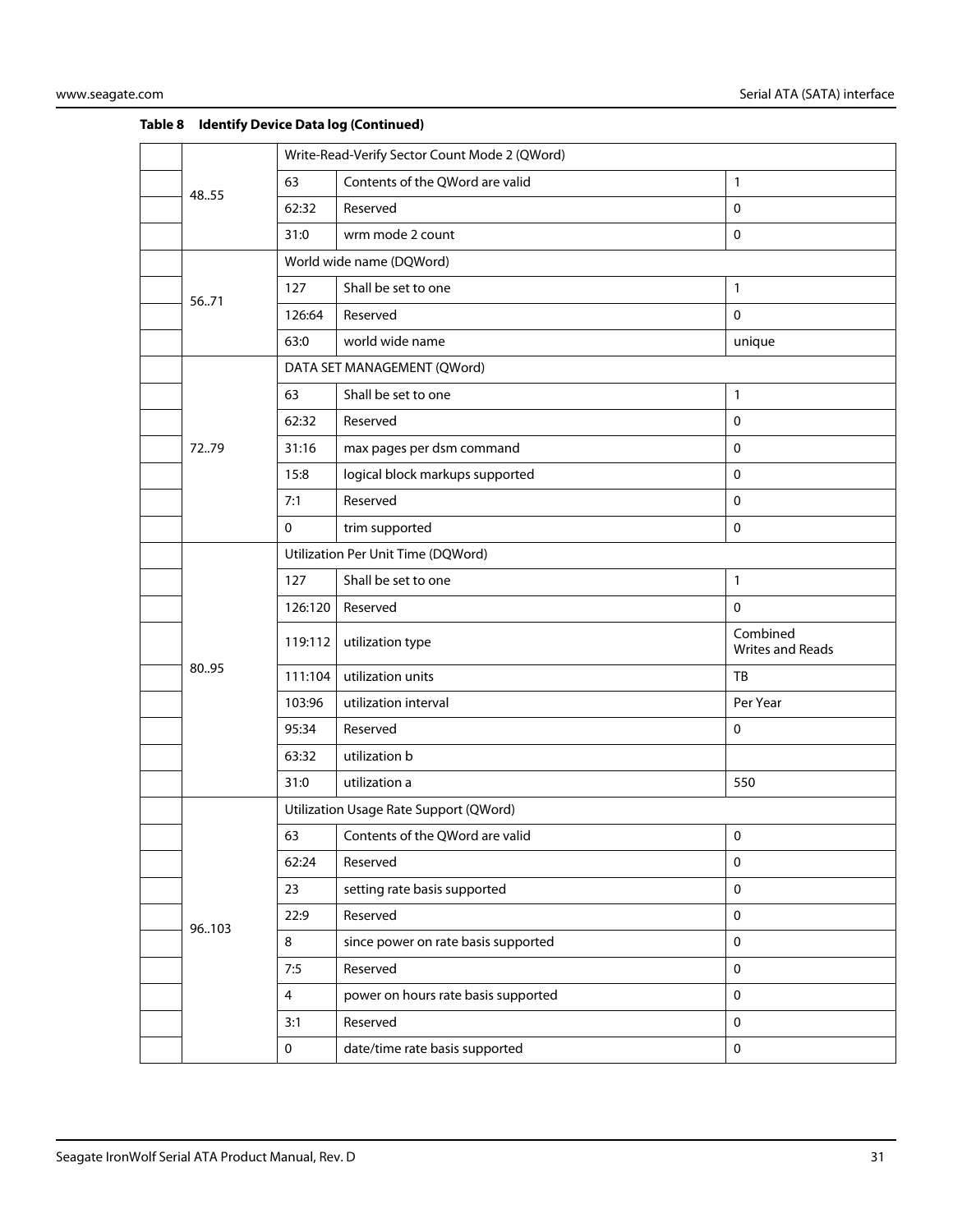|         | Zoned Capabilities (QWord) |                                                        |              |  |
|---------|----------------------------|--------------------------------------------------------|--------------|--|
| 104.111 | 63                         | Contents of the QWord are valid                        | $\Omega$     |  |
|         | 62:2                       | Reserved                                               | 0            |  |
|         | 1:0                        | zoned                                                  | 0            |  |
|         |                            | Supported ZAC Capabilities (QWord)                     |              |  |
|         | 63                         | Contents of the QWord are valid                        | $\pmb{0}$    |  |
|         | 62:5                       | Reserved                                               | $\Omega$     |  |
| 112.119 | 4                          | non-data reset write pointers ext supported            | 0            |  |
|         | 3                          | non-data finish zone ext supported                     | $\mathbf{0}$ |  |
|         | $\overline{2}$             | non-data close zone ext supported                      | $\Omega$     |  |
|         | 1                          | non-data open zone ext supported                       | $\Omega$     |  |
|         | 0                          | report zones ext supported                             | 0            |  |
|         |                            | Advanced Background Operations Capabilities (QWord)    |              |  |
|         | 63                         | Contents of the QWord are valid                        | $\mathbf 0$  |  |
|         | 62                         | abo foreground mode supported                          | 0            |  |
| 120127  | 61                         | abo ir mode supported                                  | 0            |  |
|         | 60:48                      | Reserved                                               | $\Omega$     |  |
|         | 47:16                      | abo minimum fraction                                   | $\Omega$     |  |
|         | 15:0                       | abo minimum supported timelimit                        | 0            |  |
|         |                            | Advanced Background Operations Recommendations (QWord) |              |  |
|         | 63                         | Contents of the QWord are valid                        | $\Omega$     |  |
| 128.135 | 62:32                      | Reserved                                               | $\mathbf 0$  |  |
|         | 31:16                      | device maintenance polling time                        | $\Omega$     |  |
|         | 15:0                       | abo recommended abo start interval                     | $\Omega$     |  |
|         |                            | Queue Depth (QWord)                                    |              |  |
| 136.143 | 63                         | Contents of the QWord are valid                        | 0            |  |
|         | 62:5                       | Reserved                                               | 0            |  |
|         | 4:0                        | queue depth                                            | 0            |  |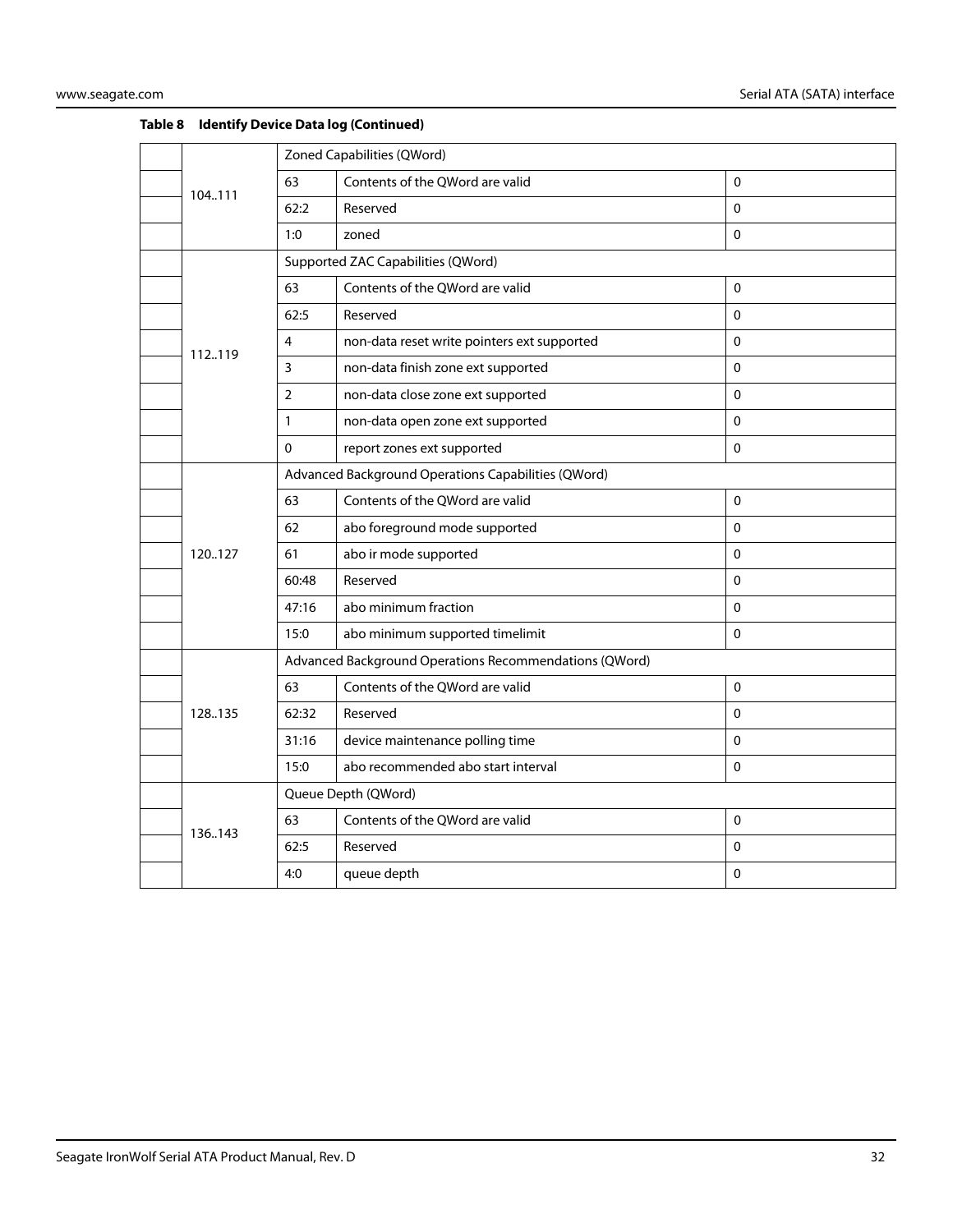|    |                         |              | Supported SCT Capabilities (QWord)                            |             |  |
|----|-------------------------|--------------|---------------------------------------------------------------|-------------|--|
|    |                         | 63           | Contents of the QWord are valid                               | $\pmb{0}$   |  |
|    |                         | 62:27        | Reserved                                                      | 0           |  |
|    |                         | 26           | sct write same function 103 supported                         | 0           |  |
|    |                         | 25           | sct write same function 102 supported                         | 0           |  |
|    |                         | 24           | sct write same function 101 supported                         | $\mathbf 0$ |  |
|    |                         | 23:19        | Reserved                                                      | $\mathbf 0$ |  |
|    |                         | 18           | sct write same function 3 supported                           | 0           |  |
|    | 144.151                 | 17           | sct write same function 2 supported                           | $\mathbf 0$ |  |
|    |                         | 16           | sct write same function 1 supported                           | 0           |  |
|    |                         | 15:6         | Reserved                                                      | 0           |  |
|    |                         | 5            | sct data tables supported                                     | 0           |  |
|    |                         | 4            | sct feature control supported                                 | $\mathbf 0$ |  |
|    |                         | 3            | sct error recovery control supported                          | $\mathbf 0$ |  |
|    |                         | 2            | sct write same supported                                      | 0           |  |
|    |                         | $\mathbf{1}$ | Reserved                                                      | $\mathbf 0$ |  |
|    |                         | $\mathbf{0}$ | sct supported                                                 | $\mathbf 0$ |  |
|    |                         |              | Depopulation Capabilities (QWord)                             |             |  |
|    |                         | 63           | Contents of the QWord are valid                               | 1           |  |
|    | 152.159                 | 62:2         | Reserved                                                      | $\mathbf 0$ |  |
|    |                         | $\mathbf{1}$ | get physical element status supported                         | 1           |  |
|    |                         | 0            | remove element and truncate supported                         | 1           |  |
|    |                         | 35           | Depopulation Execution Time (QWord)                           | 1           |  |
|    | 160167                  |              | <b>Bit Description:</b><br>63 Contents of the QWord are valid | 1           |  |
|    |                         |              | 62:0 DEPOPULATION TIME field (see 9.10.5.19)                  | $E861_H$    |  |
|    | 168.503                 | Reserved     |                                                               |             |  |
|    |                         |              | Vendor Specific Supported Capabilities (QWord)                |             |  |
|    | 504511                  | 63           | Contents of the QWord are valid                               | $\pmb{0}$   |  |
|    |                         | 62:0         | Vendor specific                                               |             |  |
|    |                         |              |                                                               |             |  |
| 04 | <b>Current Settings</b> |              |                                                               |             |  |
|    |                         |              | Current Settings page information header (QWord)              |             |  |
|    | 0.7                     | 63           | Shall be set to 1                                             | 1           |  |
|    |                         | 62:24        | Reserved                                                      | $\pmb{0}$   |  |
|    |                         | 23:16        | Page number                                                   | 04          |  |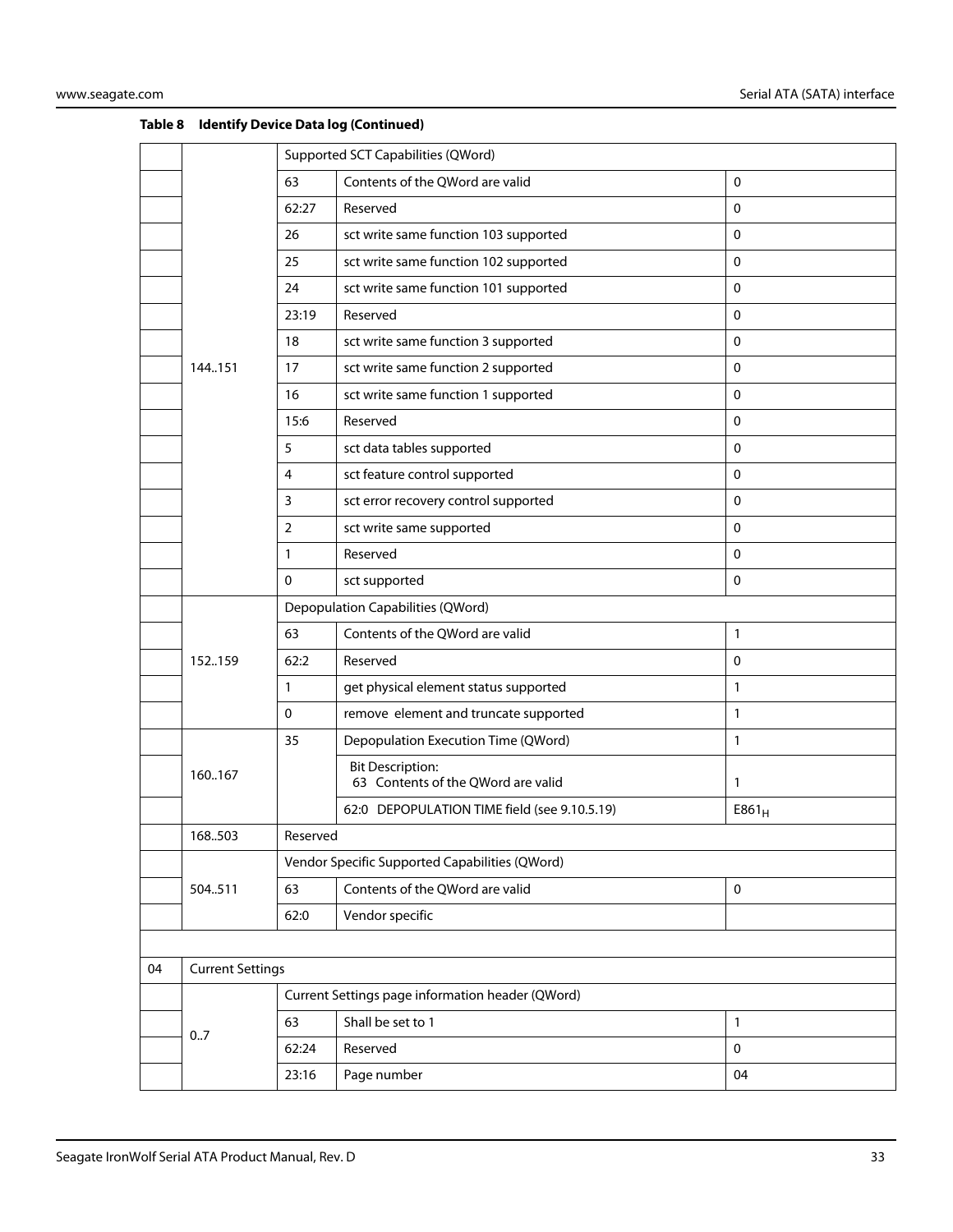|       |                | <b>Current Settings (QWord)</b>           |              |  |
|-------|----------------|-------------------------------------------|--------------|--|
|       | 63             | Shall be set to one                       | $\mathbf{1}$ |  |
|       | 62:19          | Reserved                                  | $\mathbf 0$  |  |
|       | 18             | successful ncq command sense data enabled | $\mathbf 0$  |  |
|       | 17             | dlc enabled                               | $\pmb{0}$    |  |
|       | 16             | dsn enabled                               | $\pmb{0}$    |  |
|       | 15             | epc enabled                               | $\mathbf{1}$ |  |
|       | 14             | Reserved                                  | $\pmb{0}$    |  |
|       | 13             | volatile write cache enabled              | $\mathbf{1}$ |  |
|       | 12             | Reserved                                  | $\mathbf 0$  |  |
| 8.15  | 11             | reverting to defaults enabled             | $\mathbf 0$  |  |
|       | 10             | sense data enabled                        | $\pmb{0}$    |  |
|       | 9              | Reserved                                  | $\mathbf 0$  |  |
|       | 8              | non-volatile write cache                  | $\pmb{0}$    |  |
|       | $\overline{7}$ | read look-ahead                           | $\mathbf{1}$ |  |
|       | 6              | smart enabled                             | $\mathbf{1}$ |  |
|       | 5              | Reserved                                  | $\mathbf 0$  |  |
|       | 4              | Reserved                                  | $\pmb{0}$    |  |
|       | $\mathbf{3}$   | puis enabled                              | $\mathbf 0$  |  |
|       | $\overline{2}$ | apm enabled                               | $\mathbf 0$  |  |
|       | $\mathbf{1}$   | free-fall enabled                         | $\mathbf 0$  |  |
|       | $\mathbf 0$    | wrv enabled                               | $\pmb{0}$    |  |
|       |                | Feature Settings (QWord)                  |              |  |
|       | 63             | Contents of the QWord are valid           | $\mathbf{1}$ |  |
| 1623  | 62:18          | Reserved                                  | $\mathbf 0$  |  |
|       | 17:16          | power source                              | 0            |  |
|       | 15:8           | apm level                                 | $\pmb{0}$    |  |
|       | 7:0            | wrv mode                                  | $\mathbf 0$  |  |
|       |                | DMA Host Interface Sector Times (QWord)   |              |  |
| 24.31 | 63             | Contents of the QWord are valid           | $\mathbf{1}$ |  |
|       | 62:16          | Reserved                                  | $\mathbf 0$  |  |
|       | 15:0           | dma sector time                           | $\mathbf 0$  |  |
|       |                | PIO Host Interface Sector Times (QWord)   |              |  |
| 3239  | 63             | Contents of the QWord are valid           | $\mathbf{1}$ |  |
|       | 62:16          | Reserved                                  | $\pmb{0}$    |  |
|       | 15:0           | pio sector time                           | $\pmb{0}$    |  |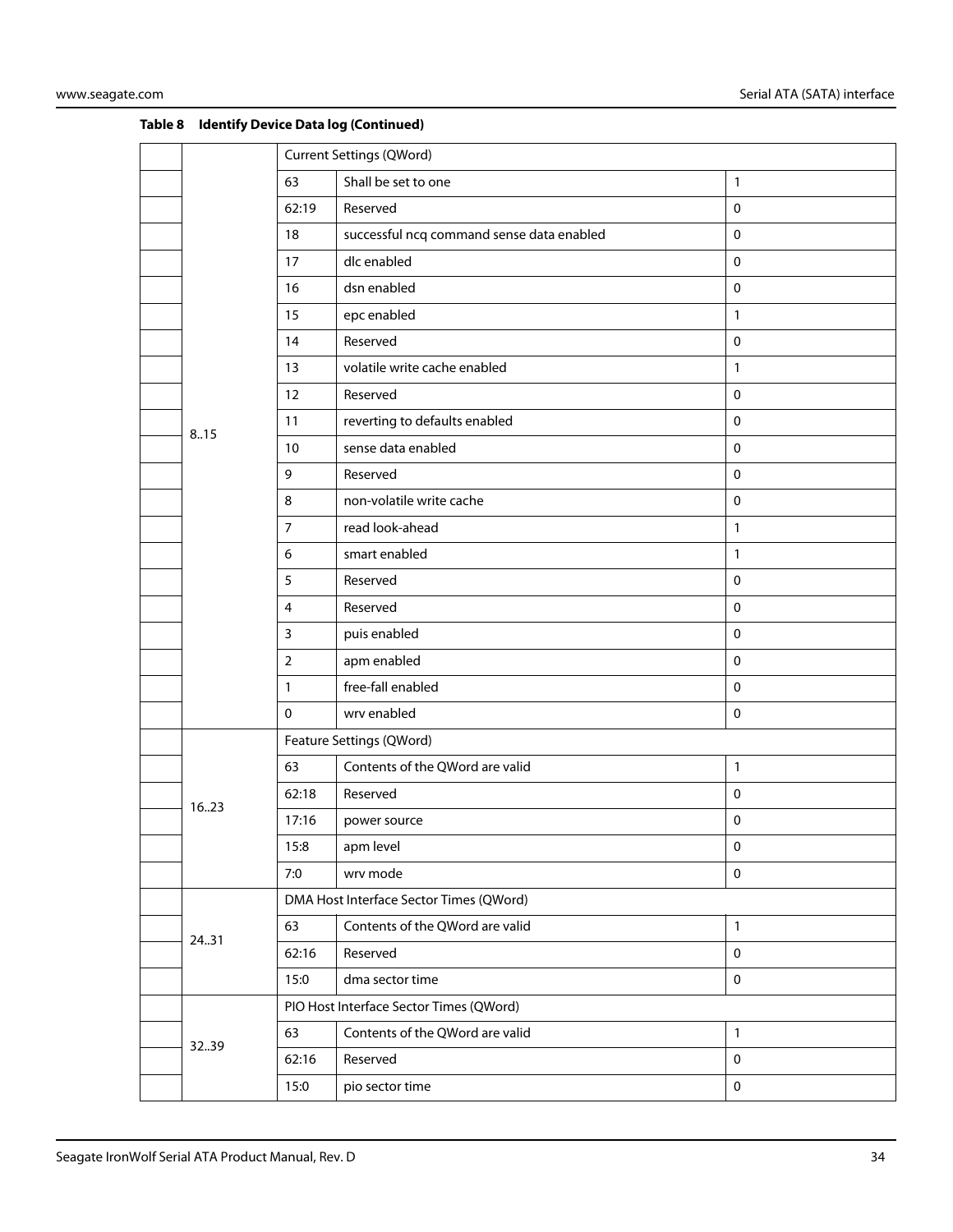|        | Streaming Minimum Request Size (QWord) |                                                  |                   |  |
|--------|----------------------------------------|--------------------------------------------------|-------------------|--|
|        | 63                                     | Contents of the QWord are valid                  | $\mathbf{1}$      |  |
| 40.47  | 62:16                                  | Reserved                                         | $\mathbf 0$       |  |
|        | 15:0                                   | stream min request size                          | 1000 <sub>H</sub> |  |
|        |                                        | <b>Streaming Access Latency (QWord)</b>          |                   |  |
| 48.55  | 63                                     | Contents of the QWord are valid                  | $\mathbf{1}$      |  |
|        | 62:16                                  | Reserved                                         | $\mathbf 0$       |  |
|        | 15:0                                   | stream access latency                            | $\Omega$          |  |
|        |                                        | <b>Streaming Performance Granularity (QWord)</b> |                   |  |
|        | 63                                     | Contents of the QWord are valid                  | $\mathbf{1}$      |  |
| 56.63  | 62:16                                  | Reserved                                         | $\mathbf{0}$      |  |
|        | 15:0                                   | stream granularity                               | $2710_H$          |  |
|        | Free-fall Control Sensitivity (QWord)  |                                                  |                   |  |
| 64.71  | 63                                     | Contents of the QWord are valid                  | $\mathbf{1}$      |  |
|        | 62:16                                  | Reserved                                         | $\Omega$          |  |
|        | 15:0                                   | free-fall sensitivity                            | $\Omega$          |  |
|        | Device Maintenance Schedule (QWord)    |                                                  |                   |  |
|        | 63                                     | Contents of the QWord are valid                  | $\mathbf 0$       |  |
|        | 62:58                                  | Reserved                                         | $\Omega$          |  |
| 72.79  | 57:48                                  | minimum inactive time in milliseconds            | $\mathbf 0$       |  |
|        | 47:32                                  | time scheduled for device maintenance            | $\mathbf 0$       |  |
|        | 31:16                                  | time to performance degradation                  | $\mathbf{0}$      |  |
|        | 15:0                                   | minimum inactive time                            | $\Omega$          |  |
|        |                                        | Advanced Background Operations Settings (QWord)  |                   |  |
| 8087   | 63                                     | Contents of the QWord are valid                  | $\Omega$          |  |
|        | 62:8                                   | Reserved                                         | $\Omega$          |  |
|        | 7:0                                    | abo_status                                       | $\mathbf 0$       |  |
| 88.511 | Reserved                               |                                                  |                   |  |
|        |                                        |                                                  |                   |  |
|        |                                        |                                                  |                   |  |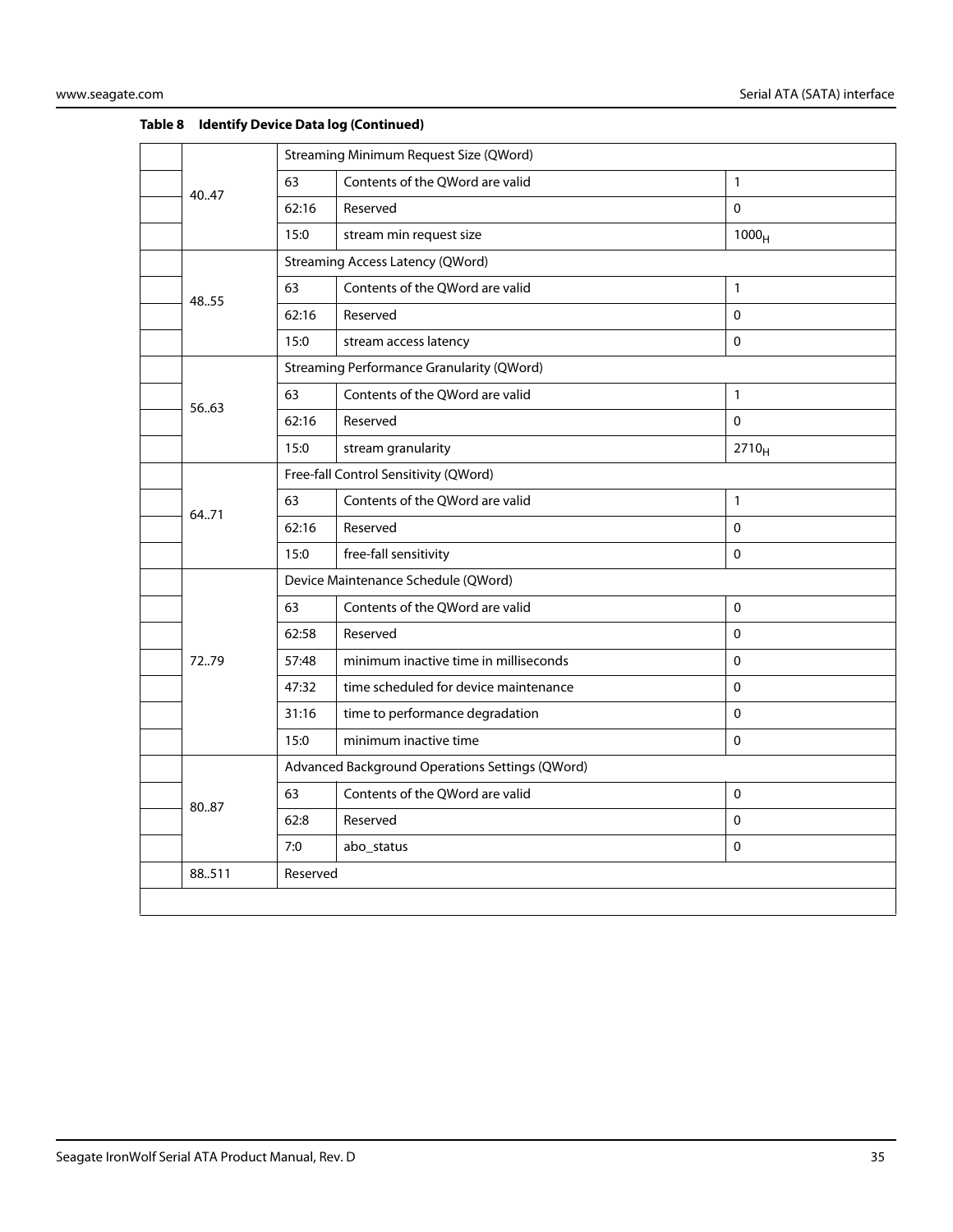|    | <b>Strings</b> |                                                        |                                                           |                                                                                                    |  |  |
|----|----------------|--------------------------------------------------------|-----------------------------------------------------------|----------------------------------------------------------------------------------------------------|--|--|
|    | 0.7            | Supported Capabilities page information header (QWord) |                                                           |                                                                                                    |  |  |
|    |                | 63                                                     | Shall be set to 1                                         | $\mathbf{1}$                                                                                       |  |  |
|    |                | 62:24                                                  | Reserved                                                  |                                                                                                    |  |  |
|    |                | 23:16                                                  | Page number                                               | 05                                                                                                 |  |  |
|    | 8.27           |                                                        | SERIAL NUMBER (ATA String)                                | <b>XXXXXXXX</b> <sub>H</sub>                                                                       |  |  |
|    | 28.31          | Reserved                                               |                                                           |                                                                                                    |  |  |
| 05 | 3239           |                                                        | FIRMWARE REVISION (ATA String)                            | XXXH                                                                                               |  |  |
|    | 40.47          | Reserved                                               |                                                           |                                                                                                    |  |  |
|    | 48.87          |                                                        | MODEL NUMBER (ATA String)                                 | ST14000NM0018<br>ST14000NM0258<br>ST12000NM0008<br>ST12000NM0248<br>ST10000NM0478<br>ST10000NM0568 |  |  |
|    | 88.95          | Reserved                                               |                                                           |                                                                                                    |  |  |
|    | 96103          |                                                        | $\mathsf 0$<br>ADDITIONAL PRODUCT IDENTIFIER (ATA String) |                                                                                                    |  |  |
|    | 104511         | Reserved                                               |                                                           |                                                                                                    |  |  |
|    |                |                                                        |                                                           |                                                                                                    |  |  |
| 06 | Security       |                                                        |                                                           |                                                                                                    |  |  |
|    |                | Security page information header (QWord)               |                                                           |                                                                                                    |  |  |
|    | 0.7            | 63                                                     | Shall be set to 1                                         | 1                                                                                                  |  |  |
|    |                | 62:24                                                  | Reserved                                                  |                                                                                                    |  |  |
|    |                | 23:16                                                  | Page number                                               | 06                                                                                                 |  |  |
|    |                | Master Password Identifier (QWord)                     |                                                           |                                                                                                    |  |  |
|    | 8.15           | 63                                                     | Contents of the QWord are valid                           | $\mathbf{1}$                                                                                       |  |  |
|    |                | 62:16                                                  | Reserved                                                  | $\mathsf 0$                                                                                        |  |  |
|    |                | 15:0                                                   | master password identifier                                | FFFE <sub>H</sub>                                                                                  |  |  |
|    |                |                                                        | Security Status (QWord)                                   |                                                                                                    |  |  |
|    |                | 63                                                     | Contents of the QWord are valid                           | 1                                                                                                  |  |  |
|    |                | 62:7                                                   | Reserved                                                  | $\mathbf 0$                                                                                        |  |  |
|    |                | 6                                                      | security supported                                        | $\mathbf{1}$                                                                                       |  |  |
|    | 1623           | 5                                                      | master password capability                                | $\pmb{0}$                                                                                          |  |  |
|    |                | $\overline{\mathbf{4}}$                                | enhanced security erase supported                         | $\mathbf{1}$                                                                                       |  |  |
|    |                | 3                                                      | security count expired                                    | $\mathbf 0$                                                                                        |  |  |
|    |                | $\overline{2}$                                         | security frozen                                           | $\mathbf 0$                                                                                        |  |  |
|    |                | 1                                                      | security locked                                           | $\mathbf 0$                                                                                        |  |  |
|    |                | 0                                                      | security enabled                                          | $\mathbf 0$                                                                                        |  |  |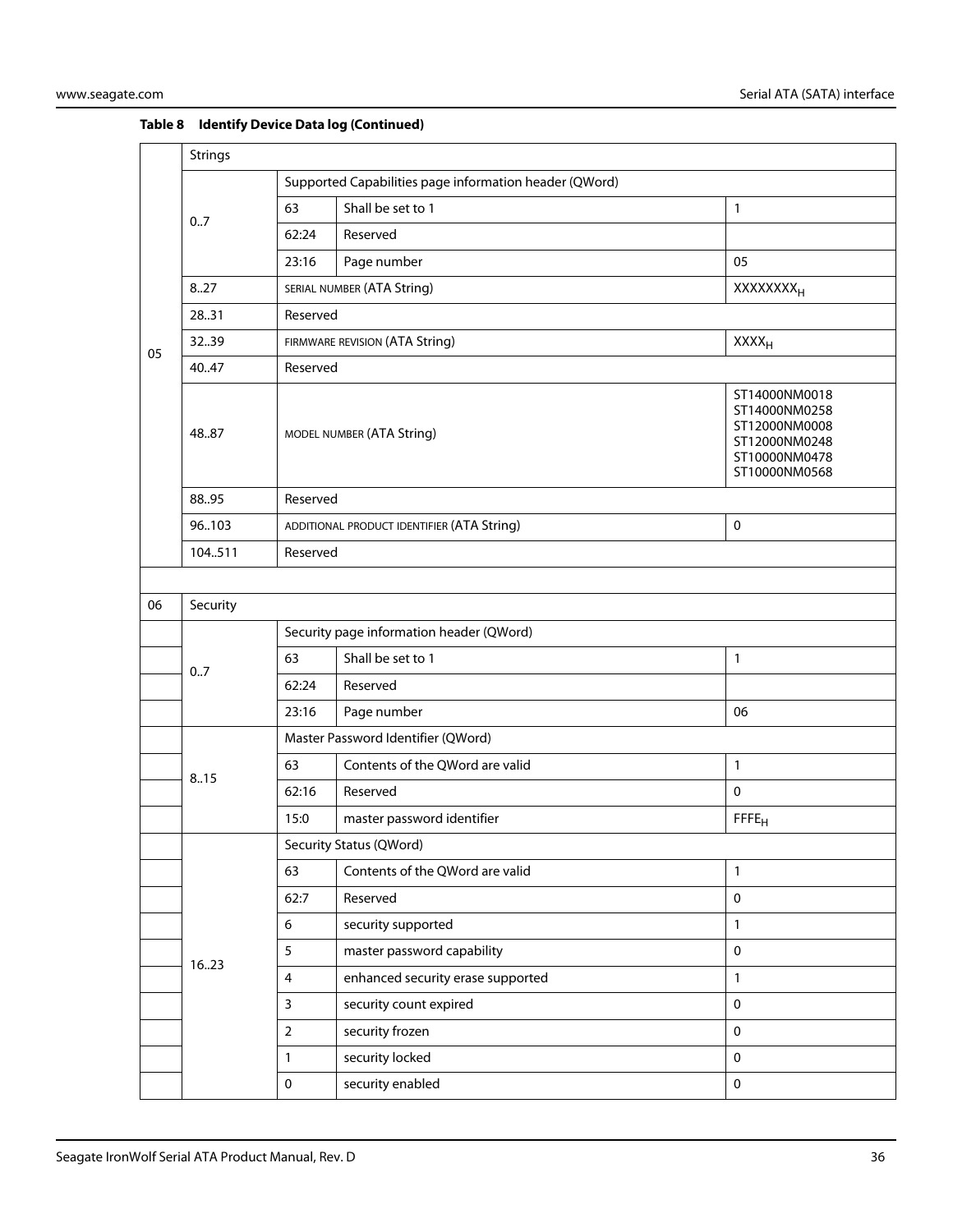|    |              | Time required for an Enhanced Erase mode SECURITY ERASE UNIT command (QWord) |                                                                            |                                          |
|----|--------------|------------------------------------------------------------------------------|----------------------------------------------------------------------------|------------------------------------------|
|    | 24.31        | 63                                                                           | Contents of the QWord are valid                                            | $\mathbf{1}$                             |
|    |              | 62:16                                                                        | Reserved                                                                   | $\mathbf 0$                              |
|    |              | 15                                                                           | enhanced security erase time format                                        | $\mathbf{1}$                             |
|    |              | 14:0                                                                         | enhanced security erase time                                               | 244 <sub>H</sub>                         |
|    |              |                                                                              | Time required for an Normal Erase mode SECURITY ERASE UNIT command (QWord) |                                          |
|    |              | 63                                                                           | Contents of the QWord are valid                                            | 1                                        |
|    | 3239         | 62:16                                                                        | Reserved                                                                   | $\mathbf 0$                              |
|    |              | 15                                                                           | normal security erase time format                                          | $\mathbf{1}$                             |
|    |              | 14:0                                                                         | normal security erase time                                                 | 244 <sub>H</sub>                         |
|    |              | Trusted Computing Feature Set (QWord)                                        |                                                                            |                                          |
|    |              | 63                                                                           | Contents of the QWord are valid                                            | $\mathbf{1}$                             |
|    | 40.47        | 62:1                                                                         | Reserved                                                                   | $\mathbf 0$                              |
|    |              | 0                                                                            | trusted computing supported                                                | 0<br>(1, SED drives only)                |
|    |              | Security Capabilities (QWord)                                                |                                                                            |                                          |
|    |              | 63                                                                           | Contents of the QWord are valid                                            | 1                                        |
|    |              | 62:8                                                                         | Reserved                                                                   | $\mathbf 0$                              |
|    |              | $\overline{7}$                                                               | restricted sanitize overrides security                                     | $\pmb{0}$                                |
|    |              | 6                                                                            | acs-3 commands allowed by sanitize                                         | $\mathbf{1}$                             |
|    | 48.55        | 5                                                                            | sanitize antifreeze lock supported                                         | $\mathbf{1}$                             |
|    |              | 4                                                                            | block erase supported                                                      | $\mathbf 0$                              |
|    |              | 3                                                                            | overwrite supported                                                        | $\mathbf{1}$                             |
|    |              | 2                                                                            | crypto scramble supported                                                  | $\Omega$<br>(1, SED and ISE drives only) |
|    |              | 1                                                                            | sanitize supported                                                         | $\mathbf{1}$                             |
|    |              | 0                                                                            | encrypt all supported                                                      | $\pmb{0}$                                |
|    | 56511        | Reserved                                                                     |                                                                            |                                          |
|    |              |                                                                              |                                                                            |                                          |
| 07 | Parallel ATA |                                                                              |                                                                            |                                          |
|    | 000511       |                                                                              | (Not supported for SATA drives)                                            | all zeros                                |
|    |              |                                                                              |                                                                            |                                          |
| 08 | Serial ATA   |                                                                              |                                                                            |                                          |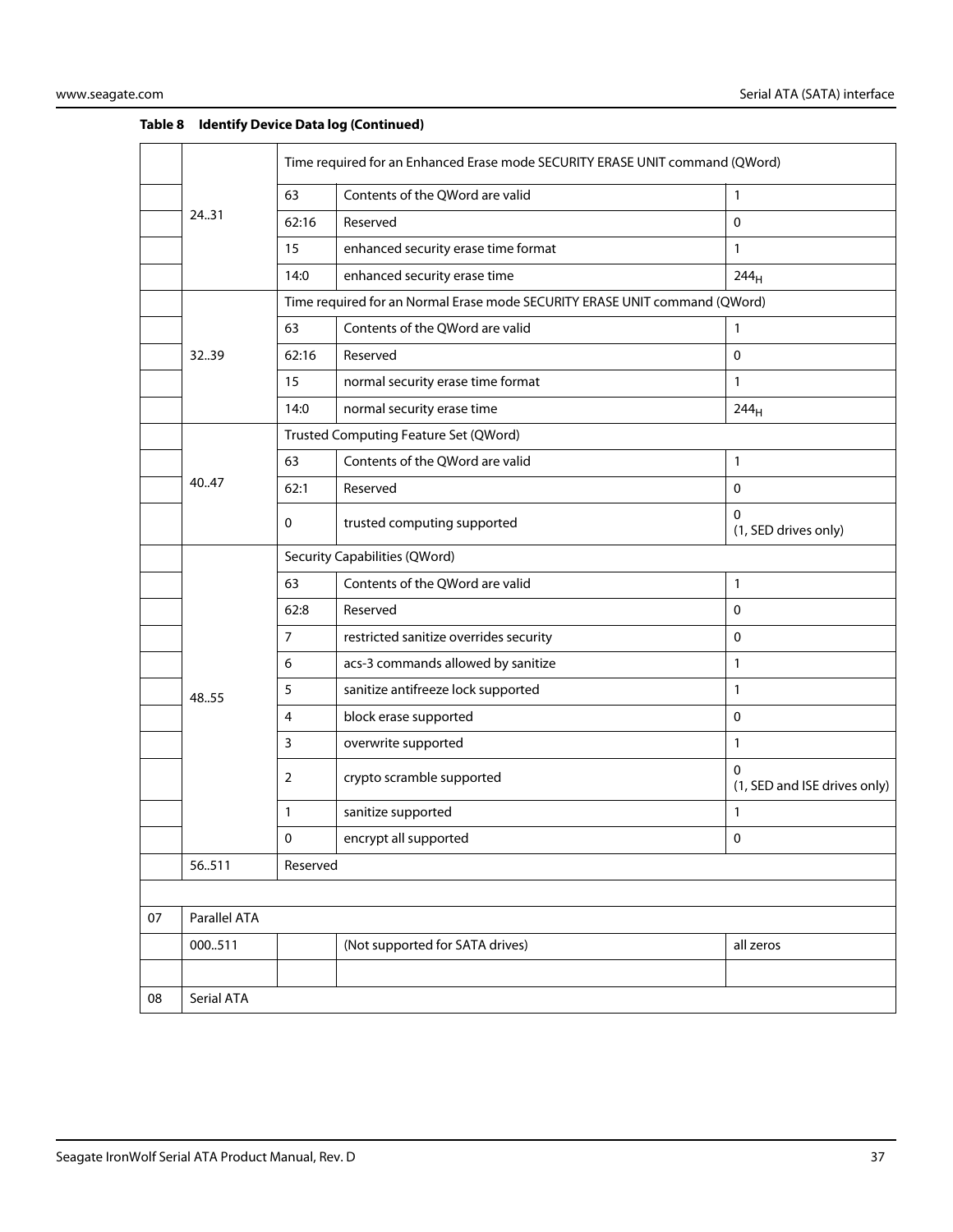|  |      | Serial ATA page information header (QWord) |                                                               |              |  |  |
|--|------|--------------------------------------------|---------------------------------------------------------------|--------------|--|--|
|  | 0.7  | 63                                         | Shall be set to 1                                             | 1            |  |  |
|  |      | 62:24                                      | Reserved                                                      |              |  |  |
|  |      | 23:16                                      | Page number                                                   | 08           |  |  |
|  |      | <b>SATA Capabilities</b>                   |                                                               |              |  |  |
|  |      | 63                                         | Shall be set to one                                           | 1            |  |  |
|  |      | 62:32                                      | Reserved                                                      | 0            |  |  |
|  |      | 31                                         | power disable feature always enabled                          | $\mathbf 0$  |  |  |
|  |      | 30                                         | power disable feature supported                               | $\mathbf 0$  |  |  |
|  |      | 29                                         | rebuild assist supported                                      | 0            |  |  |
|  |      | 28                                         | dipm ssp preservation supported                               | 0            |  |  |
|  |      | 27                                         | hybrid information supported                                  | 0            |  |  |
|  |      | 26                                         | devsleep to reducedpwrstate capability supported              | 0            |  |  |
|  | 8.15 | 25                                         | device sleep supported                                        | 0            |  |  |
|  |      | 24                                         | ncq autosense supported                                       | $\mathbf{1}$ |  |  |
|  |      | 23                                         | software settings preservation supported                      | $\mathbf{1}$ |  |  |
|  |      | 22                                         | hardware feature control supported                            | 0            |  |  |
|  |      | 21                                         | in-order data delivery supported                              | 0            |  |  |
|  |      | 20                                         | device initiated power management supported                   | 1            |  |  |
|  |      | 19                                         | dma setup auto-activation supported                           | 1            |  |  |
|  |      | 18                                         | nonzero buffer offsets supported                              | 0            |  |  |
|  |      | 17                                         | send and receive queued commands supported                    | $\mathbf{1}$ |  |  |
|  |      | 16                                         | ncq non-data command supported                                | $\mathbf{0}$ |  |  |
|  |      | 15                                         | ncq streaming supported                                       | $\mathbf 0$  |  |  |
|  |      | 14                                         | read log dma ext as equivalent to read log ext supported      | 1            |  |  |
|  |      | 13                                         | device automatic partial to slumber transitions supported     | 0            |  |  |
|  |      | 12                                         | host automatic partial to slumber transitions supported       | 0            |  |  |
|  |      | 11                                         | ncq priority information supported                            | $\mathbf 0$  |  |  |
|  |      | 10                                         | unload while ncq commands are outstanding supported           | $\mathbf{1}$ |  |  |
|  |      | 9                                          | sata phy event counters log supported                         | $\mathbf{1}$ |  |  |
|  |      | 8                                          | receipt of host initiated power management requests supported | $\mathbf 0$  |  |  |
|  |      | $\overline{7}$                             | ncq feature set supported                                     | 1            |  |  |
|  |      | 6:3                                        | Reserved                                                      | 0            |  |  |
|  |      | $\overline{2}$                             | sata gen3 signaling speed supported                           | 1            |  |  |
|  |      | $\mathbf{1}$                               | sata gen2 signaling speed supported                           | 1            |  |  |
|  |      | $\pmb{0}$                                  | sata gen1 signaling speed supported                           | 1            |  |  |
|  |      |                                            |                                                               |              |  |  |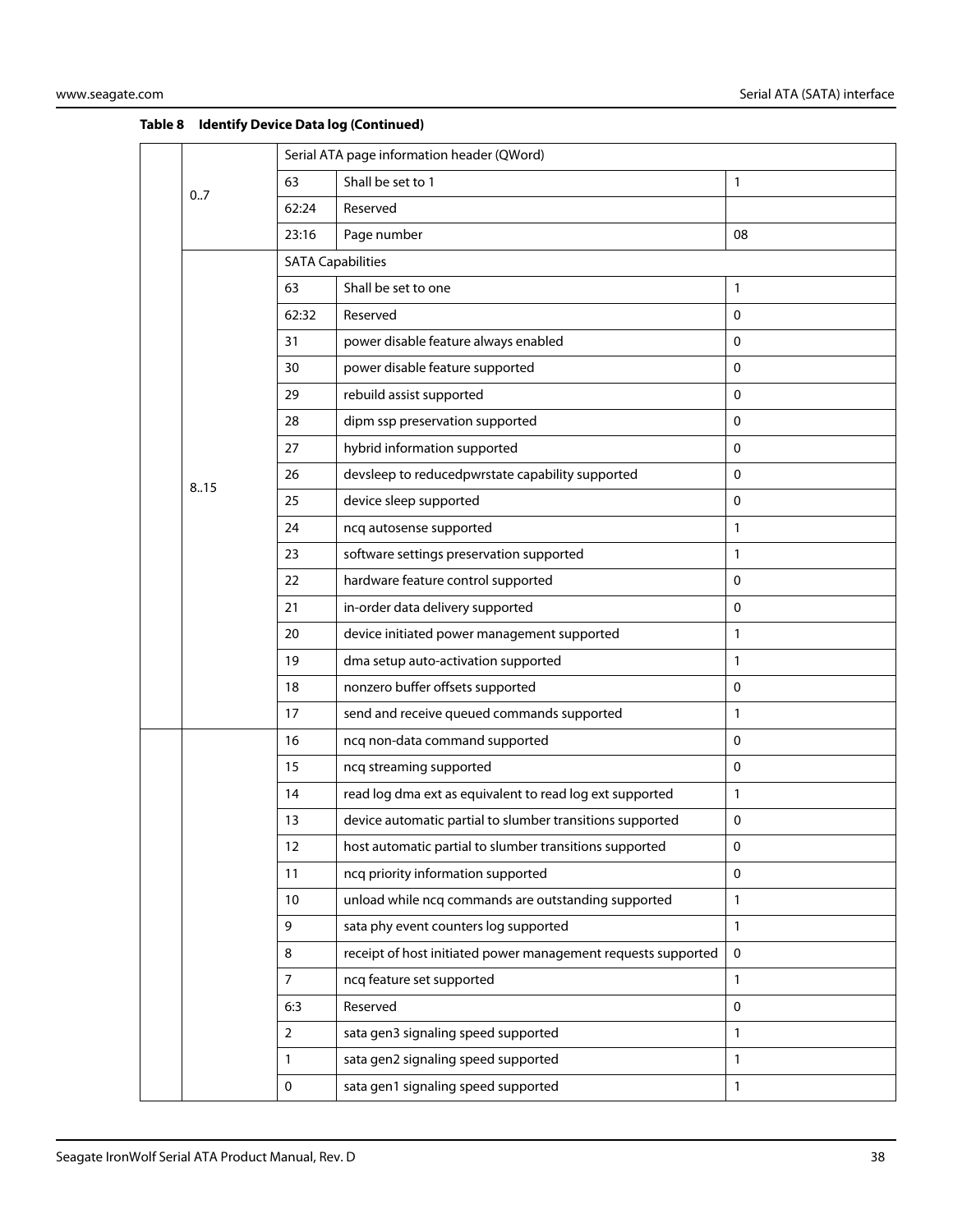|  | 1623  | <b>Current SATA Settings (QWord)</b>  |                                                      |                        |  |  |
|--|-------|---------------------------------------|------------------------------------------------------|------------------------|--|--|
|  |       | 63                                    | Shall be set to one                                  | $\mathbf{1}$           |  |  |
|  |       | 62:14                                 | Reserved                                             | 0                      |  |  |
|  |       | 13                                    | hybrid enabled                                       | $\Omega$               |  |  |
|  |       | 12                                    | rebuild assist enabled                               | $\mathbf{0}$           |  |  |
|  |       | 11                                    | power disable feature enabled                        | $\mathbf 0$            |  |  |
|  |       | 10                                    | device sleep enabled                                 | $\mathbf 0$            |  |  |
|  |       | 9                                     | automatic partial to slumber transitions enabled     | $\mathbf 0$            |  |  |
|  |       | 8                                     | software settings preservation enabled               | $\mathbf{1}$           |  |  |
|  |       | $\overline{7}$                        | hardware feature control is enabled                  | $\mathbf{0}$           |  |  |
|  |       | 6                                     | in-order data delivery enabled                       | 0                      |  |  |
|  |       | 5                                     | device initiated power management enabled            | $\mathbf 0$            |  |  |
|  |       | 4                                     | dma setup auto-activation enabled                    | $\mathbf{1}$           |  |  |
|  |       | 3                                     | nonzero buffer offsets enabled                       | $\Omega$               |  |  |
|  |       | 2:0                                   | current negotiated serial ata signal speed           | $(6.0, 3.0, 1.5)$ Gb/s |  |  |
|  | 24.39 | Reserved                              |                                                      |                        |  |  |
|  | 40.41 |                                       | CURRENT HARDWARE FEATURE CONTROL IDENTIFIER (Word)   |                        |  |  |
|  | 42.43 |                                       | SUPPORTED HARDWARE FEATURE CONTROL IDENTIFIER (Word) |                        |  |  |
|  | 44.47 | Reserved                              |                                                      |                        |  |  |
|  | 48.55 | Device Sleep Timing Variables (QWord) |                                                      |                        |  |  |
|  |       | 63                                    | devslp timing variables supported                    | $\mathsf 0$            |  |  |
|  |       | 62:16                                 | Reserved                                             | $\Omega$               |  |  |
|  |       | 15:8                                  | devsleep exit timeout (deto)                         | $\Omega$               |  |  |
|  |       | 7:5                                   | Reserved                                             | $\pmb{0}$              |  |  |
|  |       | 4:0                                   | minimum devslp assertion time (mdat)                 | $\mathsf 0$            |  |  |
|  | 56511 | Reserved                              |                                                      |                        |  |  |
|  |       |                                       |                                                      |                        |  |  |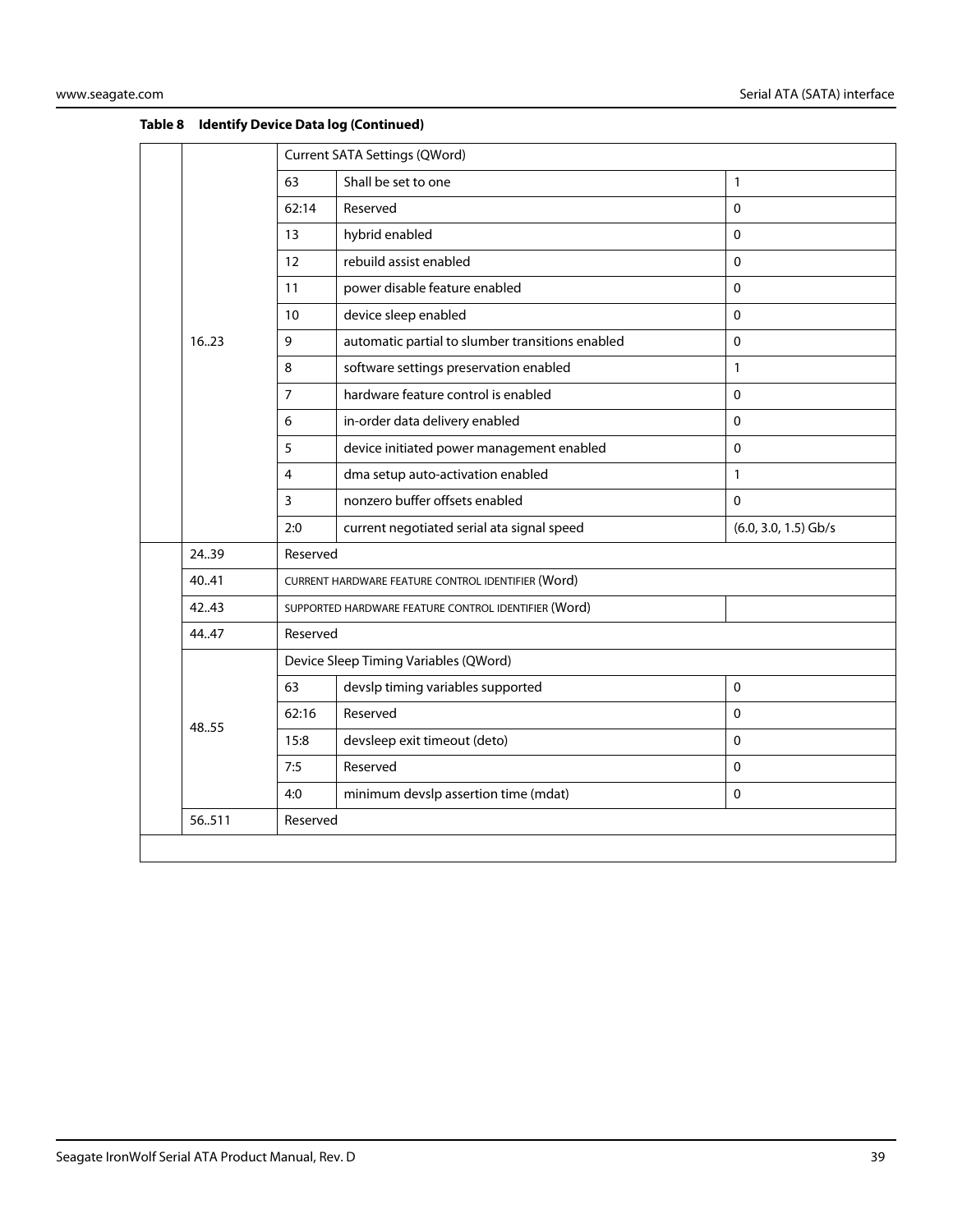#### <span id="page-40-0"></span>**1.4.3.2 Device Statistics log**

The Device Statistics log (log 04H) transfers information about the drive. The data is organized as a set of 512-byte blocks of data, whose contents are shown in **[Table 2 on page 7](#page-7-2)**. All reserved bits or words should be set to zero. Parameters listed with an "x" are drive-specific or vary with the state of the drive.

The following may contain drive-specific features that are included in the SATA specifications.

| Page<br>(hex) | <b>Statistic</b>                                                   | <b>Supported</b> |  |  |  |
|---------------|--------------------------------------------------------------------|------------------|--|--|--|
| 00            | List of supported log pages                                        | Yes              |  |  |  |
| 01            | <b>General Statistics</b>                                          |                  |  |  |  |
|               | Lifetime Power-on Resets                                           | Yes              |  |  |  |
|               | Power-on Hours                                                     | Yes              |  |  |  |
|               | <b>Logical Sectors Written</b>                                     | Yes              |  |  |  |
|               | Number of Write Commands                                           | Yes              |  |  |  |
|               | Logical Sectors Read                                               | Yes              |  |  |  |
|               | Number of Read Commands                                            | Yes              |  |  |  |
|               | Pending Error Count                                                | x                |  |  |  |
|               | <b>Workload Utilization</b>                                        | No               |  |  |  |
|               | <b>Utilization Usage Rate</b>                                      | <b>No</b>        |  |  |  |
|               | <b>Resource Availability</b>                                       | x                |  |  |  |
|               | <b>Random Write Resources Used</b>                                 | X                |  |  |  |
| 02            | <b>Free Fall Statistics</b>                                        |                  |  |  |  |
|               | Number of Free-Fall Events Detected                                | No               |  |  |  |
|               | <b>Overlimit Shock Events</b>                                      | <b>No</b>        |  |  |  |
| 03            | <b>Rotating Media Statistics</b>                                   |                  |  |  |  |
|               | Spindle Motor Power-on Hours                                       | Yes              |  |  |  |
|               | <b>Head Flying Hours</b>                                           | Yes              |  |  |  |
|               | <b>Head Loaded Events</b>                                          | Yes              |  |  |  |
|               | Number of Reallocated Logical Sectors                              | Yes              |  |  |  |
|               | <b>Read Recovery Attempts</b>                                      | Yes              |  |  |  |
|               | <b>Number of Mechanical Start Failures</b>                         | Yes              |  |  |  |
|               | Number of Reallocation Candidate Logical Sectors                   | Yes              |  |  |  |
|               | Number of High Priority Unload Events                              | Yes              |  |  |  |
| 04            | <b>General Errors Statistics</b>                                   |                  |  |  |  |
|               | Number of Reported Uncorrectable Errors                            | Yes              |  |  |  |
|               | Number of Resets Between Command Acceptance and Command Completion | Yes              |  |  |  |
|               | Physical Element Status Changed                                    | X                |  |  |  |

#### **Table 9 Device Statistics log**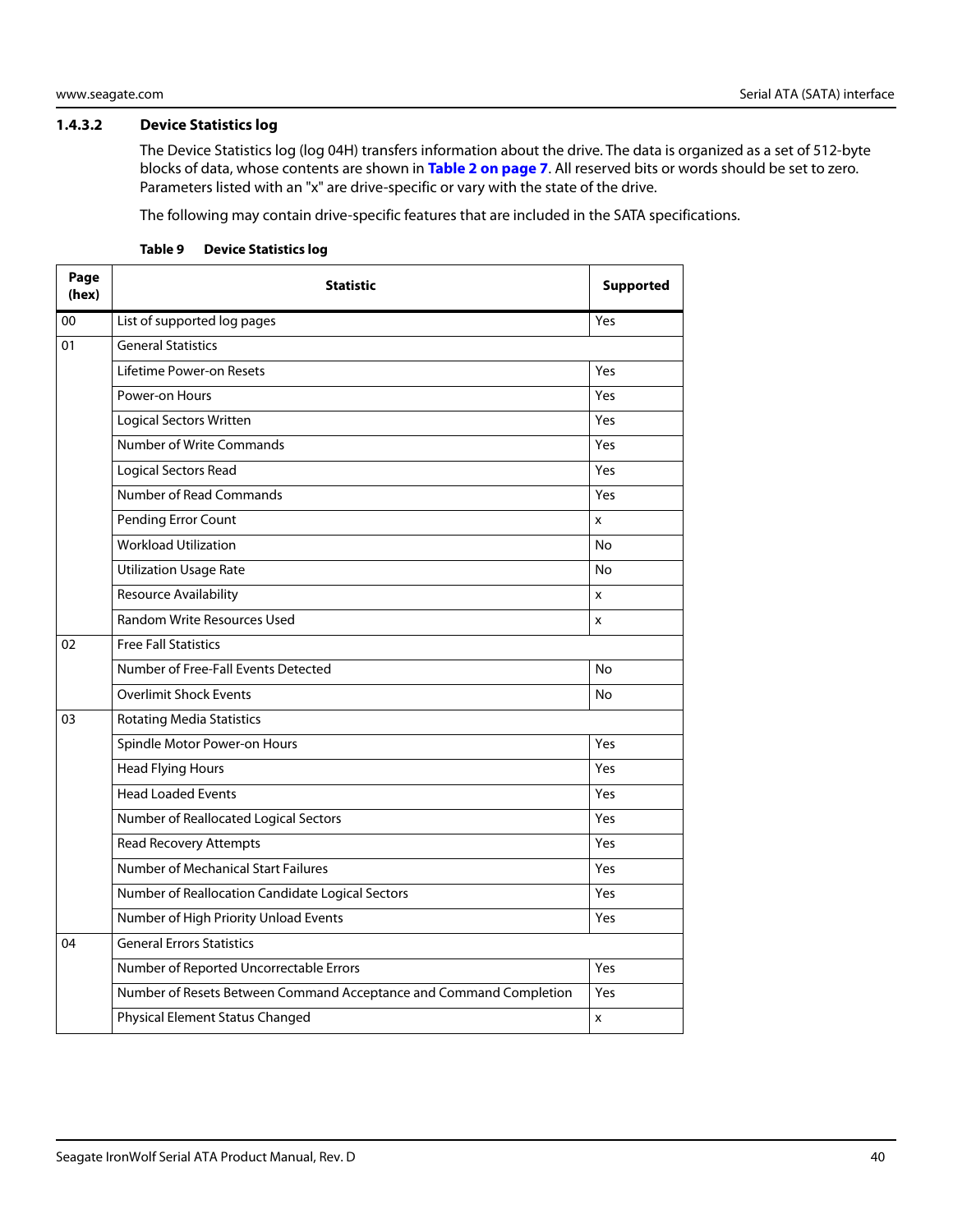#### **Table 9 Device Statistics log**

| 05        | <b>Temperature Statistics</b>           |     |  |  |  |  |
|-----------|-----------------------------------------|-----|--|--|--|--|
|           | <b>Current Temperature</b>              | Yes |  |  |  |  |
|           | Average Short Term Temperature          | Yes |  |  |  |  |
|           | Average Long Term Temperature           | Yes |  |  |  |  |
|           | <b>Highest Temperature</b>              | Yes |  |  |  |  |
|           | Lowest Temperature                      | Yes |  |  |  |  |
|           | Highest Average Short Term Temperature  | Yes |  |  |  |  |
|           | Lowest Average Short Term Temperature   | Yes |  |  |  |  |
|           | Highest Average Long Term Temperature   | Yes |  |  |  |  |
|           | Lowest Average Long Term Temperature    | Yes |  |  |  |  |
|           | Time in Over-Temperature                | Yes |  |  |  |  |
|           | Specified Maximum Operating Temperature | Yes |  |  |  |  |
|           | Time in Under-Temperature               | Yes |  |  |  |  |
|           | Specified Minimum Operating Temperature | Yes |  |  |  |  |
| 06        | <b>Transport Statistics</b>             |     |  |  |  |  |
|           | Number of Hardware Resets               | Yes |  |  |  |  |
|           | Number of ASR Events                    | Yes |  |  |  |  |
|           | Number of Interface CRC Errors          | Yes |  |  |  |  |
| 07        | <b>Solid State Device Statistics</b>    |     |  |  |  |  |
|           | Percentage Used Endurance Indicator     | No  |  |  |  |  |
| 08        | <b>Zoned Device Statistics</b>          |     |  |  |  |  |
|           | Maximum Open Zones                      | No  |  |  |  |  |
|           | Maximum Explicitly Open Zones           | No  |  |  |  |  |
|           | Maximum Implicitly Open Zones           | No  |  |  |  |  |
|           | Minimum Empty Zones                     | No  |  |  |  |  |
|           | Maximum Non Sequential Zones            | No  |  |  |  |  |
|           | Zones Emptied                           | No  |  |  |  |  |
|           | <b>Suboptimal Write Commands</b>        | No  |  |  |  |  |
|           | <b>Commands Exceeding Optimal Limit</b> | No  |  |  |  |  |
|           | <b>Failed Explicit Opens</b>            | No  |  |  |  |  |
|           | <b>Read Rule Violations</b>             | No  |  |  |  |  |
|           | <b>Write Rule Violations</b>            | No  |  |  |  |  |
| 09.FE     | Reserved                                |     |  |  |  |  |
| <b>FF</b> | <b>Vendor Specific Statistics</b>       |     |  |  |  |  |
|           | TBD                                     | x   |  |  |  |  |
|           |                                         |     |  |  |  |  |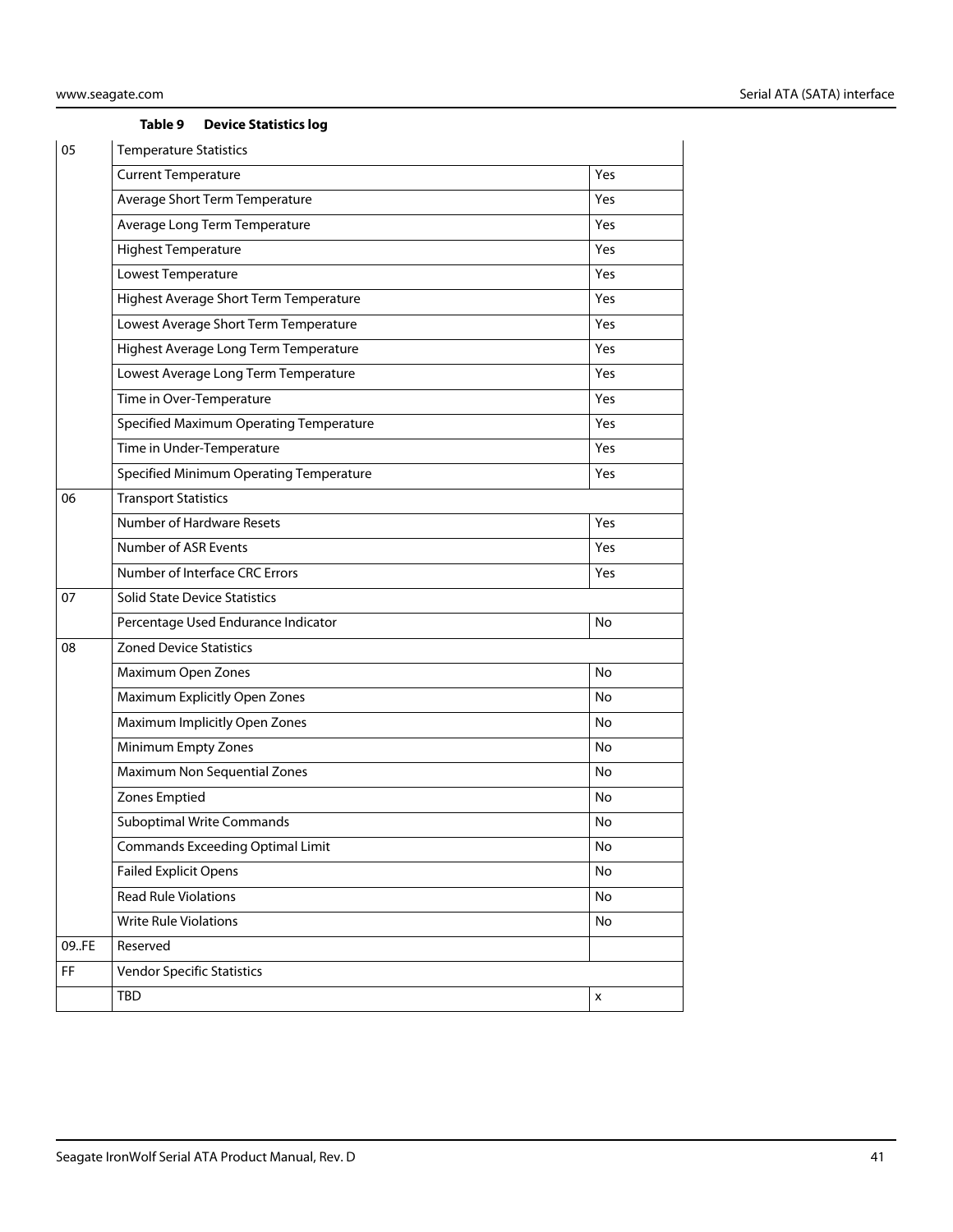#### <span id="page-42-0"></span>**1.4.3.3 Set Features command**

This command controls the implementation of various features that the drive supports. When the drive receives this command, it sets BSY, checks the contents of the Features register, clears BSY and generates an interrupt. If the value in the register does not represent a feature that the drive supports, the command is aborted. Power-on default has the read look-ahead and write caching features enabled. The acceptable values for the Features register are defined as follows:

#### **Table 10 Set Features command values**

- $02_H$  Enable write cache (default).
- $03<sub>H</sub>$  Set transfer mode (based on value in Sector Count register). Sector Count register values:
	- $00_H$  Set PIO mode to default (PIO mode 2).
	- 01 $_{\rm H}$  Set PIO mode to default and disable IORDY (PIO mode 2).
	- 08H PIO mode 0
	- 09<sub>H</sub> PIO mode 1
	- 0A<sub>H</sub> PIO mode 2
	- 0B<sub>H</sub> PIO mode 3
	- $OC_H$  PIO mode 4 (default)
	- $20_H$  Multiword DMA mode 0
	- $21_H$  Multiword DMA mode 1
	- $22<sub>H</sub>$  Multiword DMA mode 2
	- $40_H$  Ultra DMA mode 0
	- $41_H$  Ultra DMA mode 1
	- 42<sub>H</sub> Ultra DMA mode 2
	- 43<sub>H</sub> Ultra DMA mode 3
	- 44<sub>H</sub> Ultra DMA mode 4
	- $45_H$  Ultra DMA mode 5
	- 46<sub>H</sub> Ultra DMA mode 6
- $10<sub>H</sub>$  Enable use of SATA features
- $55<sub>H</sub>$  Disable read look-ahead (read cache) feature.
- $82<sub>H</sub>$  Disable write cache
- 90<sub>H</sub> Disable use of SATA features
- $AA_H$  Enable read look-ahead (read cache) feature (*default*).
- $F1_H$  Report full capacity available
	-

**NOTE** At power-on, or after a hardware or software reset, the default values of the features are as indicated above.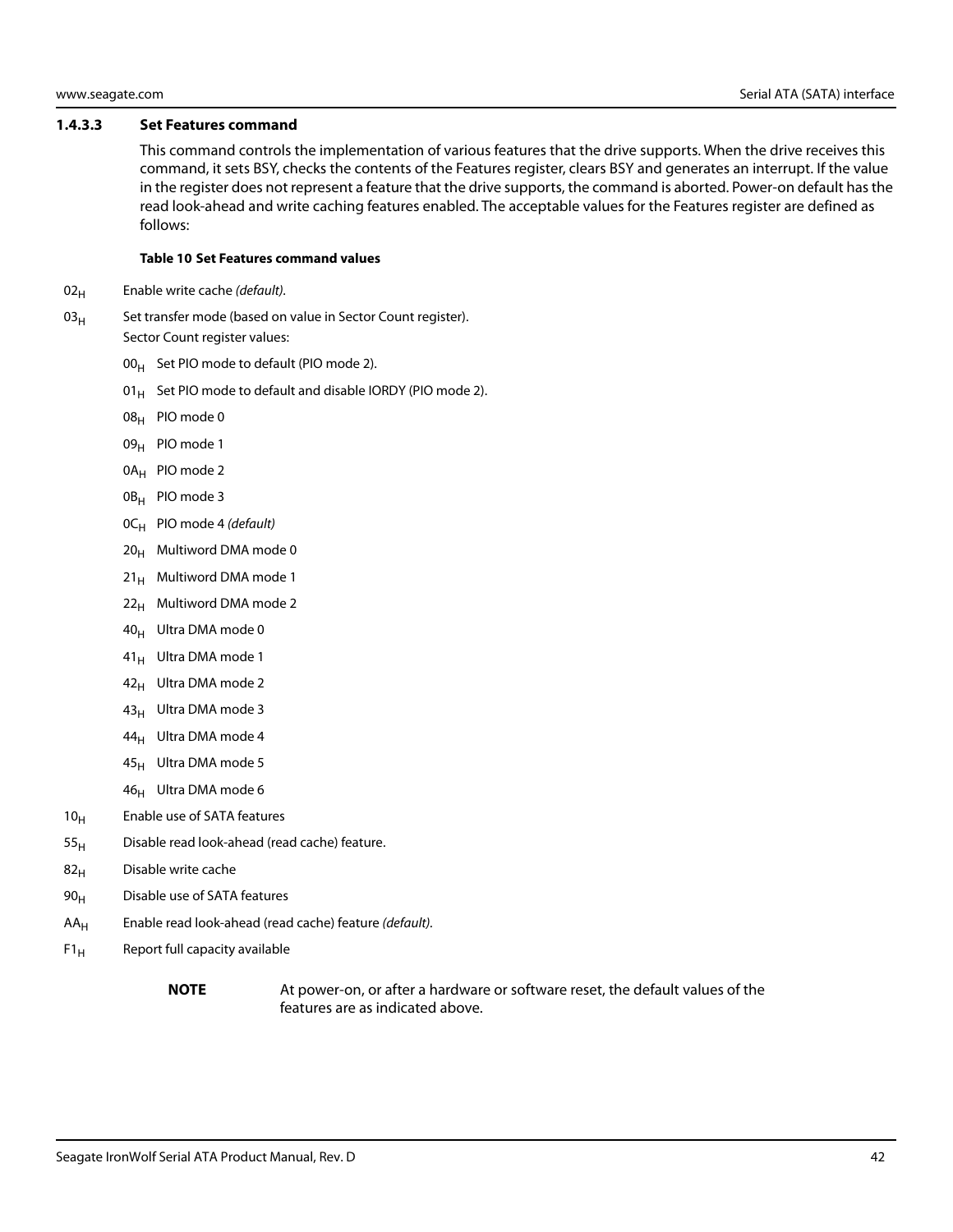#### <span id="page-43-0"></span>**1.4.3.4 S.M.A.R.T. commands**

S.M.A.R.T. provides near-term failure prediction for disk drives. When S.M.A.R.T. is enabled, the drive monitors predetermined drive attributes that are susceptible to degradation over time. If self-monitoring determines that a failure is likely, S.M.A.R.T. makes a status report available to the host. Not all failures are predictable. S.M.A.R.T. predictability is limited to the attributes the drive can monitor. For more information on S.M.A.R.T. commands and implementation, see the Draft ATA-5 Standard.

SeaTools diagnostic software activates a built-in drive self-test (DST S.M.A.R.T. command for  $D4_H$ ) that eliminates unnecessary drive returns. The diagnostic software ships with all new drives and is also available at: [http://www.seagate.com/support/downloads/seatools/.](http://www.seagate.com/support/downloads/seatools/ )

This drive is shipped with S.M.A.R.T. features disabled. Users must have a recent BIOS or software package that supports S.M.A.R.T. to enable this feature. The table below shows the S.M.A.R.T. command codes that the drive uses.

| <b>Code in features register</b> | S.M.A.R.T. command                               |
|----------------------------------|--------------------------------------------------|
| D0 <sub>H</sub>                  | S.M.A.R.T. Read Data                             |
| $D2_H$                           | S.M.A.R.T. Enable/Disable Attribute Autosave     |
| D3 <sub>H</sub>                  | S.M.A.R.T. Save Attribute Values                 |
| $D4_H$                           | S.M.A.R.T. Execute Off-line Immediate (runs DST) |
| DS <sub>H</sub>                  | S.M.A.R.T. Read Log Sector                       |
| D6 <sub>H</sub>                  | S.M.A.R.T. Write Log Sector                      |
| D8 <sub>H</sub>                  | S.M.A.R.T. Enable Operations                     |
| D9 <sub>H</sub>                  | S.M.A.R.T. Disable Operations                    |
| DA <sub>H</sub>                  | S.M.A.R.T. Return Status                         |

#### **Table 11 S.M.A.R.T. commands**

**NOTE** If an appropriate code is not written to the Features Register, the command is aborted and 0x04 (abort) is written to the Error register.